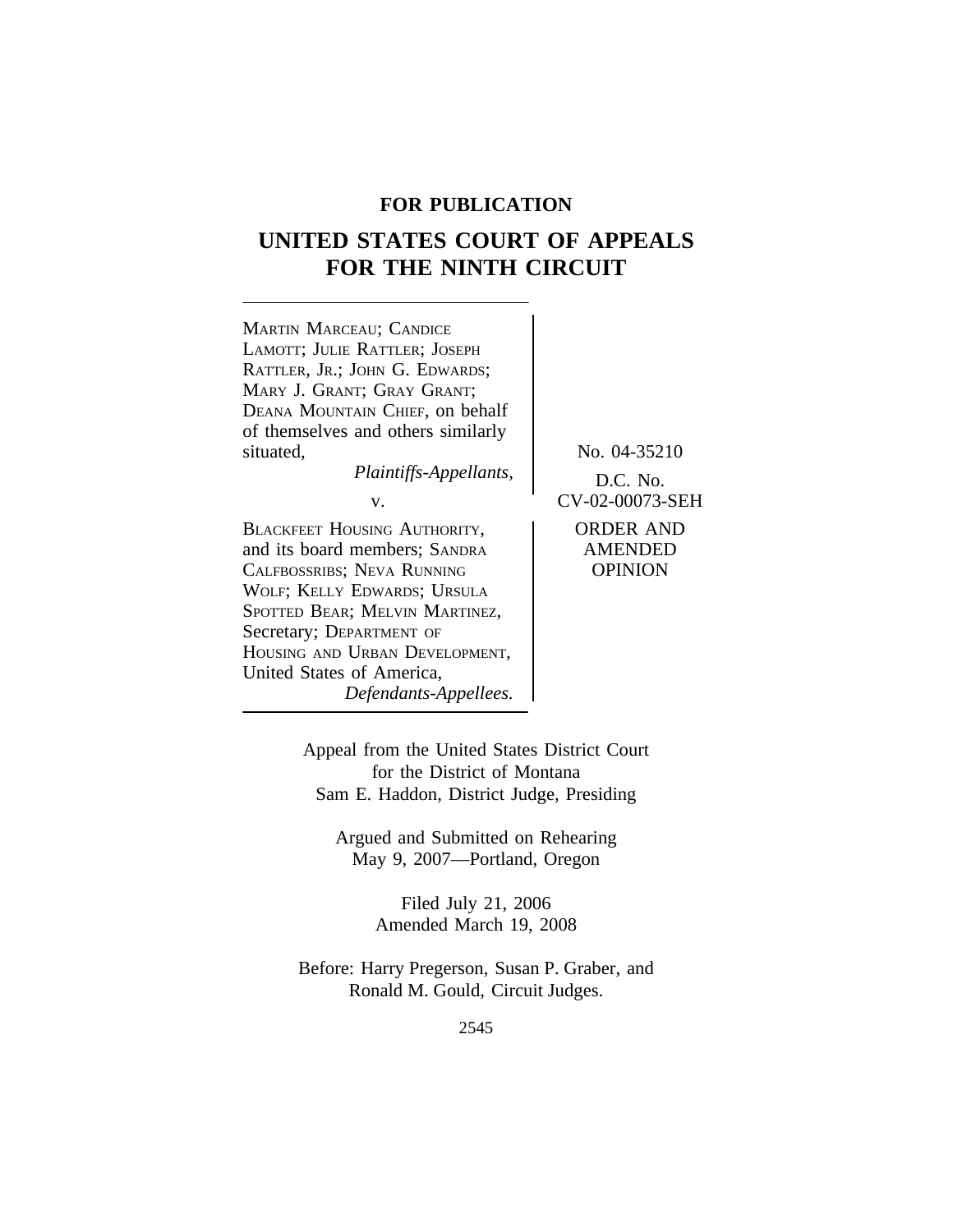Opinion by Judge Graber; Dissent by Judge Pregerson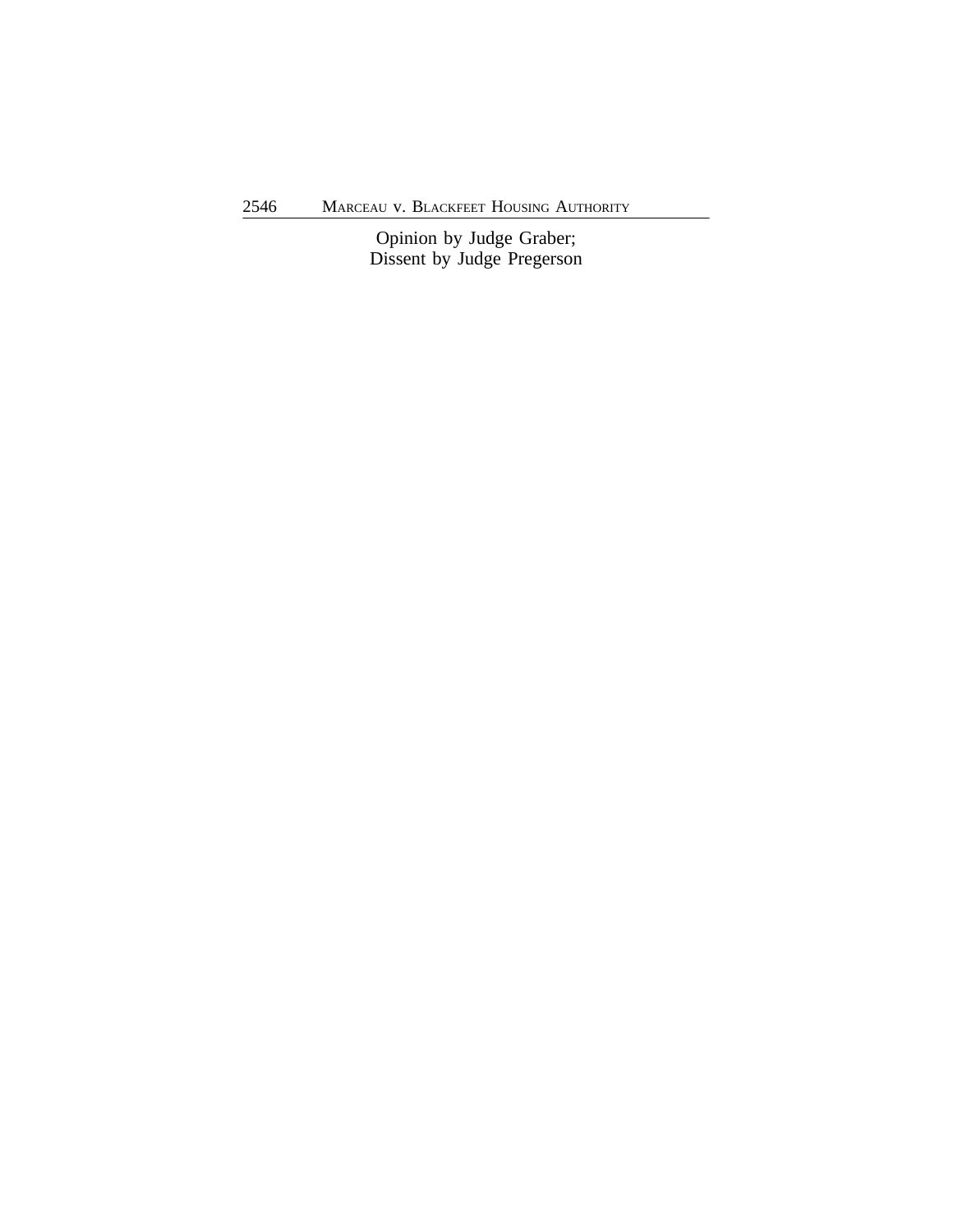# **COUNSEL**

Thomas E. Towe, Towe, Ball, Enright, Mackey & Sommerfeld, PLLP, Billings, Montana; Jeffrey A. Simkovic, Simkovic Law Firm, Billings, Montana; Mary Ann Sutton, Attorney at Law, Missoula, Montana, for the plaintiffsappellants.

Stephen A. Doherty and Patrick L. Smith, Smith, Doherty & Belcourt, P.C., Great Falls, Montana; Timothy J. Cavan, Assistant U.S. Attorney, Billings, Montana, for the defendants-appellees.

John T. Harrison, Confederated Salish and Kootenai Tribes, Tribal Legal Department, Pablo, Montana; Patterson V. Joe, Patterson V. Joe, P.C., Flagstaff, Arizona, for the amici.

# **ORDER**

The opinion filed on July 21, 2006, slip op. 8071, and appearing at 455 F.3d 974 (9th Cir. 2006), is replaced in part and adopted in part by the amended opinion filed concurrently with this order. Further petitions for rehearing and petitions for rehearing en banc may be filed.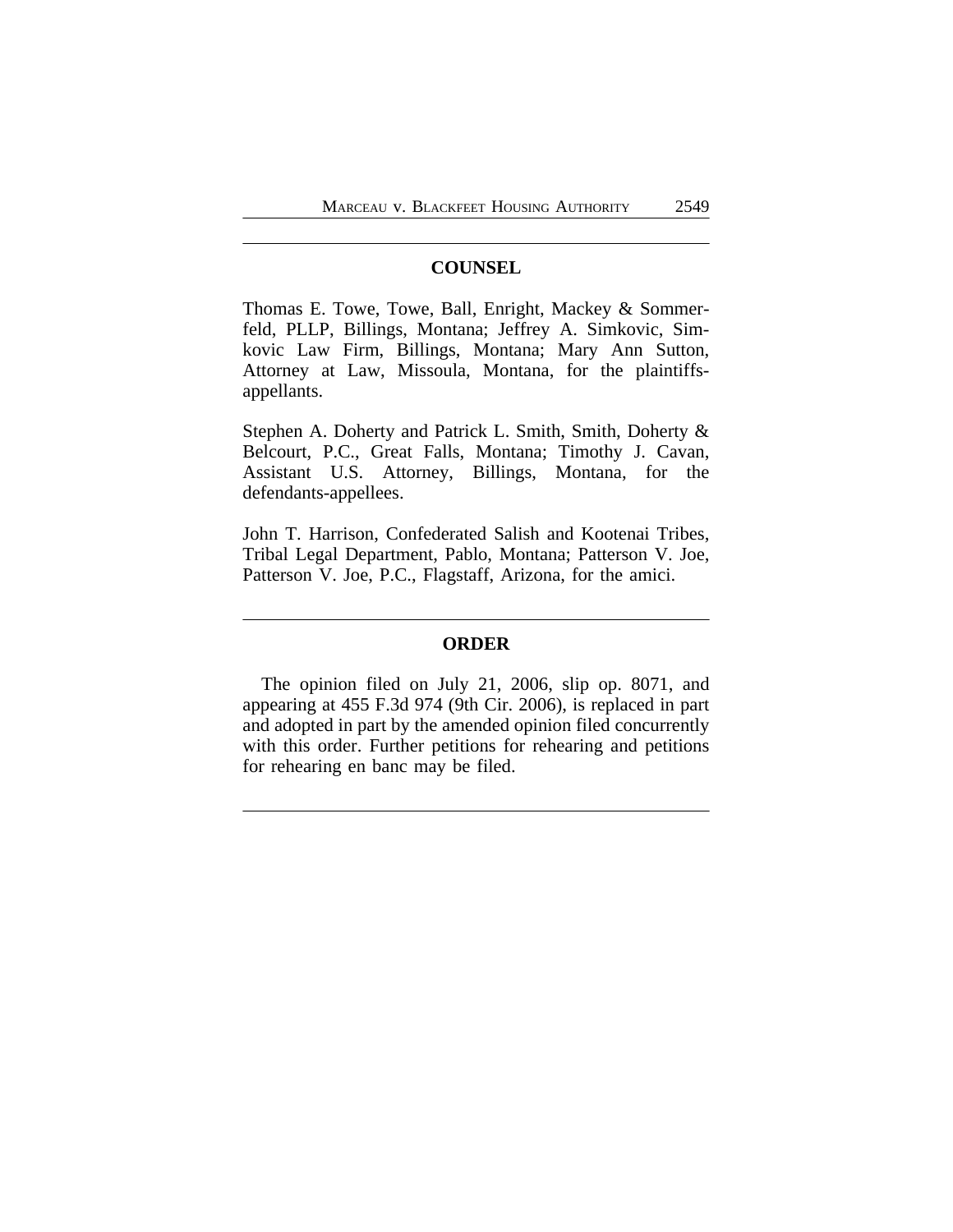#### **OPINION**

#### GRABER, Circuit Judge:

Plaintiffs are members of the Blackfeet Indian Tribe who bought or leased houses built under the auspices of the United States Department of Housing and Urban Development ("HUD"). The houses had wooden foundations. The wood had been pressure-treated with toxic chemicals. Plaintiffs allege that the use of wooden foundations caused their houses to deteriorate and that the chemicals in the wood have caused, and continue to cause, health problems for those who live in the houses. On behalf of a class of persons similarly situated, Plaintiffs sued HUD, the Secretary of HUD, the Blackfeet Tribal Housing Authority and its board members ("the Housing Authority") under several theories. The district court dismissed the entire complaint under Federal Rule of Civil Procedure 12(b)(6).

On rehearing, we hold: (1) the Housing Authority forfeited its claim to tribal exhaustion and, in any event, waived its tribal immunity; (2) the government did not undertake a trust responsibility toward Plaintiffs to construct houses or maintain or repair houses; and (3) Plaintiffs alleged sufficient facts to state claims against HUD under the Administrative Procedure Act ("APA"). We readopt our earlier opinion<sup>1</sup> with respect to Plaintiff's breach of contract claims. Accordingly, we affirm the district court's dismissal of the case except as to Plaintiffs' claims against the Housing Authority and its board members and Plaintiffs' claims under the APA. As to those claims, we reverse and remand for further proceedings.

# FACTUAL AND PROCEDURAL BACKGROUND

Because the district court dismissed the amended complaint for failure to state a claim, we construe the facts from Plain-

**<sup>1</sup>***Marceau v. Blackfeet Hous. Auth.*, 455 F.3d 974 (9th Cir. 2006).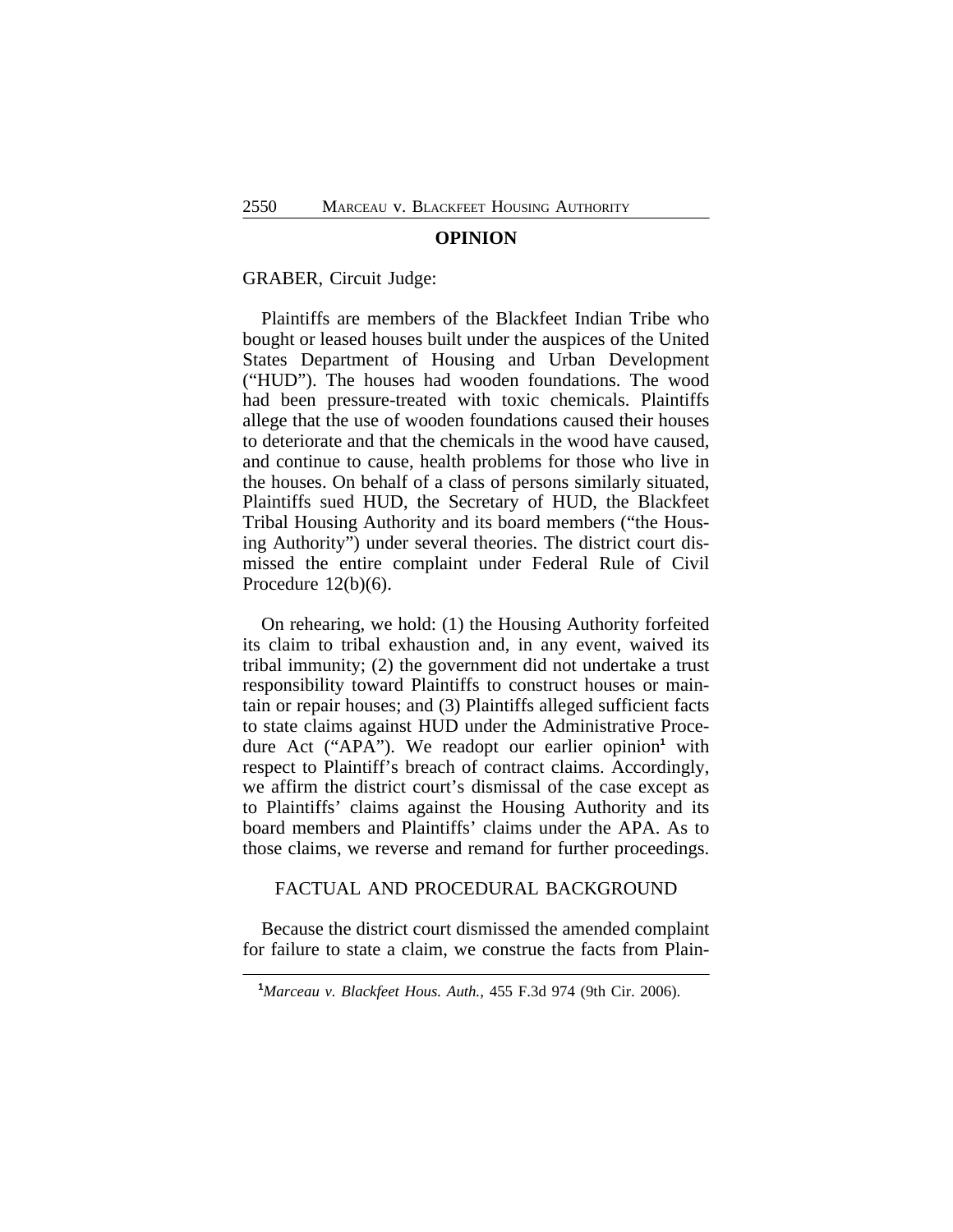tiffs' amended complaint, which we must deem to be true, in the light most favorable to them. *Cahill v. Liberty Mut. Ins. Co.*, 80 F.3d 336, 337-38 (9th Cir. 1996). But we "need not assume the truth of legal conclusions cast in the form of factual allegations." *United States ex rel. Chunie v. Ringrose*, 788 F.2d 638, 643 n.2 (9th Cir. 1986).

The Blackfeet Tribe is a federally recognized Indian tribe. In January 1977, the Tribe established a separate entity, the Blackfeet Housing Authority. *See* 24 C.F.R. § 805.109(c) (1977) (requiring, as a prerequisite to receiving a block grant from HUD, that a tribe form a HUD-approved tribal housing authority). The Blackfeet Tribe adopted HUD's model enabling ordinance. Blackfeet Tribal Ordinance No. 7, art. II, §§ 1-2 (Jan. 4, 1977), *reprinted in* 24 C.F.R. § 805, subpt. A, app. I (1977). Thereafter, HUD granted the Blackfeet Housing Authority authorization and funding to build 153 houses.

Construction of those houses, and some additional ones, began after the Housing Authority came into being in 1977. Construction was completed by 1980.**<sup>2</sup>** The houses—at least in retrospect—were not well constructed. They had wooden foundations, and the wood products used in the foundations were pressure-treated with toxic chemicals. The crux of Plaintiffs' complaint is that HUD directed the use of pressuretreated wooden foundations, over the objection of tribal members, and that the Housing Authority acceded to that directive.

In the ensuing years, the foundations became vulnerable to the accumulation of moisture, including both groundwater and septic flooding, and to structural instability. Some of the houses have become uninhabitable due to contamination from toxic mold and dried sewage residues. The residents of the houses have experienced health problems, including frequent

<sup>&</sup>lt;sup>2</sup>In the district court, Plaintiffs' counsel stated that most of the houses were completed in 1978 and 1979, with "some follow-up into 1980."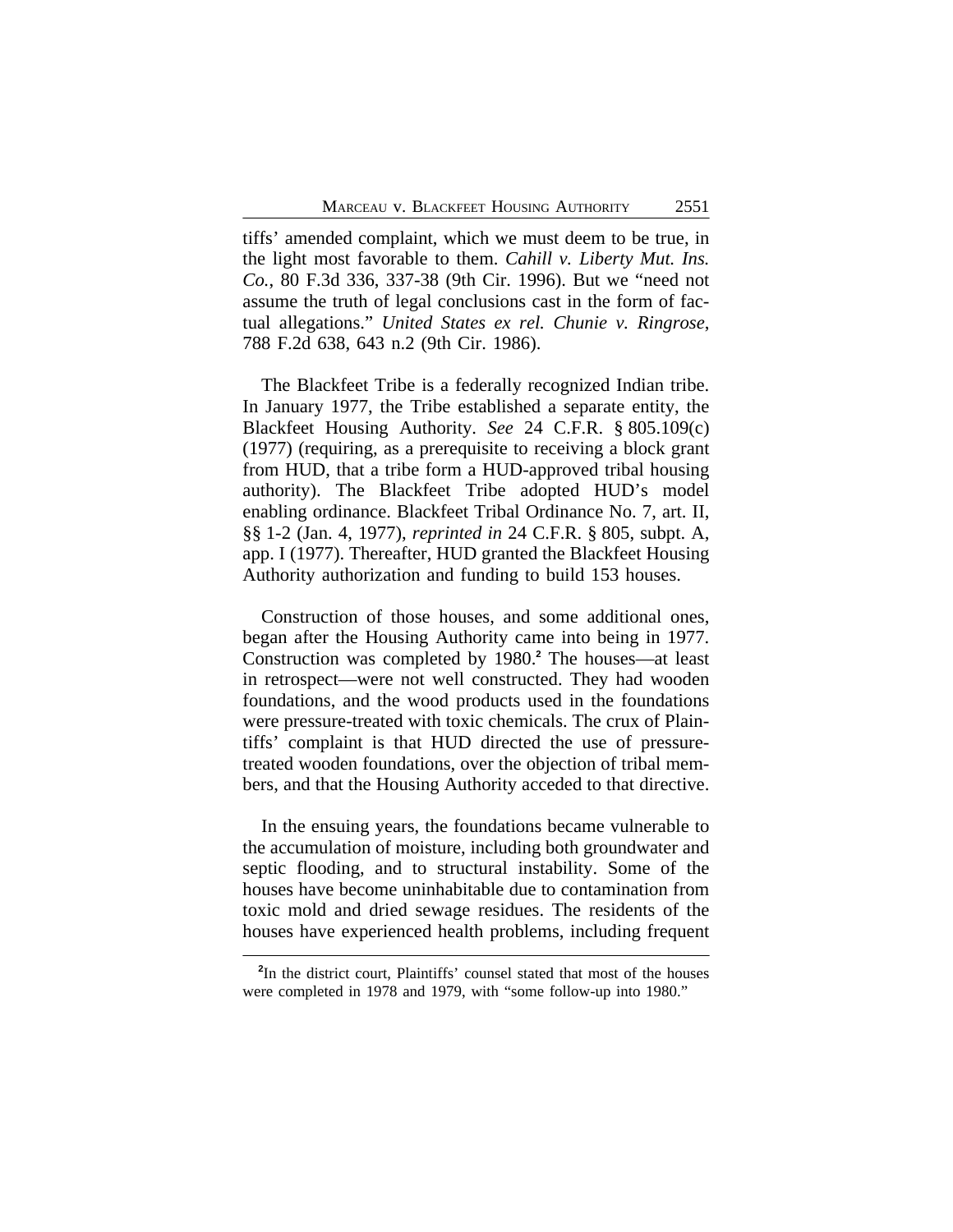nosebleeds, hoarseness, headaches, malaise, asthma, kidney failure, and cancer.

Plaintiffs bought or leased the houses, either directly or indirectly, from the Housing Authority. After it became clear that the houses were unsafe or uninhabitable, Plaintiffs asked the Housing Authority and HUD to repair the existing houses, provide them with new houses, or pay them enough money to repair the houses or acquire substitute housing. When they received no help from either entity, Plaintiffs filed this class action against the Housing Authority, HUD, and the Secretary of HUD. Plaintiffs seek declaratory and injunctive relief and damages for alleged violations of statutory, contractual, and fiduciary duties.

HUD filed a motion to dismiss for lack of subject matter jurisdiction and a motion to dismiss for failure to state a claim upon which relief can be granted. The Housing Authority and its board members filed a motion to dismiss because of tribal immunity. The district court granted those motions. In an earlier opinion, we affirmed the dismissal of HUD and its Secretary, but reversed with respect to the Housing Authority. *Marceau v. Blackfeet Hous. Auth.*, 455 F.3d 974 (9th Cir. 2006). The Housing Authority filed a petition for rehearing. The panel granted the petition and reheard the case. All parties, as well as amici curiae, participated in the rehearing. We now issue this revised opinion.

# STANDARD OF REVIEW

We review de novo each of the issues in this case. *See Coyle v. P.T. Garuda Indon.*, 363 F.3d 979, 984 n.7 (9th Cir. 2004) (concerning federal subject matter jurisdiction); *Demontiney v. United States*, 255 F.3d 801, 805 (9th Cir. 2001) (concerning an Indian tribe's sovereign immunity and the waiver thereof, waiver of the United States' sovereign immunity, and dismissal for failure to state a claim under Rule 12(b)(6)).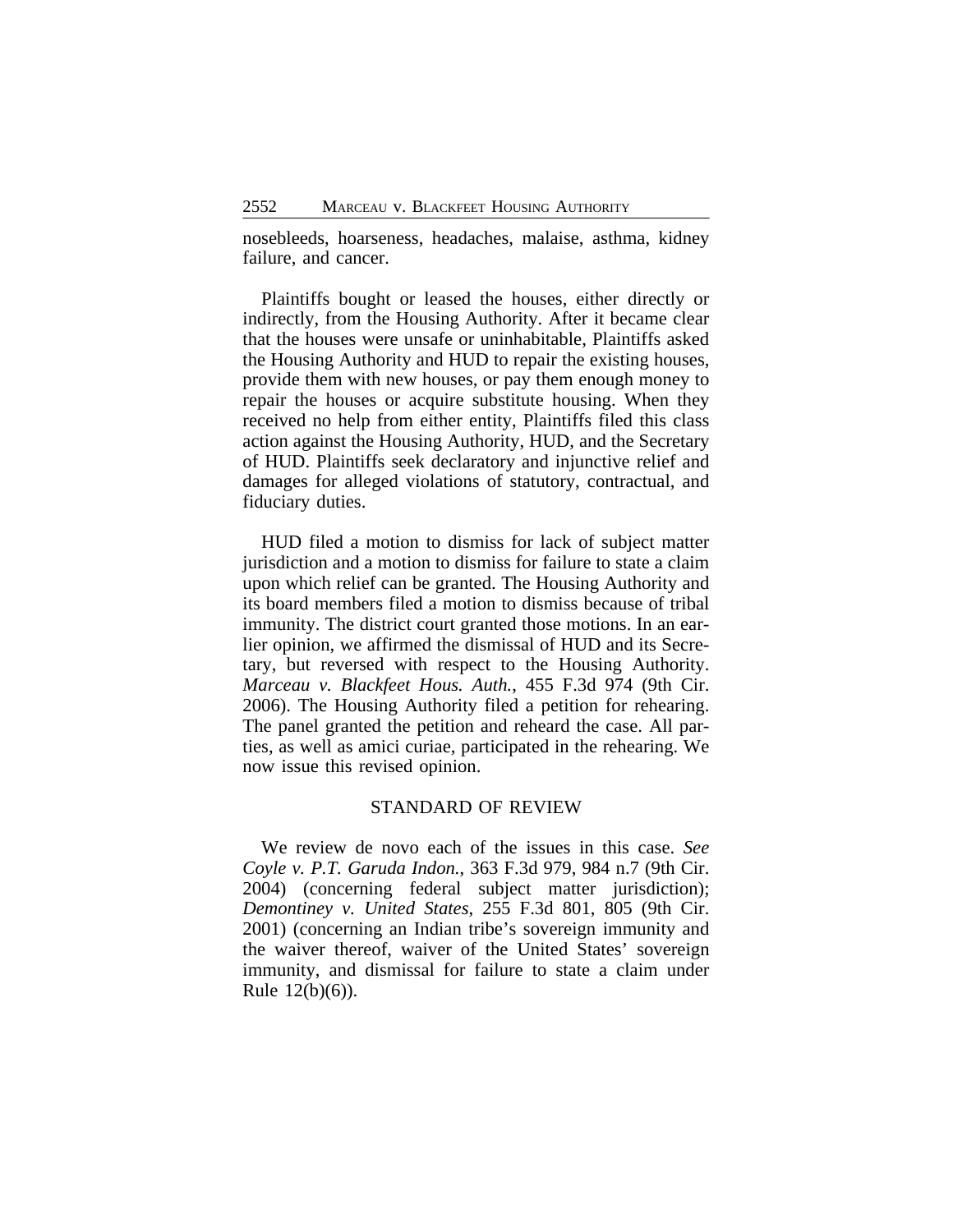#### DISCUSSION

## A. *Tribal Immunity*

**[1]** Indian tribes generally enjoy immunity from suit. *Kiowa Tribe of Okla. v. Mfg. Techs., Inc.*, 523 U.S. 751, 754 (1998) (noting that "an Indian tribe is subject to suit only where Congress has authorized the suit or the tribe has waived its immunity"). In our earlier opinion, we held that the Blackfeet Tribe waived tribal immunity through the enabling ordinance that established the Housing Authority.**<sup>3</sup>** *Marceau*, 455 F.3d at 978 83. On rehearing, the Housing Authority urges us to dismiss the claims against it, or at least to abstain from considering those claims until tribal courts rule on the question whether the Housing Authority is immune from suit. For two reasons, we are not persuaded that we should do either.

**[2]** We begin by recognizing that principles of comity generally require federal courts to dismiss, or abstain from deciding, cases in which a party asserts that an Indian tribal court possesses concurrent jurisdiction. *Crawford v. Genuine Parts Co.*, 947 F.2d 1405, 1407 (9th Cir. 1991); *see also Wellman v. Chevron U.S.A., Inc.*, 815 F.2d 577, 578 (9th Cir. 1987) ("Considerations of comity require the exhaustion of tribal remedies before the [tribal court's jurisdiction] may be addressed by the district court."). Ordinarily, exhaustion of tribal remedies is mandatory. *Burlington N. R.R. Co. v. Crow Tribal Council*, 940 F.2d 1239, 1245 (9th Cir. 1991).

(Emphasis added.)

**<sup>3</sup>**Blackfeet Tribal Ordinance No. 7, art. V, § 2 (Jan. 4, 1977), states:

The [Blackfeet Tribal] Council hereby gives its irrevocable consent to allowing the [Housing] Authority to *sue and be sued* in its corporate name, upon any contract, claim or obligation arising out of its activities under this ordinance and hereby authorizes the Authority to agree by contract to waive any immunity from suit which it might otherwise have; but the Tribe shall not be liable for the debts or obligations of the Authority.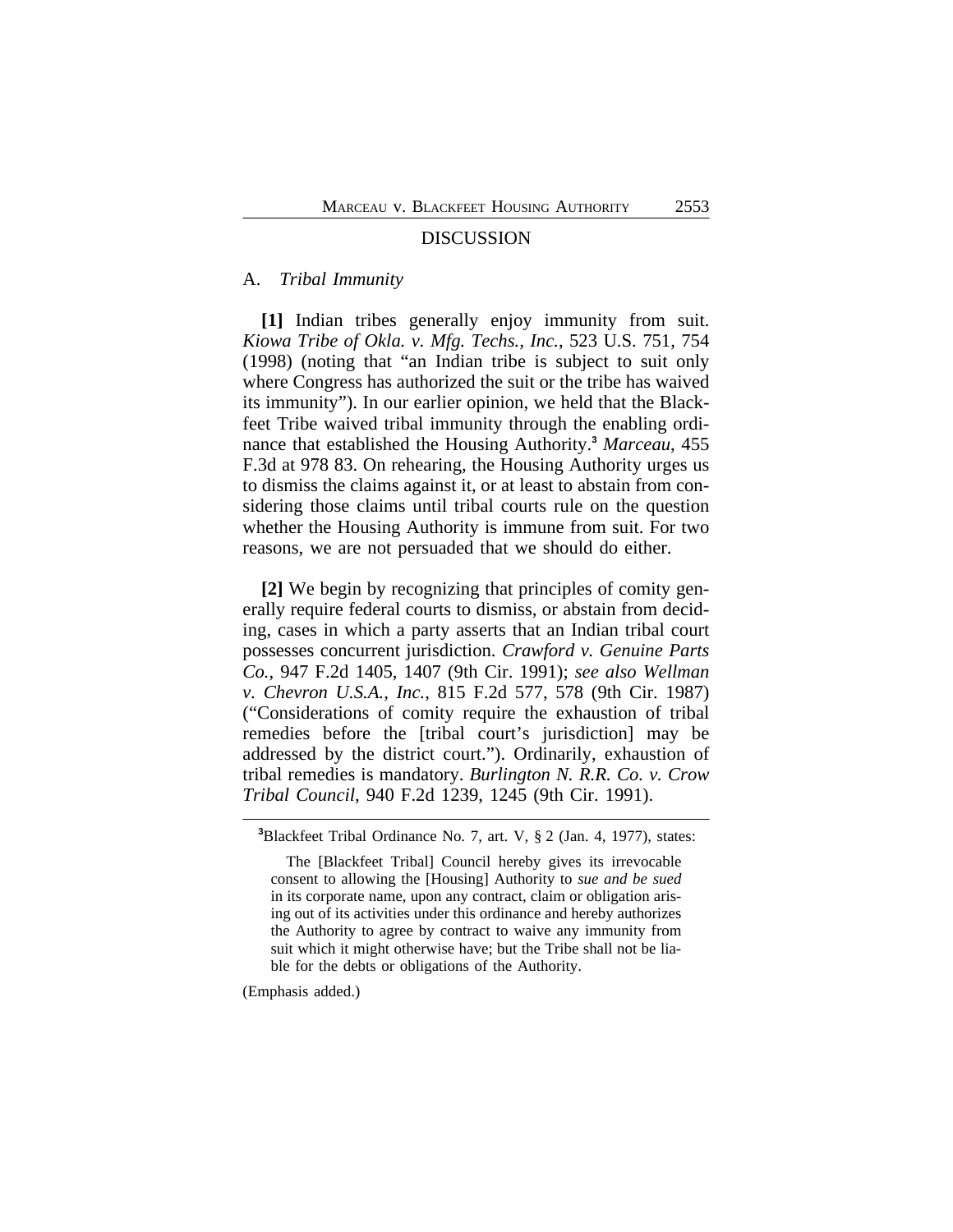**[3]** But the Supreme Court has stated that the tribal exhaustion rule is "prudential" rather than "jurisdictional." *Strate v. A-1 Contractors*, 520 U.S. 438, 451 (1997). Because it is a non-jurisdictional principle, the preference for tribal exhaustion may be forfeited. The Housing Authority forfeited the argument that the tribal court should decide the immunity issue by failing to raise it until the Housing Authority's petition for rehearing. *Talk of the Town v. Dep't of Fin. & Bus. Servs.*, 353 F.3d 650, 650 (9th Cir. 2003). That being so, we readopt our earlier opinion on this issue, *Marceau*, 455 F.3d at 978-83.

Moreover, in this case, the tribal court already has ruled on the question. In *DeRoche v. Blackfeet Indian Housing Authority*, 17 Indian L. Rptr. 6036 (Blackfeet Trib. Ct. App. 1989), the Blackfeet Tribal Court of Appeals considered a breach of contract claim against the Housing Authority. That court adopted the Eighth Circuit's approach to interpreting a "sue and be sued" clause. *Id.* at 6042 (citing *Namekagon Dev. Co. v. Bois Forte Reservation Hous. Auth.*, 517 F.2d 508, 510 (8th Cir. 1975). The Blackfeet Tribal Court of Appeals held that the original Housing Authority enabling ordinance "is an indisputable qualified waiver of immunity by the Blackfeet Tribe and housing authority for a breach of contract action" and that, by adopting the clause," the tribe waived, to some extent, the housing authority's immunity from suit." *Id.* The court thus allowed the contract claim to proceed. *Id. DeRoche* is the only Blackfeet appellate decision, and it is on point. Even if exhaustion in tribal court were warranted, abstention would not be required. *DeRoche* is binding tribal precedent, and we would defer to the tribal court's extant interpretation. *See Hinshaw v. Mahler*, 42 F.3d 1178, 1180 (9th Cir. 1994) ("The Tribal Court's interpretation of tribal law is binding on this court.").**<sup>4</sup>**

**<sup>4</sup>**The Housing Authority points to *Whiteman v. Blackfeet Indian Housing Authority*, No. 97 CA 474 (Blackfeet Tribal Ct. Aug. 25, 1999), for the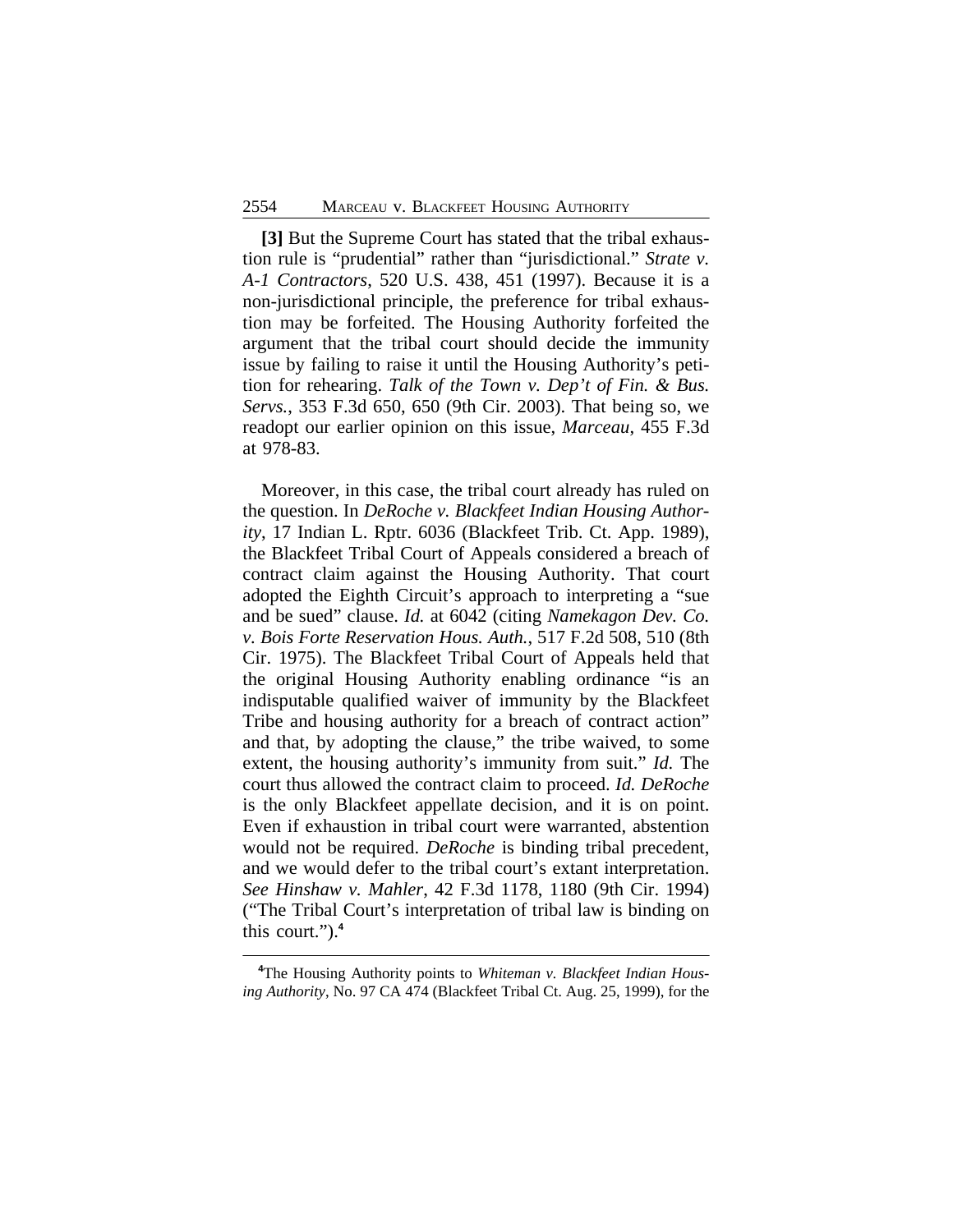**[4]** Thus, the tribal appellate court and this court agree that the Tribe waived the Housing Authority's tribal immunity. Whether the Housing Authority forfeited the issue of deference to the tribal court, or whether exhaustion applies, the result is the same.

# B. *Claim of Federal Trust Responsibility*

Plaintiffs allege that HUD violated its trust responsibility to them, as tribal members, "because of [HUD's] comprehensive and pervasive control of the monies, the property, the standards for constructing the homes, the standards for providing mortgages for the homes, [and] the standards for who qualifies to live in the homes." Plaintiffs further allege that "[t]he corpus of the trust agreement is found in the statutes" concerning Indian housing. Before examining those statutes, we will set out some governing principles for interpreting them.

# 1. *Governing Principles*

In general, a trust relationship exists between the United States and Indian Nations. *Cherokee Nation v. Georgia*, 30 U.S. (5 Pet.) 1, 17 (1831). But that relationship does not always translate into a cause of action.**<sup>5</sup>** In a pair of cases from

**<sup>5</sup>**A cognizable claim that rests on the federal government's trust obligation is enforceable through the Tucker Act, 28 U.S.C. § 1491, or the

proposition that a tribal court has held that the ordinance in question did not waive tribal immunity. *Whiteman* is a decision of a Blackfeet trial court, while *DeRoche* is a published opinion of the Blackfeet Tribal Court of Appeals. *Whiteman* can take away nothing from *DeRoche*, any more than a district court's later ruling can detract from an earlier holding of this court concerning the same subject. "Binding authority must be followed unless and until overruled by a body competent to do so." *Hart v. Massanari*, 266 F.3d 1155, 1170 (9th Cir. 2001); *see also id.* at 1170 & n.24 ("A district judge may not respectfully (or disrespectfully) disagree with his learned colleagues on his own court of appeals who have ruled on a controlling legal issue . . . . [C]aselaw on point *is* the law."). There is but one controlling precedent from the tribal courts, and that is *De-Roche*.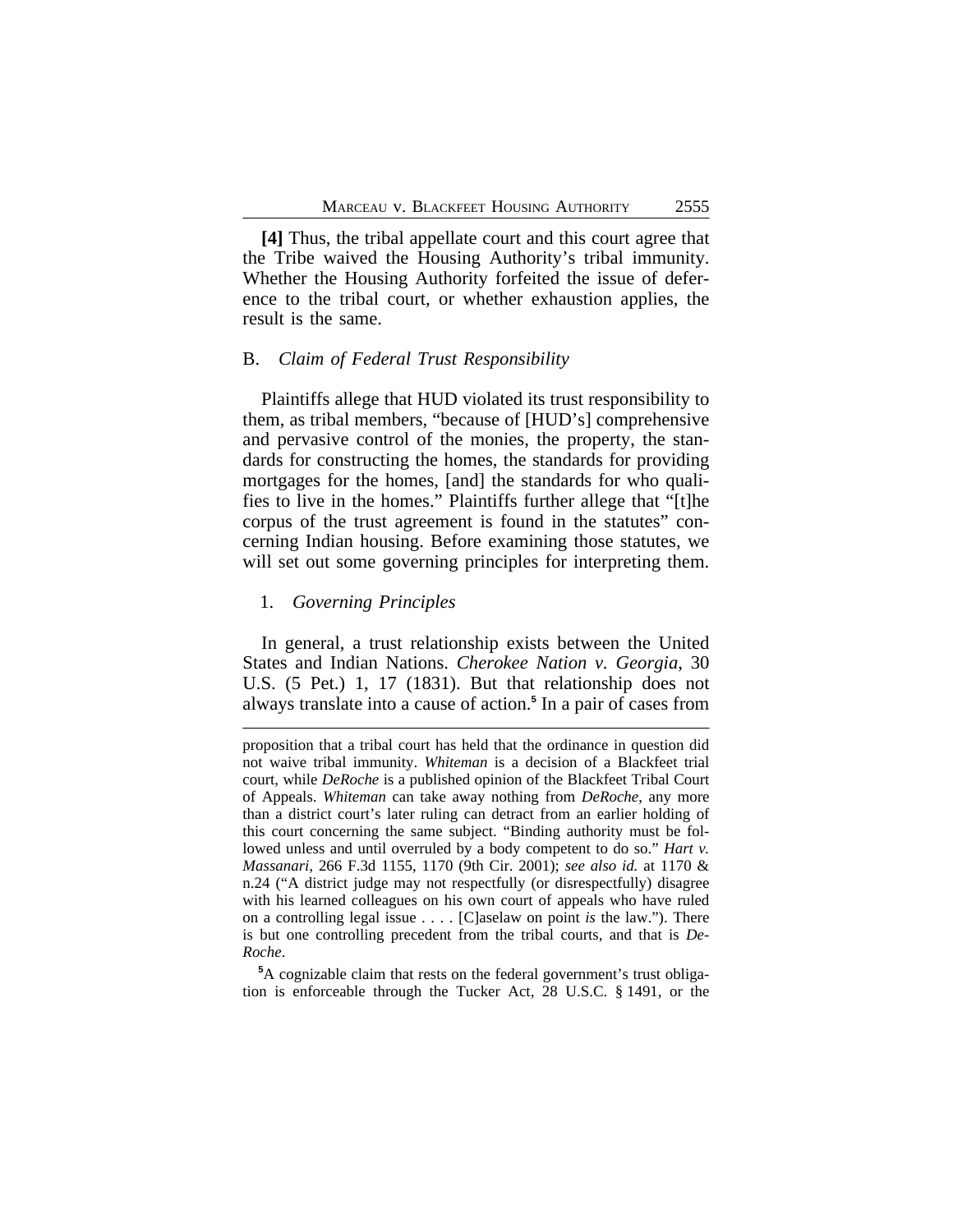the 1980s, the Supreme Court gave us guidance to determine when an actionable fiduciary duty toward Indians arises.

In *Mitchell I*, 445 U.S. at 541-46, tribal members on the Quinault Indian Reservation protested federal mismanagement of the tribe's timber resources. Although acknowledging that the Indian General Allotment Act of 1887 ("General Allotment Act"), ch. 119, 24 Stat. 388, 25 U.S.C. §§ 331-358 (1976) (§§ 331-333 *repealed by* Pub. L. No. 106-462, § 106(a)(1) (2000)), established a trust relationship on behalf of Indians, the Court found that the relationship was "limited" and did not impose on the government a particular duty to manage timber resources. *Mitchell I*, 445 U.S. at 542. Instead, the federal government's trust responsibilities under the General Allotment Act were merely to prevent alienation of the land and to hold the land "immune from . . . state taxation." *Id.* at 544. Despite rejecting the tribe's claim under the General Allotment Act, the Court remanded the case to the Court of Claims to consider whether other statutes might provide a basis for liability. *Id.* at 546.

When the case returned to it, the Supreme Court permitted a claim to proceed. *Mitchell II*, 463 U.S. 206. The Court examined various timber management statutes that Congress had enacted after the General Allotment Act. *Id.* at 219-24. Those statutes directed the government to manage Indian forest resources, obtain revenue thereby, and pay proceeds to the Indian landowners. The Court held that those statutes imposed strict and detailed duties on the government to manage forest lands. In view of the pervasive and complete control exercised

Indian Tucker Act, 28 U.S.C. § 1505. *United States v. Mitchell*, 445 U.S. 535, 538-39 (1980) (*Mitchell I*); *United States v. Mitchell*, 463 U.S. 206, 218, 226 (1983) (*Mitchell II*). A federal court's jurisdiction is identical whether conferred by the Tucker Act or the Indian Tucker Act. *See Mitchell I*, 445 U.S. at 538-39. As a result, for convenience and unless otherwise noted, we refer to both the Indian Tucker Act and the Tucker Act as "the Tucker Act" in this opinion.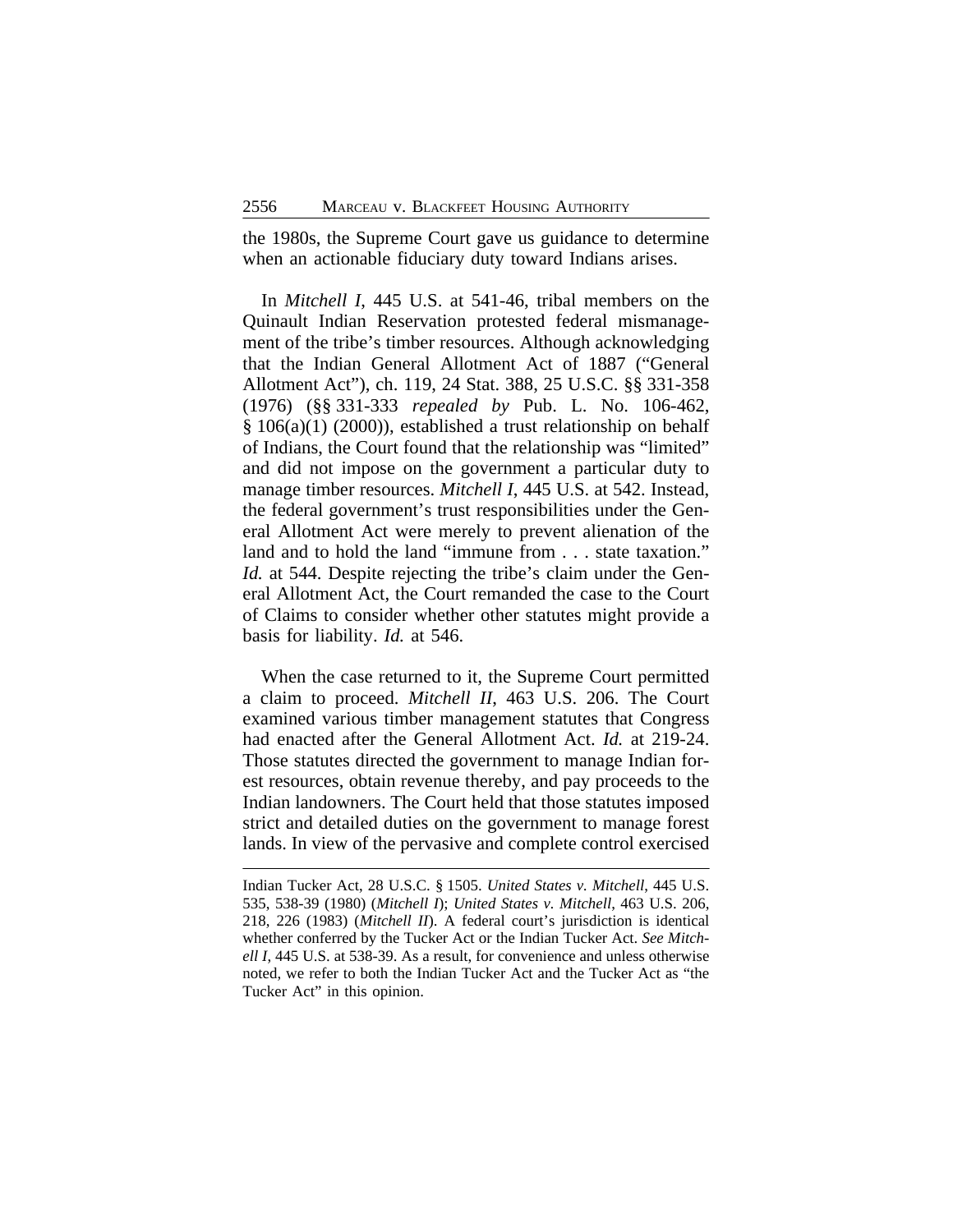by the government over the lands, the statutes confirmed the existence of a fiduciary relationship. *Id.* Thus, the statutes satisfied the requirements for a claim of breach of fiduciary duty because they mandated the payment to Indians of money resulting from the management of Indian timber resources. *Id.* at 224-27.

**[5]** Together, *Mitchell I* and *Mitchell II* form the *Mitchell* doctrine: To create an actionable fiduciary duty of the federal government toward Indian tribes, a statute must give the government pervasive control over the resource at issue. Two 2003 Supreme Court decisions illustrate how the *Mitchell* doctrine applies: *United States v. Navajo Nation*, 537 U.S. 488 (2003), and *United States v. White Mountain Apache Tribe*, 537 U.S. 465 (2003).

We first address *Navajo Nation*. In 1964, the Navajo Nation—with approval from the Secretary of the Interior entered into a lease with the corporate predecessor of the Peabody Coal Company for the mining of coal on tribal lands. 537 U.S. at 493. The lease provided for low royalty payments to the tribe. *Id.* at 495. Under the terms of the lease, the tribe and the mining company agreed to delegate power to the Secretary of the Interior to adjust the royalty rate to a "reasonable" level on the twentieth anniversary of the lease. *Id.* By the 1980s, the royalties to the Navajo Nation equaled only about 2% of gross proceeds of the coal, while Congress had established a yield of 12.5% for coal mined on federal lands. *Id.* at 495-96.

Eventually, the Navajo Nation and Peabody negotiated a change in the royalty rate to 12.5%, retroactive to 1984. *Id.* at 498. The agreement also included other concessions by Peabody, including acceptance of tribal taxation of coal production. *Id.* at 498-99. In 1987, after the Navajo Tribal Council approved amendments to the lease and a final agreement was signed, the Secretary of the Interior approved the agreement. *Id.* at 500.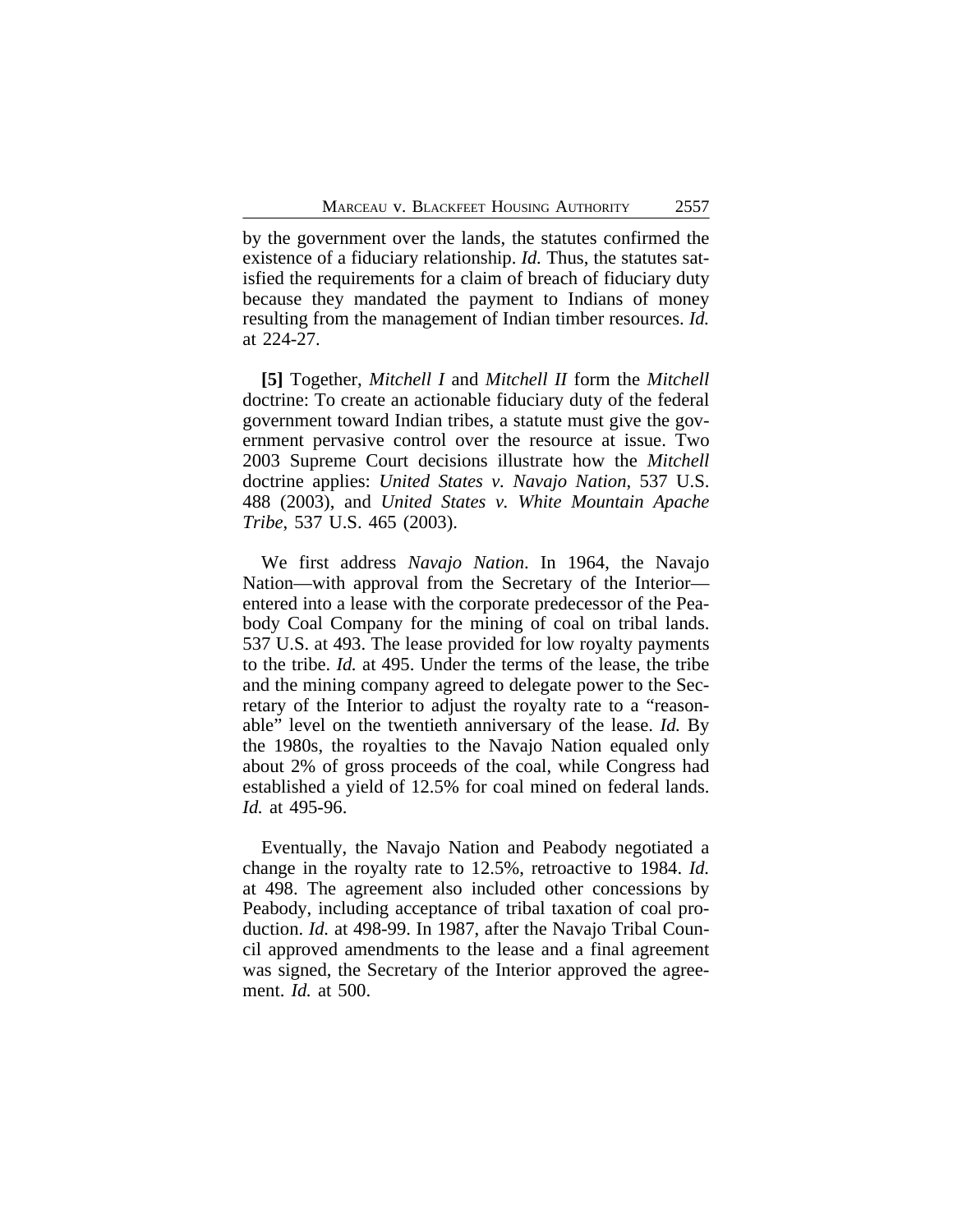The tribe later learned that the Secretary had engaged in ex parte dealings with Peabody, without which, they alleged, the rate could have been as high as 20%. The Navajo Nation filed suit in the Court of Federal Claims, claiming that the Secretary of the Interior had breached the government's trust obligations by approving the 1987 amendments to the lease. *Id.* at 500. The tribe contended that the Indian Mineral Leasing Act of 1938 ("Indian Mineral Leasing Act"), ch. 198, 52 Stat. 347, 25 U.S.C. §§ 396a-496g, imposed a fiduciary obligation on the Secretary of the Interior to maximize financial returns from coal leases on Indian lands and that the royalty approved in 1987 was inadequate. *Navajo Nation*, 537 U.S. at 493.

When the case reached the Supreme Court, the Court confirmed the primacy of *Mitchell I* and *Mitchell II* as "the pathmarking precedents on the question whether a statute or regulation (or combination thereof) 'can fairly be interpreted as mandating compensation by the Federal Government.' " *Navajo Nation*, 537 U.S. at 503 (quoting *Mitchell II*, 463 U.S. at 218). The Court explained the contrast between *Mitchell I* and *Mitchell II* as the difference between a " 'bare trust' " for a limited purpose and " 'full responsibility' " for management of Indian resources. *Id.* at 505 (quoting *Mitchell II*, 463 U.S. at 224). The Court held that a court's analysis of a statute "must train on specific rights-creating or duty-imposing statutory or regulatory prescriptions." *Id.* at 506.

Turning to the Indian Mineral Leasing Act, the Court held that the statute failed to establish even the "limited trust relationship," which the Court found insufficient to support a claim for relief in *Mitchell I*, because the statute did not include any trust language. *Id.* at 507-08. Instead, the statute "simply require[d] Secretarial approval before coal mining leases negotiated between Tribes and third parties become effective and authorize[d] the Secretary generally to promulgate regulations governing mining operations." *Id.* at 507 (citations omitted). Further, because the Indian Mineral Leasing Act "aim[ed] to enhance tribal self-determination by giv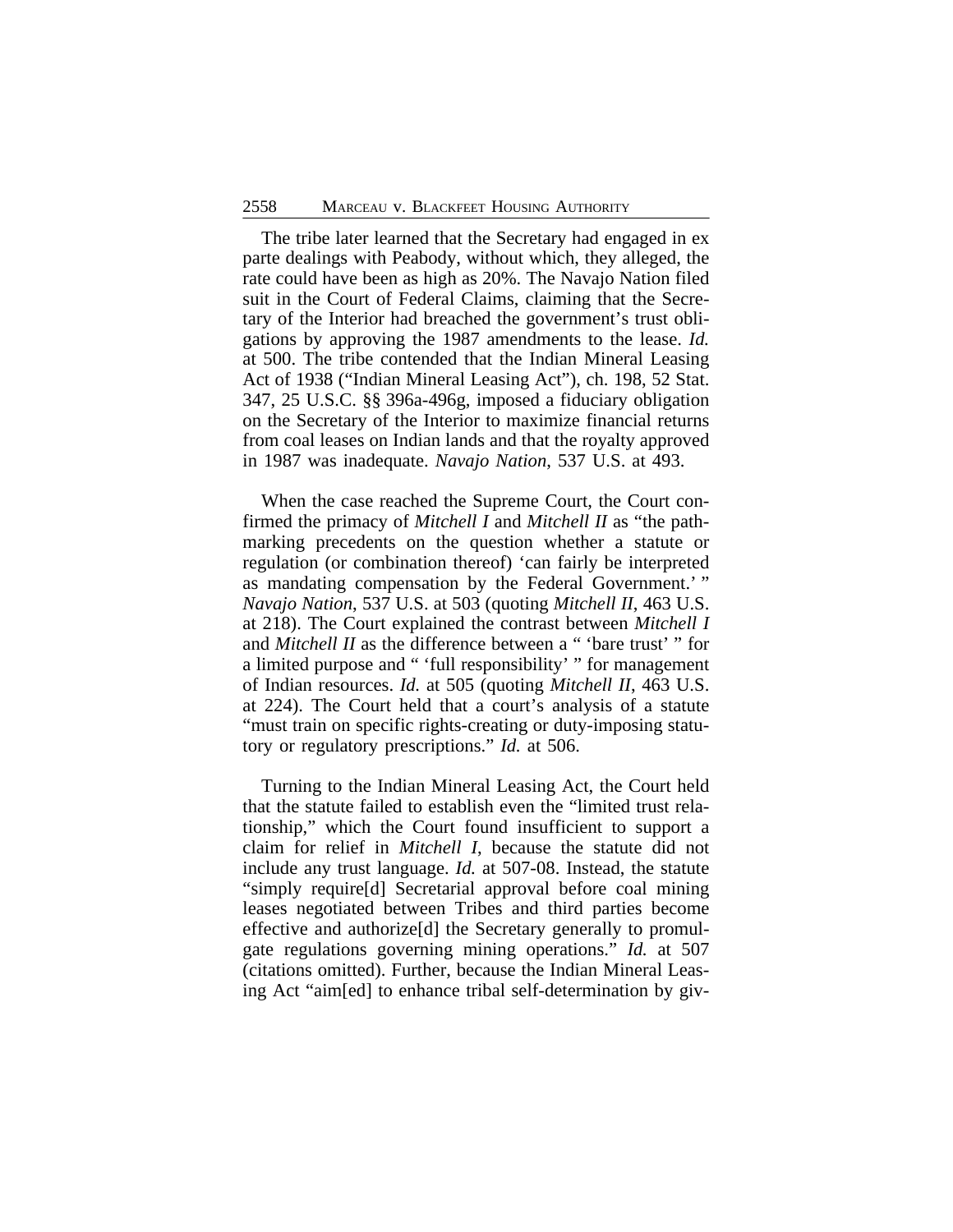ing Tribes, not the Government, the lead role in negotiating mining leases with third parties," the congressional purpose would be defeated by "[i]mposing upon the Government a fiduciary duty to oversee the management of allotted lands." *Id.* at 508.

On the same day as it issued *Navajo Nation*, the Supreme Court examined the trust doctrine in the context of overseeing the maintenance of buildings on land of the White Mountain Apache Tribe. *White Mountain Apache Tribe*, 537 U.S. 465. In 1870, the United States Army established Fort Apache in the White Mountains of Arizona. *Id.* at 468. In the 1920s, control of the fort was transferred to the Department of the Interior, which used part of the property as a school. *Id.* at 468-69. In 1960, Congress declared that Fort Apache be " 'held by the United States in trust for the White Mountain Apache Tribe, subject to the right of the Secretary of the Interior to use any part of the land and improvements for administrative or school purposes for as long as they are needed for the purpose.' " *Id.* at 469 (quoting Pub. L. No. 86-392, 74 Stat. 8, 8 (1960 Act). In 1976, the National Park Service designated Fort Apache as a National Historic Site. *Id.*

The tribe brought suit, alleging that the Secretary of the Interior exercised the statutory prerogative to use the property, but then failed to perform necessary maintenance and allowed Fort Apache to fall into disrepair. *White Mountain Apache Tribe v. United States*, 46 Fed. Cl. 20, 22 (1999). An engineering assessment estimated that rehabilitating the property in accordance with standards for historic preservation would cost \$14 million. *White Mountain Apache Tribe*, 537 U.S. at 469.

The Supreme Court held that an actionable fiduciary relationship existed between the federal government and the tribe. *Id*. at 468. The Court explained that a trust relationship alone is not enough to imply a remedy in damages; "a further source of law [is] needed to provide focus for the trust relationship."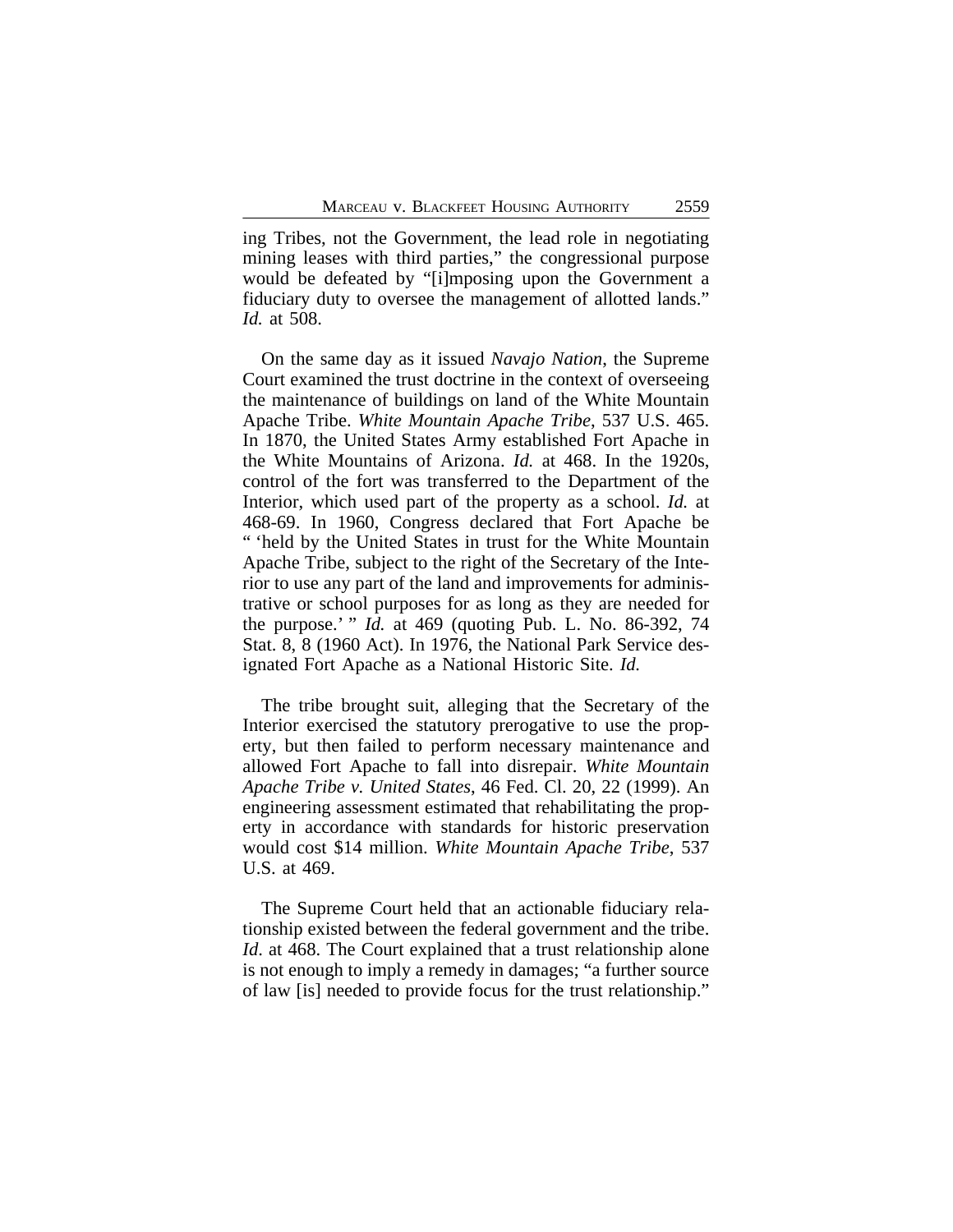*Id.* at 477. In the case of the White Mountain Apache Tribe, that further source of law was the 1960 Fort Apache statute, which went "beyond a bare trust and permit [ted] a fair inference that the Government [was] subject to duties as a trustee and liable in damages for breach." *Id.* at 474. First, the 1960 Act "expressly define[d] a fiduciary relationship" by providing that Fort Apache was " 'held by the United States *in trust* for the White Mountain Apache Tribe.' " *Id.* (quoting 74 Stat. at 8) (emphasis added). Second, the United States exercised its discretionary authority under the statute to make actual use of the property, "not merely exercis[ing] daily supervision but . . . enjoy[ing] daily occupation." *Id.* at 475. Because the government assumed plenary control over the assets held in trust, the government likewise assumed an obligation, as trustee, to preserve those assets. *Id.*

### 2. *Housing on the Blackfeet Reservation*

To decide whether Plaintiffs have a viable claim for violation of a federal trust responsibility, we must examine the statutes and regulations pertaining to the Blackfeet houses at issue. After having done so, we conclude that HUD did not undertake a trust responsibility toward Plaintiffs to construct houses or to maintain or repair houses.

**[6]** During the period in which the houses were constructed, between 1977 and 1980, HUD provided federal funds to the Blackfeet Housing Authority pursuant to the United States Housing Act of 1937, 42 U.S.C. §§ 1437-1440 (1976). Under that statute and its implementing regulations for Indian housing,**<sup>6</sup>** HUD provided block grants with which an Indian housing authority could organize the construction of homes through its own contractors. In "Annual Contributions Contracts," HUD agreed to provide a specified amount of money to fund projects undertaken by a tribal housing authority and approved by HUD. 24 C.F.R. §§ 805.102, 805.206 (1977). After securing

**<sup>6</sup>** 24 C.F.R. §§ 805.404(a), 805.415, 805.416, 805.421, 805.422 (1977).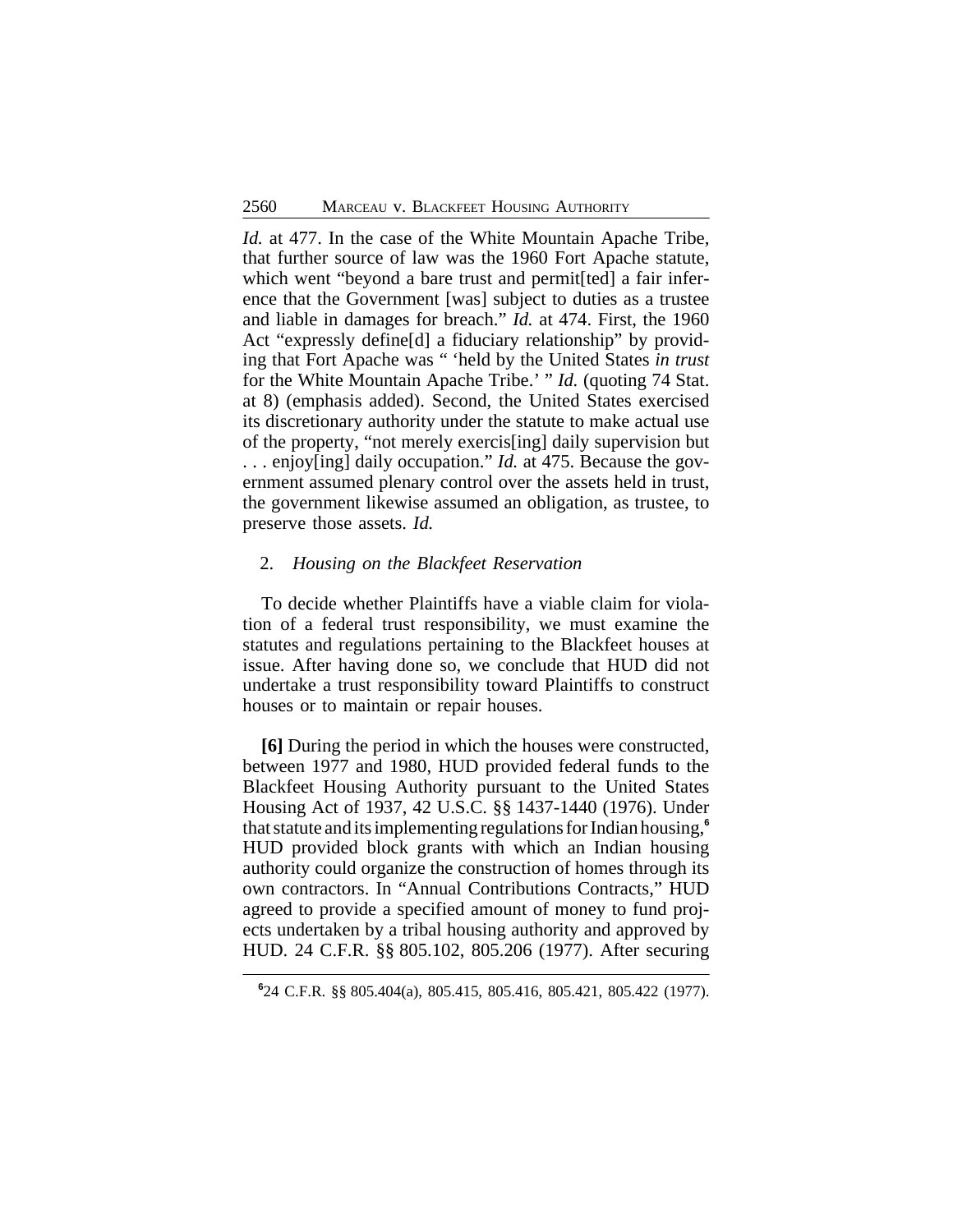funding from HUD, a tribal housing authority contracted with eligible American Indian families. *Id.* § 805.406. Eligible families contributed land, labor, or materials to the building of their houses. *Id.* § 805.408. After occupying its house, each family made monthly payments to the housing authority in an amount calibrated to the family's income. *Id.*  $§ 805.416(a)(1)(ii)$ . The Indian purchasers were responsible for maintaining their houses. *Id.* § 805.418(a).

**[7]** Significantly, the statute under which HUD established that program, 42 U.S.C. § 1437 (1976), provided in relevant part:

It is the policy of the United States to promote the general welfare of the Nation by employing its funds and credit, as provided in this chapter, to assist the several States and their political subdivisions to remedy the unsafe and unsanitary housing conditions and the acute shortage of decent, safe, and sanitary dwellings for families of low income and, consistent with the objectives of this chapter, *to vest in local public housing agencies the maximum amount of responsibility in the administration of their housing programs*.

(Emphasis added.) For the purpose of our analysis, two points are notable. First, as the text just emphasized demonstrates, Congress gave housing authorities the greatest responsibility in administering their low-income housing programs. That is, Congress specifically intended that HUD *not* assume more responsibility in developing and managing housing projects than was necessary. Second, Congress defined the term "states" to include "Indian tribes, bands, groups, and Nations." 42 U.S.C. § 1437a(7). In other words, the blockgrant statute applied across the board to all low-income housing, not specially or specifically to Indian housing, even though HUD promulgated separate regulations for Indian housing. *See Artichoke Joe's Cal. Grand Casino v. Norton*,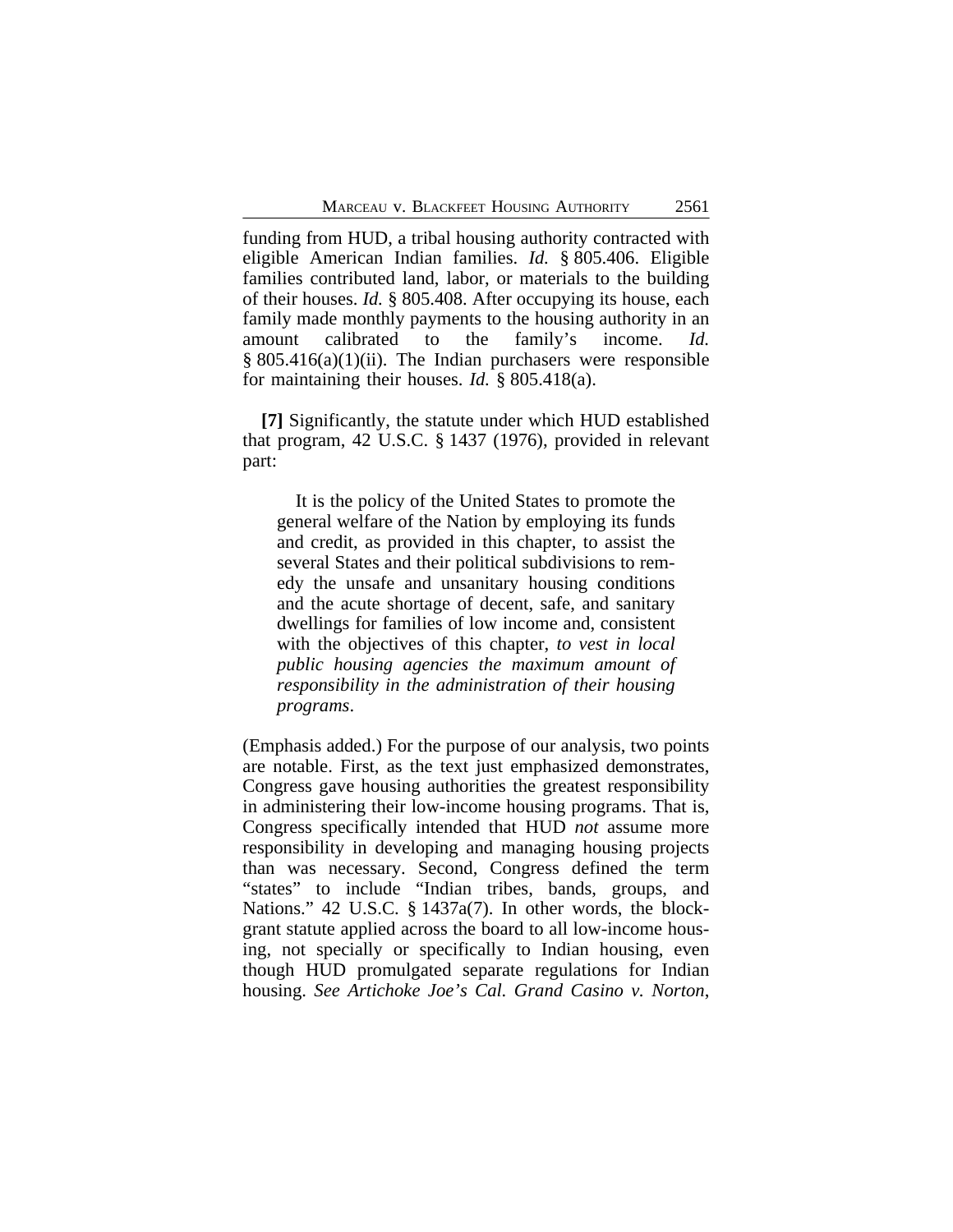353 F.3d 712, 729 (9th Cir. 2003) (reaffirming the rule that statutes are construed liberally in favor of Indians only when the statute is passed for the benefit of Indian tribes and the statute is ambiguous).

**[8]** Under its regulations, HUD had two general controls over Indian housing. First, HUD required that low-income housing meet Minimum Housing Standards, 24 C.F.R. §§ 200.929, 805.212 (1977). Second, new construction could not exceed the "prototype costs" for the project,**<sup>7</sup>** although the prototype costs could be revised upon request of a housing authority, either at application for a project or later when found to be necessary. 24 C.F.R. §§ 805.213(c), 805.214(b) (1977).

**[9]** Three important points bear emphasis. First, neither restriction was unique to Indian housing. Title 24 C.F.R. § 200.925 (1977) provided that *all* housing built under HUD programs "shall meet or exceed HUD Minimum Property Standards." *See, e.g.*, 24 C.F.R. § 800.205(c)(1) (1977) (mandating that developers provide "detailed information" concerning the application of the Minimum Property Standards in their project applications); 24 C.F.R. § 841.107(c)(2) (1977) (requiring use of the Minimum Property Standards in other HUD-funded construction projects). Similarly, non-Indian housing construction projects had to comply with prototype cost limitations. *See, e.g.*, 24 C.F.R. §§ 841.115(b)(2), pt. 841, app. A (1977) (establishing limitations on dwelling construction and equipment costs based on the area prototype costs).

**[10]** Second, HUD regulations did not require the use of pressure-treated wooden foundations. With respect to foundations, HUD's Minimum Property Standards established minimum criteria in section 601-16. Dep't of Hous. & Urban Dev., *Handbook 4900.1: Minimum Property Standards for One and*

**<sup>7</sup>**Prototype costs are the HUD-approved ceiling or maximum costs for each type of dwelling. 24 C.F.R. § 841.204 (1977).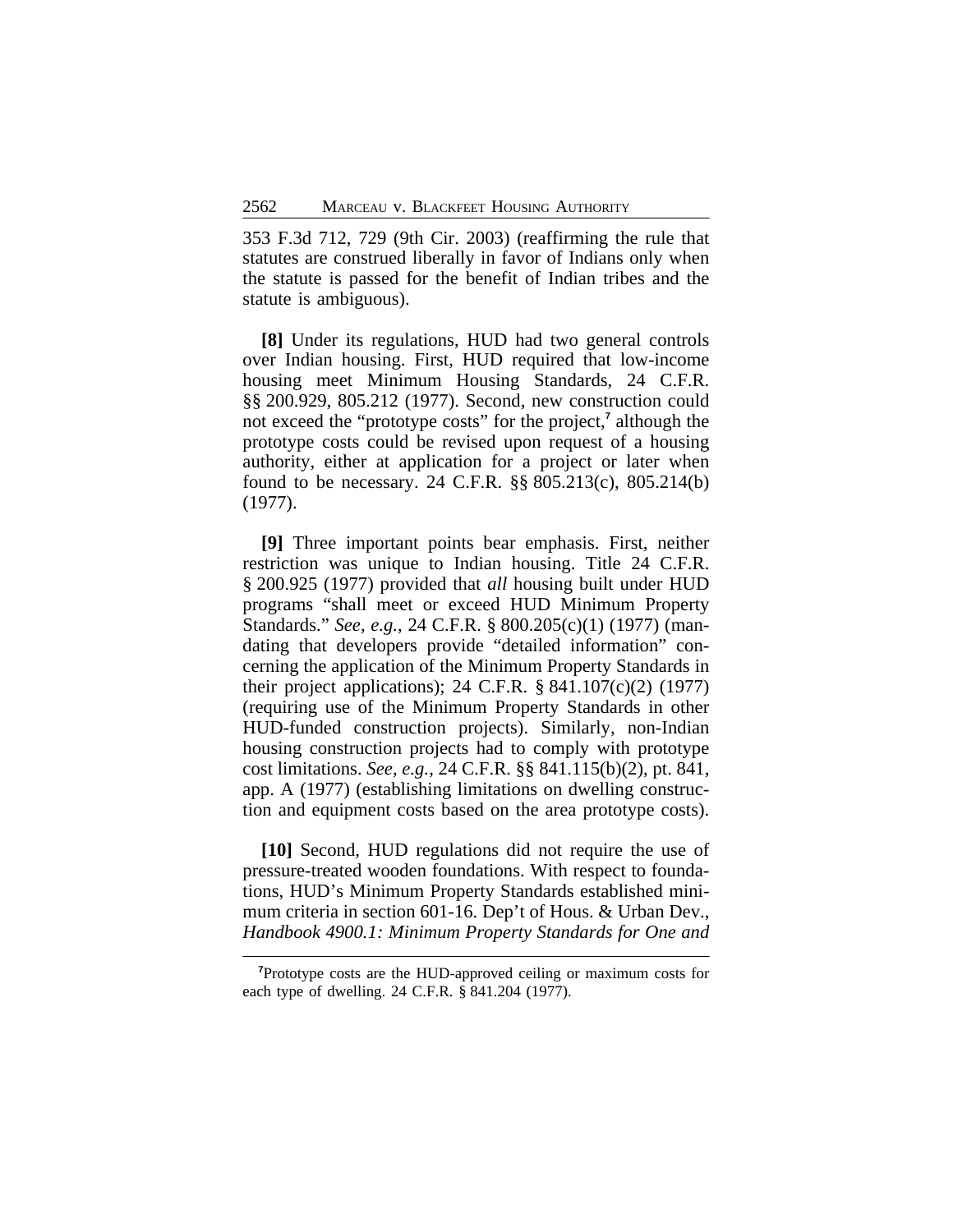*Two Family Dwellings* § 601-16 (1973 ed., rev. May 1979) ("*Minimum Property Standards Handbook*"). That regulation provided two alternative sets of minimum requirements, one for concrete or masonry walls below grade, *id.* § 601-16.4, and one for pressure-treated wooden foundations, *id.* at app. E.

**[11]** Third, Indian housing authorities were not rigidly bound by either the Minimum Property Standards or the prototype cost limitations.**<sup>8</sup>** Indian housing authorities could choose to request variances from both the Minimum Property Standards and the prototype costs, if they believed that local conditions justified modifications. 24 C.F.R. §§ 805.212(a), 805.213(c) (1977). In a handbook published for use by Indian housing authorities, HUD characterized the introductory statements to the handbook on Minimum Property Standards as "stress[ing] the importance of flexibility to meet local conditions." Dep't of Hous. & Urban Dev., *Handbook 7440.1: Interim Indian Housing Handbook* § 3-5(a) (1976 ed., rev. Jan. 1978) ("*Indian Housing Handbook*"). As HUD emphasized:

The [Indian Housing Authority] is responsible for the planning and development of Indian housing projects. The U.S. Housing Act of 1937 provides that local public housing agencies are to be vested with maximum responsibility for project administration and the Indian Self-Determination and Education Assistance Act emphasizes the importance of maximum Indian self-determination.

**<sup>8</sup>**Variances to the prototype cost limitations were likewise available to non-Indian housing authorities, but under somewhat different rules. 24 C.F.R. § 841.115(2) (1977). However, variances from HUD Minimum Property Standards generally were not available in non-Indian housing programs. *See* 24 C.F.R. § 841.107(c)(2) (1977) (mandating inclusion of HUD Minimum Property Standards as one of construction standards in design of public housing program projects); 24 C.F.R. § 883.208(a)(2) (1977) (requiring the same for Section 8 projects).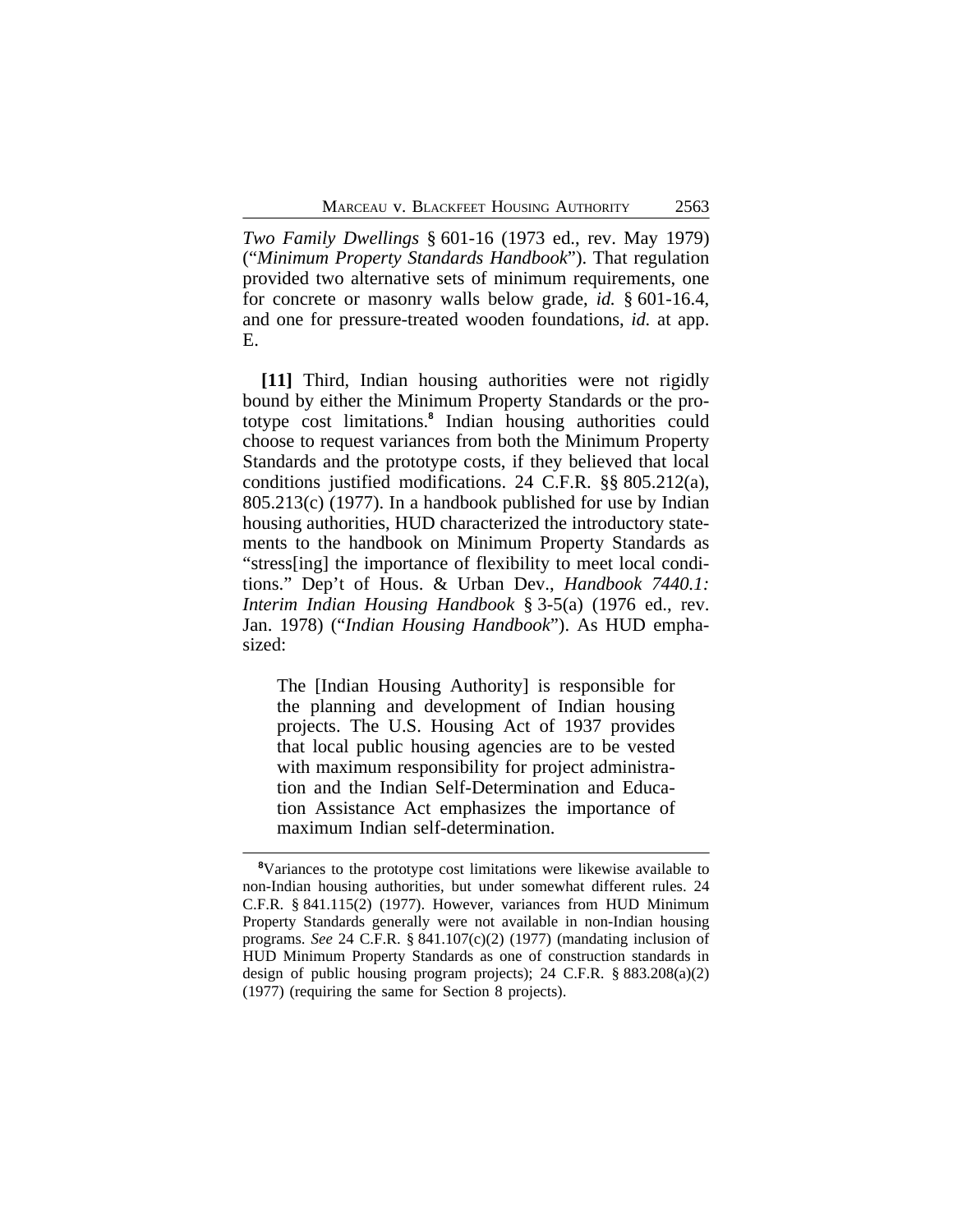# *Indian Housing Handbook* § 2-1(a).

Indeed, a 1979 amendment to the Indian housing regulations further emphasized the importance of maximizing Indian self-determination by removing the requirement that Indian housing comply with the HUD Minimum Property Standards in the absence of a waiver. Instead, the amendment required only that the design of Indian housing take into account the Minimum Property Standards, along with several other factors. 24 C.F.R. § 805.212(a) (1979). Thus, at the end of the period during which the housing in question was built, HUD was loosening, not tightening, the reins on the autonomy of Indian housing authorities that were receiving block grants.

By the time Plaintiffs filed their complaint in 2002, a new statutory regime was in effect under which Plaintiffs claim a federal trust obligation to repair or replace their houses.**<sup>9</sup>** In 1996, Congress enacted the Native American Housing Assistance and Self-Determination Act of 1996 ("NAHASDA"), 25 U.S.C. §§ 4101-4243. As the 1996 statute's statement of congressional findings recognized, federal Indian housing assistance was to be provided "in a manner that recognizes the right of Indian self-determination and tribal self-governance" and with the "goals of economic self-sufficiency and selfdetermination for tribes and their members." 25 U.S.C.  $§$  4101(6)-(7).

Under NAHASDA, HUD makes annual block grants, in amounts determined by a formula, to a tribe or its designated

**<sup>9</sup>** In 1988, Congress moved the authorization for Indian low-income housing to Title II of the United States Housing Act and formalized the Indian housing program. Indian Housing Act of 1988, 42 U.S.C. §§ 1437aa-1437ee (1988), *repealed by* Native American Housing Assistance and Self-Determination Act of 1966, Pub. L. No. 104-330, 110 Stat. 4016 ("NAHASDA"). The 1988 statute did not govern at the time the Blackfeet housing was built, nor does it govern presently. For our purposes, the 1988 statute does not affect the analysis.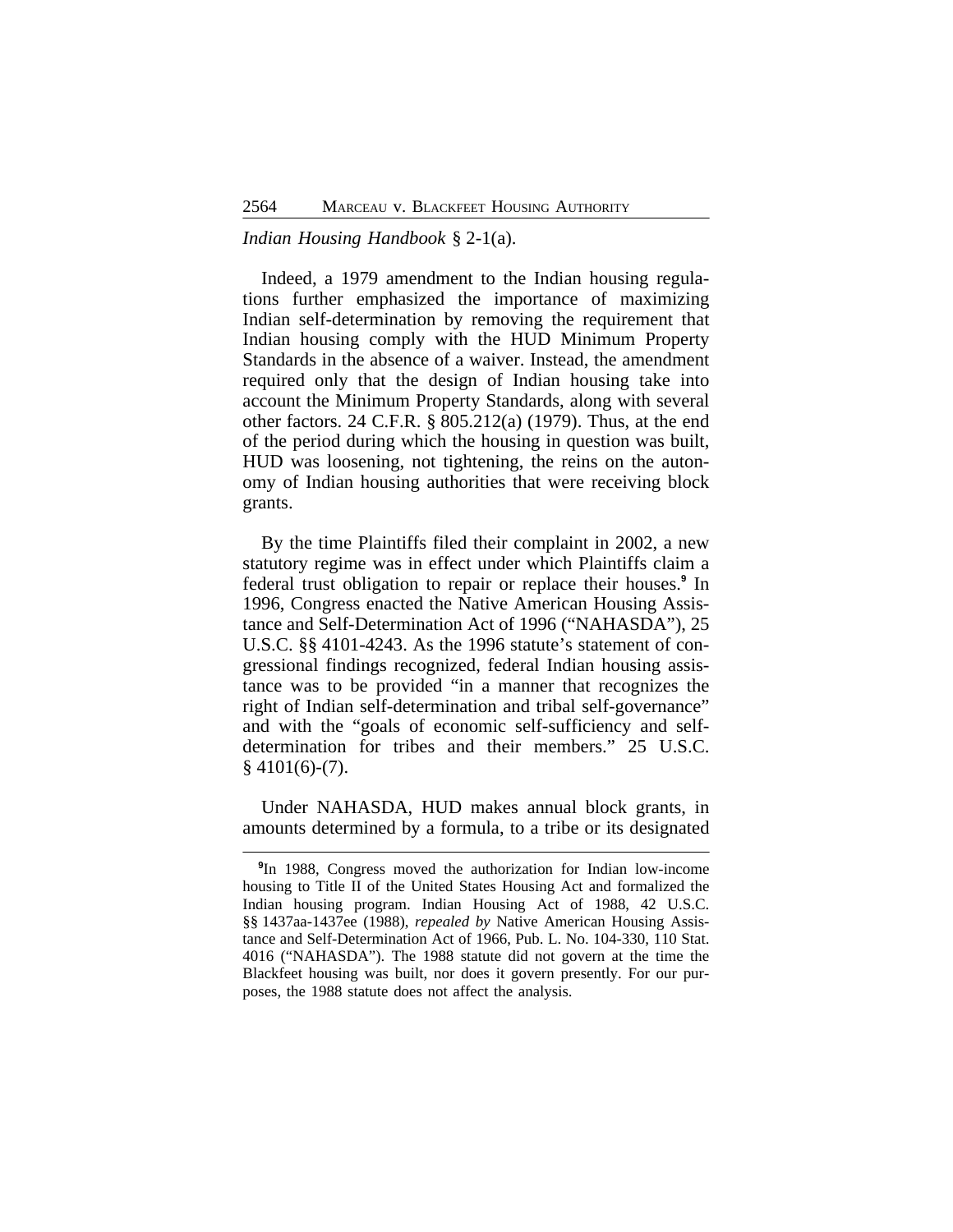housing entity (such as an Indian housing authority), to carry out activities related to the provision of affordable housing. 25 U.S.C. §§ 4111(a), 4152; 24 C.F.R. §§ 1000.201, 1000.202, 1000.206, 1000.301-.340. To receive a block grant, a tribe must submit to HUD an Indian Housing Plan that meets certain requirements and that is subject to HUD's approval. 25 U.S.C. § 4111(b); 24 C.F.R. § 1000.201. But the housing plan is to be "locally driven." 24 C.F.R. § 1000.220. And HUD's statutorily prescribed role—in addition, of course, to providing the block grants themselves—is generally confined to "a limited review of each Indian housing plan," and even then "only to the extent that [HUD] considers review is necessary." 25 U.S.C. § 4113(a)(1). The grant, once made, is subject to tribal control; the recipient, rather than HUD, is responsible for operating the housing program, including the continued maintenance of housing. 25 U.S.C. § 4133. HUD's responsibility consists primarily of oversight and audit, to ensure that federal funds are spent for the intended purpose. 24 C.F.R. § 1000.520.

**[12]** Ultimately, no statute ever required tribes to form housing authorities. No statute obliged Indian housing authorities, once formed, to seek federal funds. No statute committed the United States itself to construct houses on Indian lands or to manage or repair them. Indeed, the relevant regulations expressly imposed inspection duties on Indian housing authorities, independently of HUD, including any enforcement of warranties. 24 C.F.R. §§ 805.221(a), 805.417(a) (1977).

**[13]** No statute has imposed duties on the government to manage or maintain the property, as occurred in *Mitchell II*, nor has any HUD regulation done so. Unlike in *White Mountain Apache Tribe*, here no statute has declared that any of the property was to be held by the United States in trust, nor did the United States occupy or use any of the property. In the present case, there is plenary control of neither the money nor the property.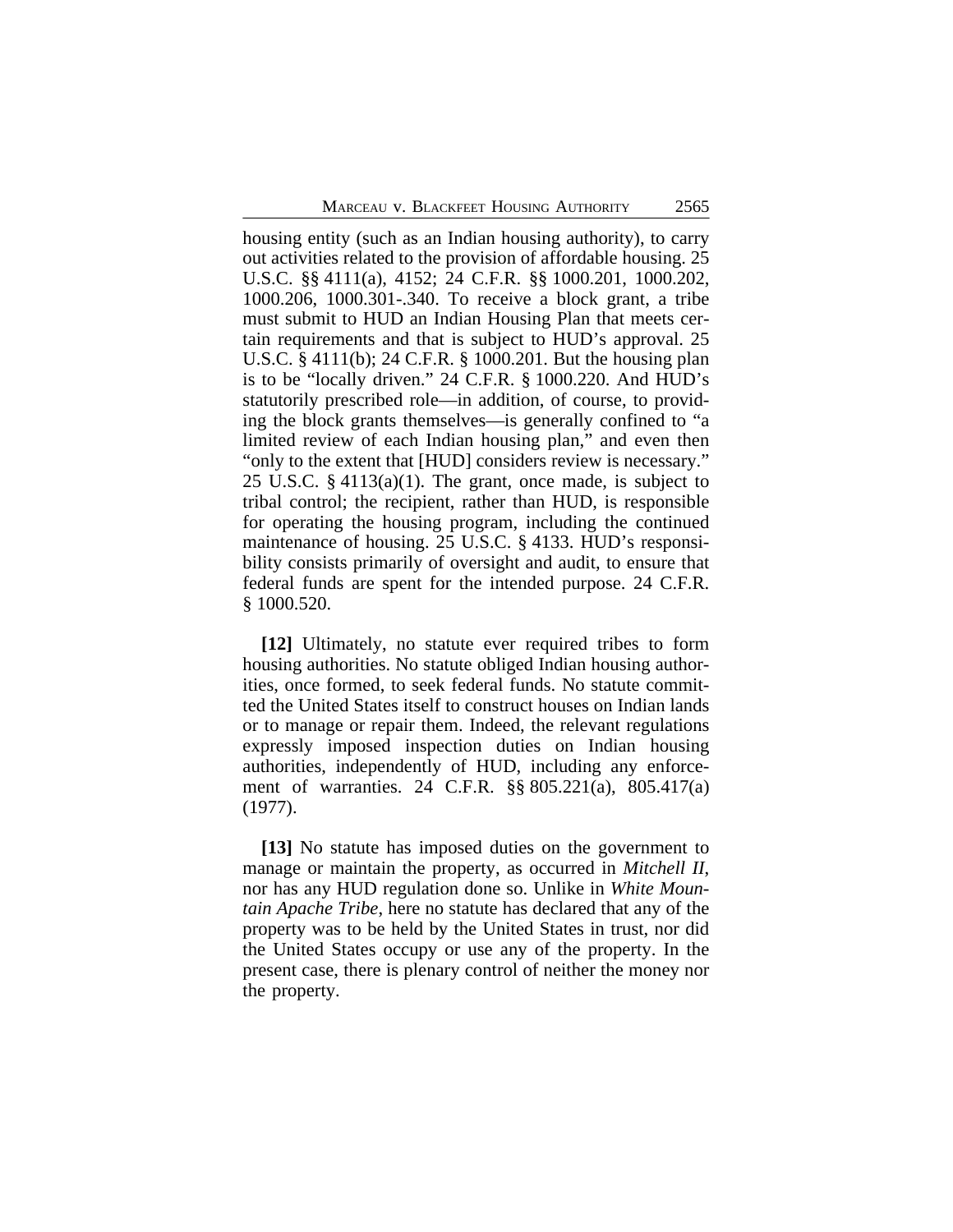**[14]** Instead, this case most closely resembles *Navajo Nation*. Just as the Indian Mineral Leasing Act required Secretarial approval of leases, but did not oblige the Secretary to negotiate them, the United States Housing Act gave HUD a right of final inspection with respect to construction and design materials, 24 C.F.R. §§ 805.211-805.217 (1977), but did not oblige HUD to select them. Here, as there, the statute failed to include a federal managerial role. Here, as there, Congress expressed the aim of giving the lead role to an entity other than the government.

**[15]** Although we must take as true Plaintiffs' allegations that HUD in fact required the use of wooden foundations and that those foundations caused injury, the government did not enter into a trust relationship merely because HUD did not approve an alternative design. Although HUD's power to approve a design implies the power to reject a design as well, the Supreme Court made clear in *Mitchell I* and *Navajo Nation* that such oversight authority alone (whether exercised wisely or unwisely) cannot create the legal relationship that is a threshold requirement for Plaintiffs to recover on a trust theory. Even if HUD's actions in mandating certain construction materials and methods may have been arbitrary or capricious, those actions alone cannot alter the legal relationship between the parties.

**[16]** In summary, under the Housing Act, Indian housing authorities (such as the Blackfeet Housing Authority) applied to HUD for loans to enable *the housing authority* to develop low-income public housing designed to be sold to eligible members of the tribe. Under NAHASDA, block grants could be used *by the tribe* or its designated housing entity to repair or replace housing. As with any grant of federal funds, certain requirements had to be met to obtain and spend the funds. But the federal government held no property—land, houses, money, or anything else—in trust. The federal government did not exercise direct control over Indian land, houses, or money by means of these funding mechanisms. The federal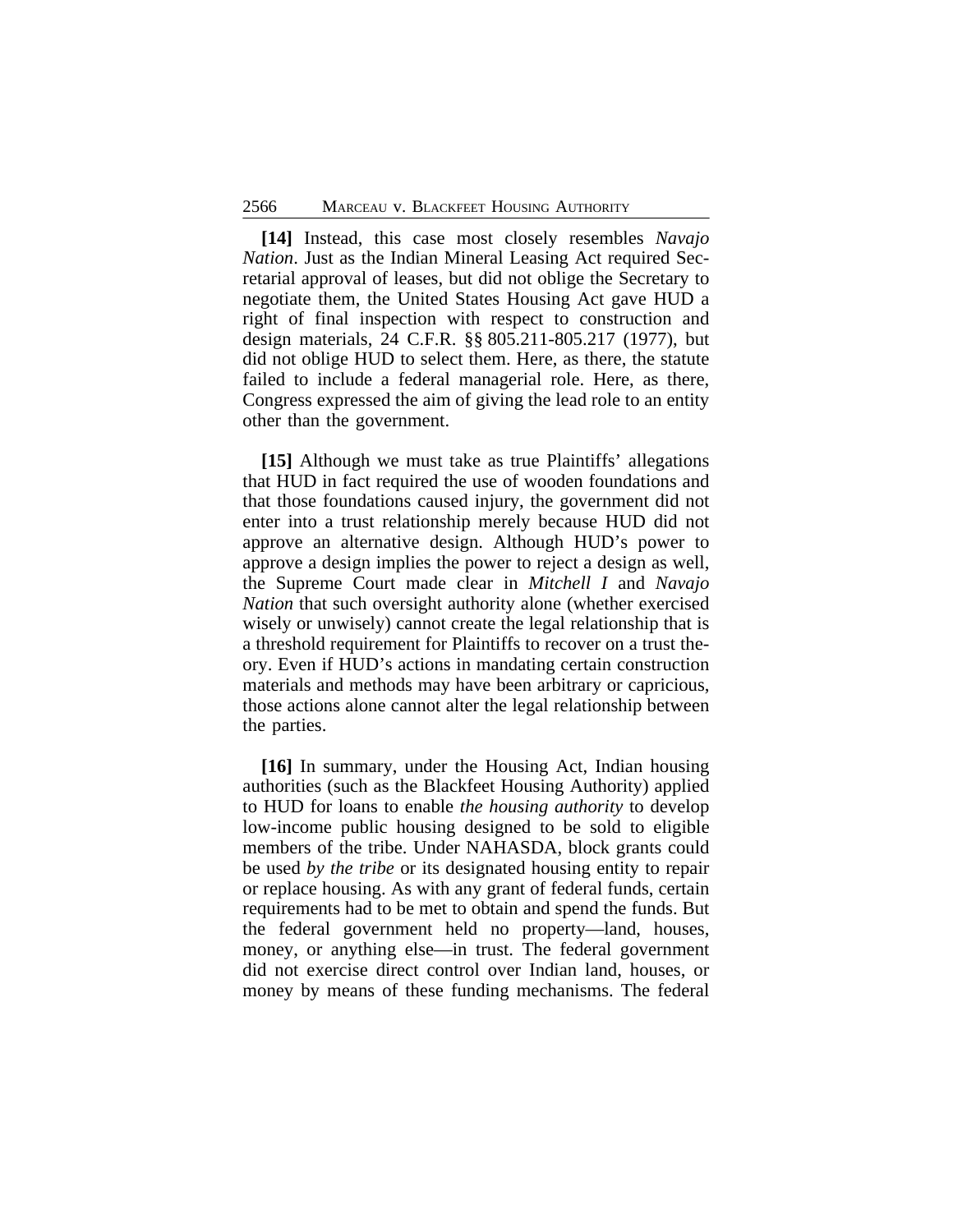government did not build, manage, or maintain any of the housing. For these reasons, we adhere to our earlier ruling that the district court properly dismissed Plaintiffs' claim that HUD violated a trust responsibility. *Marceau*, 455 F.3d at 983-85.

#### C. *Administrative Procedure Act*

**[17]** Plaintiffs allege that they are entitled to relief under the APA, 5 U.S.C. §§ 702-706. The APA authorizes suit by "[a] person suffering legal wrong because of agency action, or adversely affected or aggrieved by agency action within the meaning of a relevant statute." 5 U.S.C. § 702. When reviewing an APA claim, a court may only (1) "compel agency action unlawfully withheld or unreasonably delayed"; or (2) "hold unlawful and set aside agency action, findings, and conclusions found to be (A) arbitrary, capricious, an abuse of discretion, or otherwise not in accordance with law." 5 U.S.C.  $\S 706(1)-(2)(A)$ . "[C]entral to the analysis . . . is that the only agency action that can be compelled under the APA is action legally *required*." *Norton v. S. Utah Wilderness Alliance*, 542 U.S. 55, 63 (2004).

**[18]** As our earlier opinion explained, *Marceau*, 455 F.3d at 985, a claim under the APA requires, among other things, that the claimant seek "relief other than money damages." *See also Bowen v. Massachusetts*, 487 U.S. 879, 895-902 (1988) (analyzing the meaning of "money damages" in 5 U.S.C. § 702). Examination of the relief that Plaintiffs seek does not stop at the parties' allegations. Instead, "the substance of the pleadings must prevail over their form." *Amoco Prod. Co. v. Hodel*, 815 F.2d 352, 361 (5th Cir. 1987); *see also Tucson Airport Auth. v. Gen. Dynamics Corp.*, 136 F.3d 641, 645 (9th Cir. 1998) (examining plaintiff's APA claims and concluding that the "claims are not 'for money damages' "). We must "discern the nature of the relief being sought and focus on the type of relief that will result from the action." *Amoco Prod. Co.*, 815 F.2d at 362.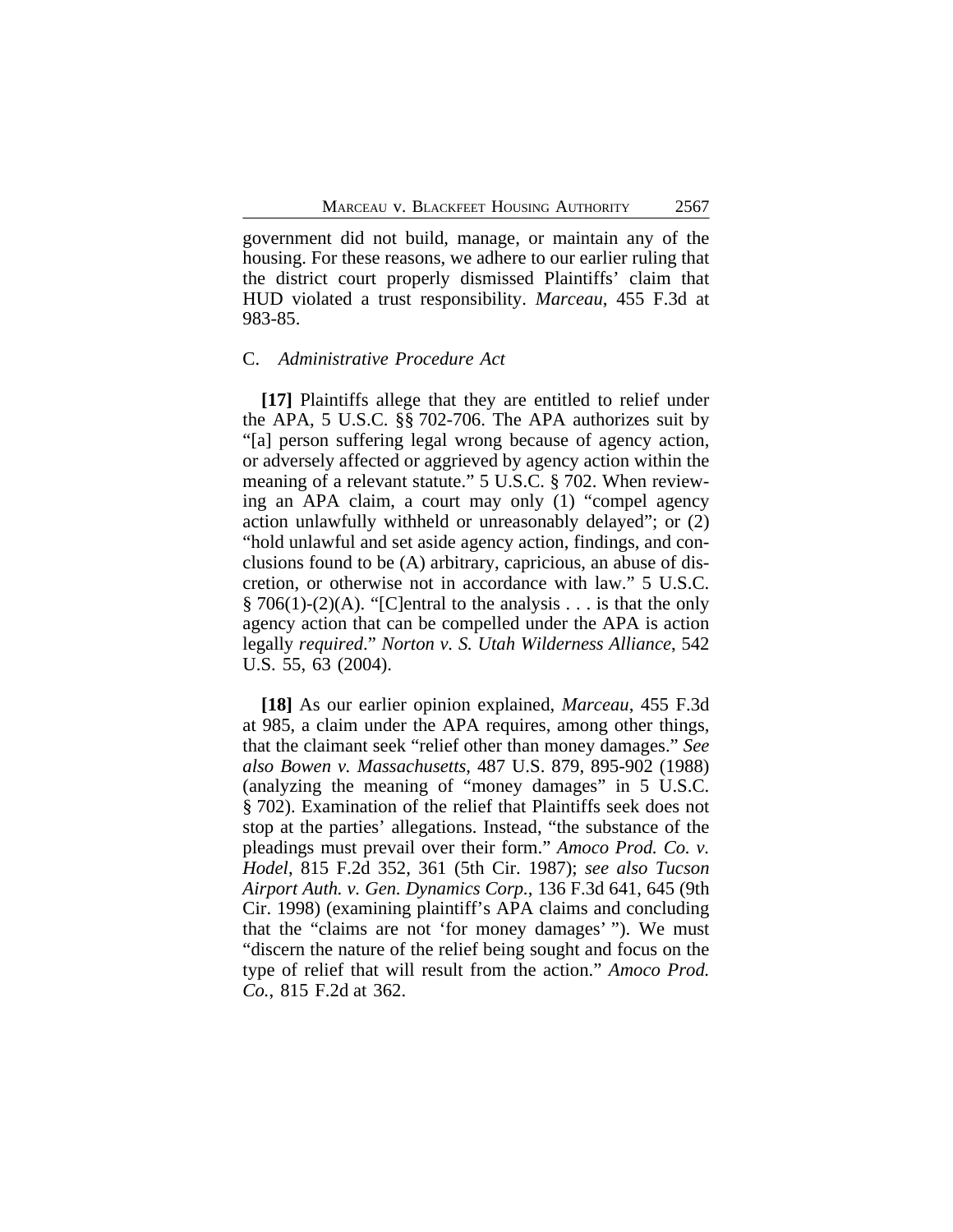**[19]** In this case, Plaintiffs request equitable and injunctive relief. Specifically, they seek a declaration that HUD has violated its legal obligations, and they seek equitable relief in the form of repairs (or, where necessary, rebuilding) of their homes.

**[20]** According to Plaintiffs, a judicial declaration that HUD approved the construction designs and materials in a manner that violated HUD regulations could be used as leverage with Congress to enact remedial legislation. In their alternative claim for injunctive relief, Plaintiffs ask that HUD simply "fix" the construction defects that allegedly caused the health problems suffered by some of the Blackfeet homeowners. On reconsideration, we conclude that Plaintiffs' claims for declaratory and injunctive relief thus are distinct from money damages.

**[21]** The district court erred in dismissing Plaintiffs' claims for declaratory and injunctive relief under the APA before allowing adequate development of the record. According to the Amended Complaint, HUD required the use of "materials and construction techniques which do not meet HUD's own standards or standards used in the industry generally." HUD was required to approve "all contracts in connection with the development of a Project, including contracts for work, materials, or equipment, or for architectural, engineering or legal services." *See* 24 C.F.R. § 805.211 (1977).**<sup>10</sup>** The regulations that were in effect when HUD approved the 153 Blackfeet homes in the late 1970s provided that housing materials had to meet minimum property standards. 24 C.F.R. § 805.212 (1979); *Indian Housing Handbook* §§ 3-19, 3-20. Those mini-

**<sup>10</sup>**We note that HUD approval of contracts was common to all HUD housing programs. *See* Indian Housing; final rule, 44 Fed. Reg. 64,204, 64,206 (Nov. 6, 1979 ) ("The requirement for HUD approval of development contracts is in accordance with the standard rule for the entire public housing program, Indian and non-Indian, and is not considered unduly restrictive.")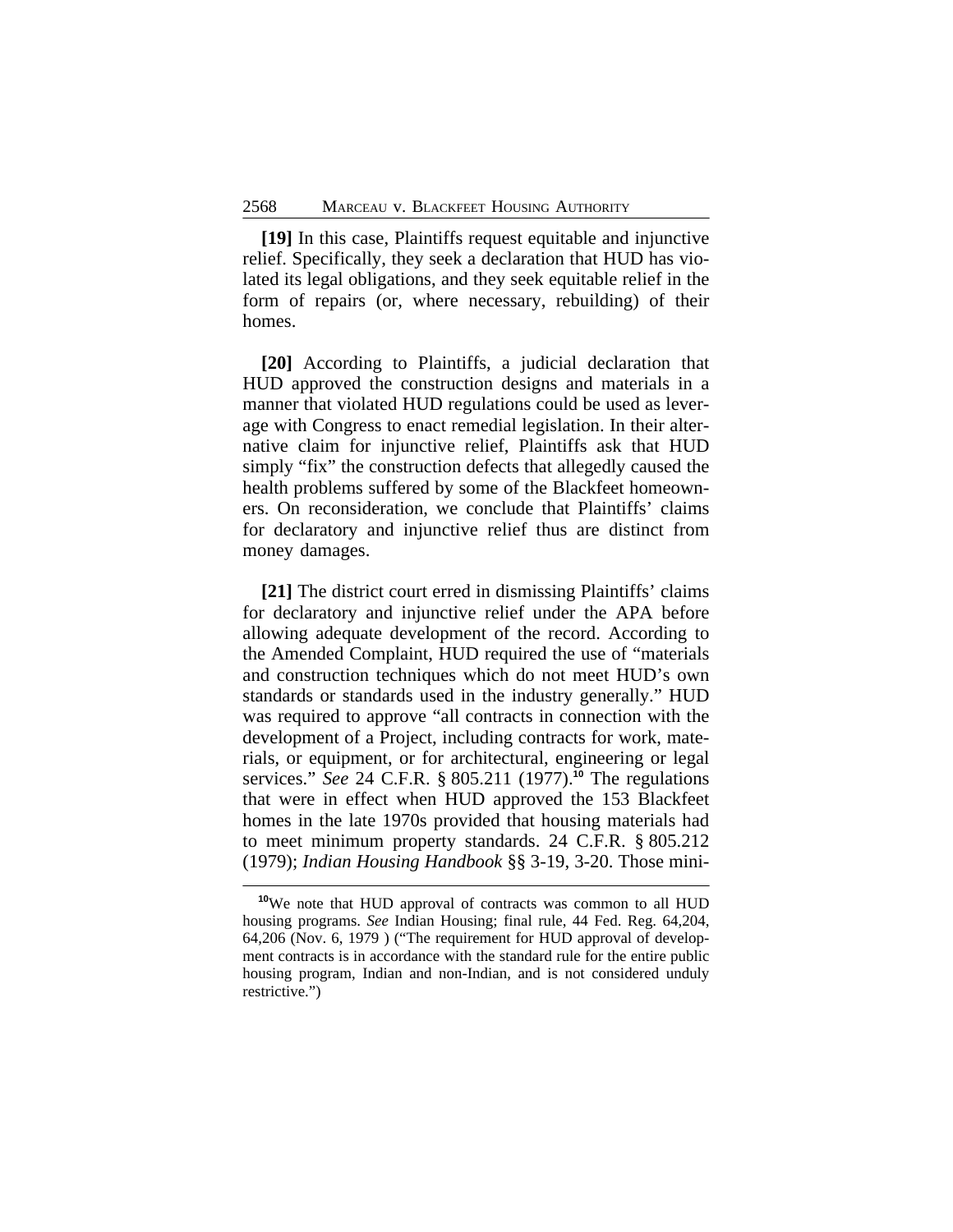mum property standards permitted the use of chemically treated lumber in the foundations of single- and double-family dwellings. *See* 24 C.F.R. § 200.925 & pt. 200, subpt. S, app. (permitting "[w]ater borne preservatives[,] [l]ight petroleum solvent penta-solution [and] [v]olatile petroleum solvent penta-solution"); *see also Minimum Property Standards* Handbook app. E, pp. E-1 and E-2.

HUD's regulations neither permitted nor proscribed the particular chemicals (such as arsenic) that Plaintiffs allege caused the unsafe housing conditions. Because the case is before us on a motion to dismiss the Amended Complaint, the record is silent about whether arsenic-treated lumber was within industry standards at the time. The record is equally silent about whether Plaintiffs requested the use of different materials or methods and about whether HUD failed to comply with its own regulations. At this stage in the litigation, though, we must accept as true Plaintiffs' allegations that the construction materials and methods were substandard and that HUD improperly mandated the use of the wooden foundations at issue.

For a similar reason, the district court prematurely dismissed Plaintiffs' claim for injunctive relief. Under Count Two of the Amended Complaint, Plaintiffs allege that, for more than 15 years, they "repeatedly asked the Blackfeet Housing Authority and HUD to remedy the dangerous housing conditions." NAHASDA permits a tribal authority to seek block grants from HUD for "affordable housing authorities," *see* 25 U.S.C. § 4111, which include "operating assistance for housing previously developed or operated under a contract between the Secretary and Indian housing authority," *id.* § 4132(1). To the extent that Plaintiffs requested remedial measures under the repealed Indian Housing Act, HUD had to consider their requests and then exercise discretion. *See S. Utah Wilderness Alliance*, 542 U.S. at 64 (holding that a failure to act can be cognizable under the APA). In summary, Plaintiffs' allegations—that HUD arbitrarily and capriciously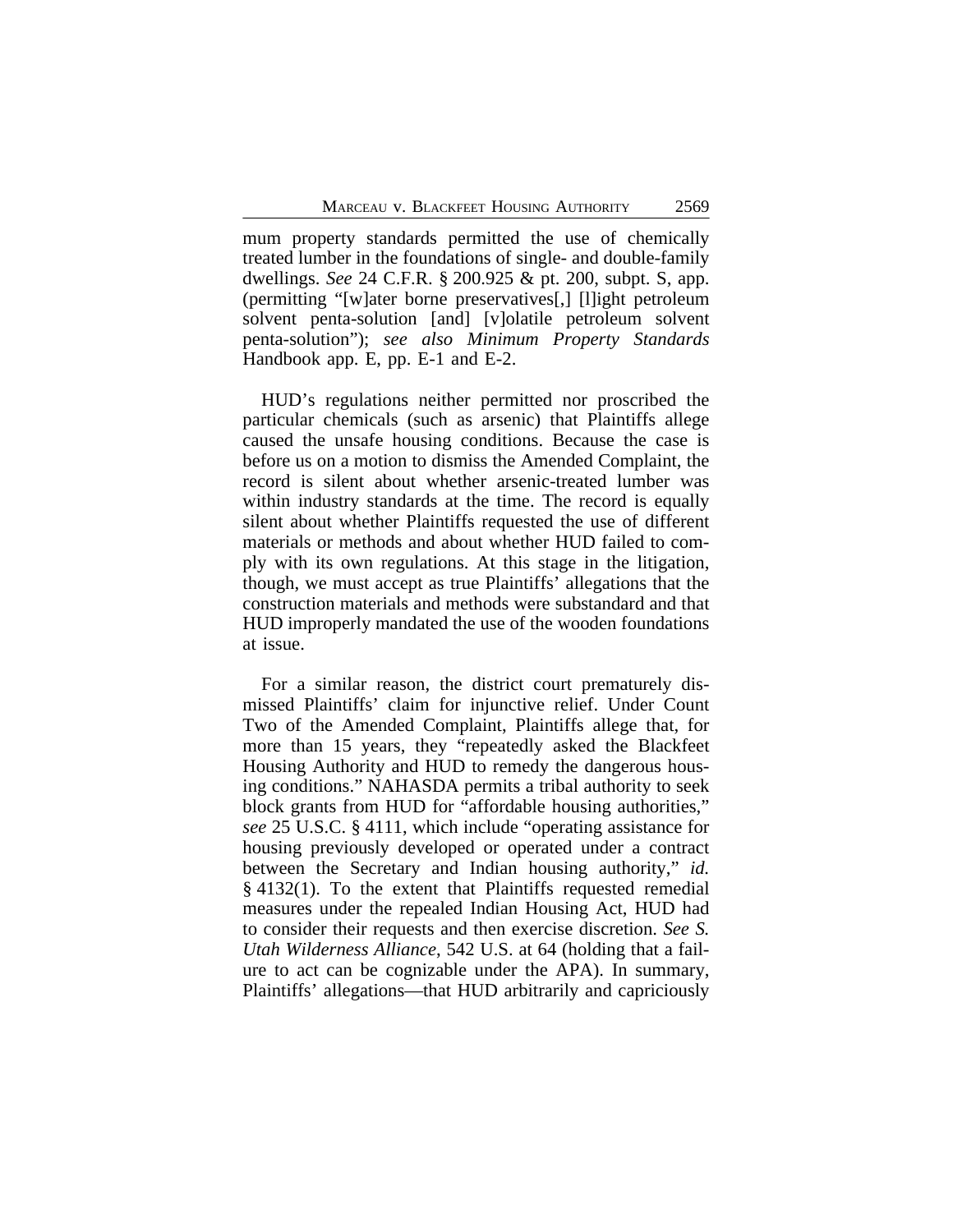declined to consider requests for remedial funds, as required by 24 C.F.R. § 905.270 before the Indian Housing Act's repeal and by 25 U.S.C. §§ 4111 and 4132(1) under NAHASDA—suffice to bring the claim for injunctive relief under the APA.

#### D. *Breach of Contract Claims*

We readopt our earlier opinion, *Marceau*, 455 F.3d at 986, concerning Plaintiffs' breach of contract claims against HUD. The district court lacked jurisdiction to hear those claims, so there remains nothing for us to review.

AFFIRMED in part; REVERSED in part and REMANDED. The parties shall bear their own costs on appeal.

PREGERSON, Circuit Judge, dissenting:

I concur in the majority's rulings on tribal immunity and the Administrative Procedure Act. I dissent with regard to the majority's analysis of federal trust responsibility, and write separately on that issue.

# **I. Factual Background<sup>1</sup>**

Pursuant to the goals set out in the United States Housing Act of 1937, 42 U.S.C. §§ 1437-1440, HUD developed the Homeownership Program. HUD designed the Homeownership Program to meet the housing needs of low-income American Indian families. HUD entered into agreements called "Annual Contributions Contracts" with tribal housing authorities under which HUD agreed to provide a specified amount

<sup>&</sup>lt;sup>1</sup>These facts, except as noted, are taken from Plaintiffs' complaint, which is presumed true for purposes of this Rule 12(b)(6) proceeding.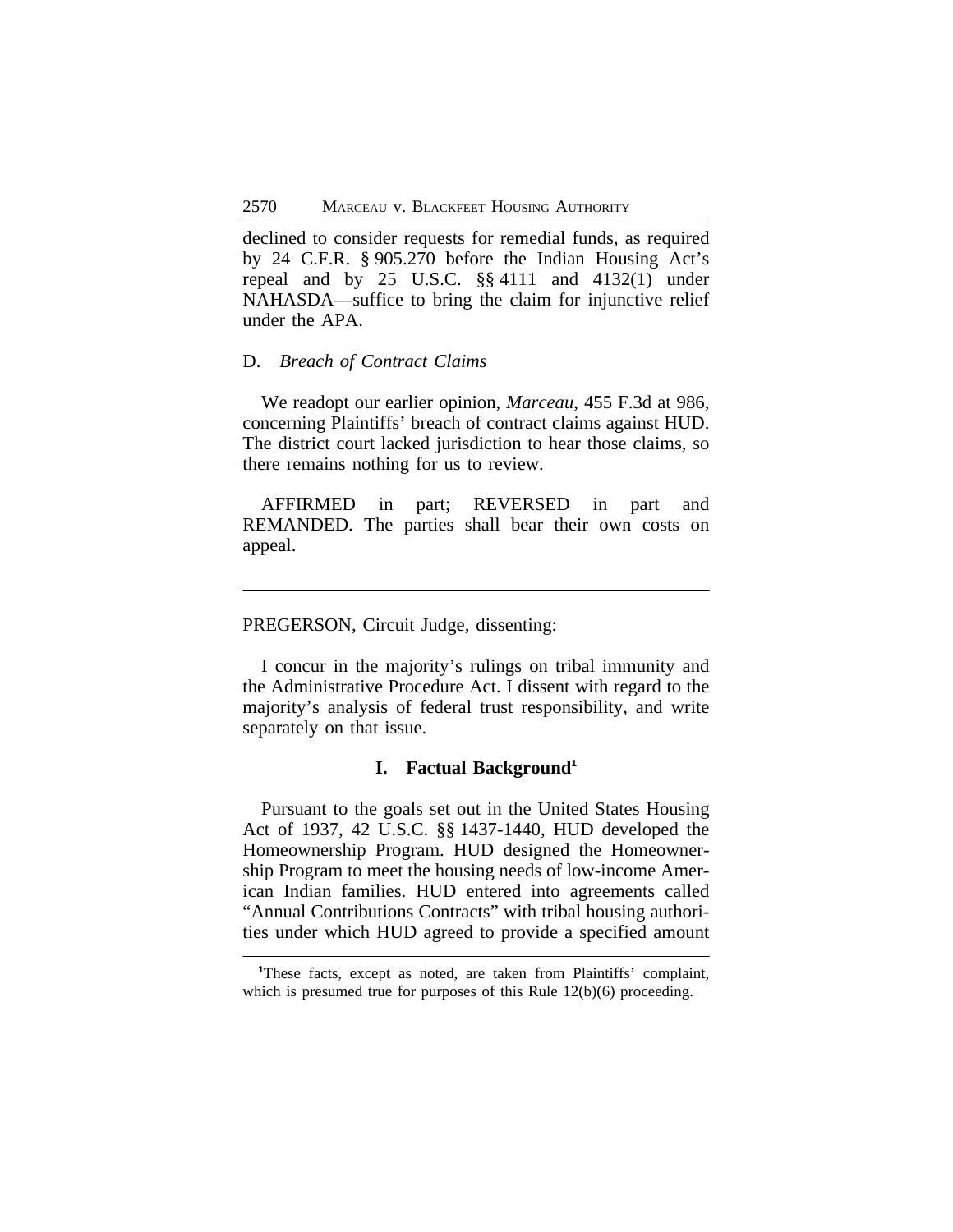of money to fund projects undertaken by the housing authorities and pre-approved by HUD. *See* 24 C.F.R. § 805.102 (1979); *id.* § 805.206. After securing funding from HUD, a tribal housing authority would then contract with eligible American Indian families. *See id.* § 805.406. The program required families to contribute land, labor, or materials to the building of their house, *see id.* § 805.408, and after occupying the house, each family made monthly payments in an amount calibrated to their income, *see id.*  $\S 805.416(a)(1)(ii)$ . The homebuyers were responsible for maintenance of the house. *See id*. § 805.418(a).

Until 1988, when the program was formalized in the Indian Housing Act of 1988, 42 U.S.C. §§ 1437aa-1437ee (1988), *repealed by* Native American Housing Assistance and Self-Determination Act of 1996, Pub. L. No. 104-330, 110 Stat. 4016 (1996), HUD operated the Homeownership Program under a series of regulations and its "Indian Housing Handbook." *See* H.R. Rep. No. 100-604 (1988), *reprinted in* 1988 U.S.C.C.A.N. 791, 793.

In 1977, the Blackfeet Tribe established a separate entity, the Blackfeet Housing Authority, as HUD regulations required. *See* 24 C.F.R. § 805.109(c) (1979) (requiring, as a prerequisite to receiving Homeownership Program funding, that tribes form a tribal housing authority). HUD published a model enabling ordinance, *reprinted in* 24 C.F.R. § 805, subpt. A, app. I (1979), which the Blackfeet Tribe adopted. The enabling ordinance charged the Blackfeet Housing Authority with "[a]lleviating the acute shortage of decent, safe and sanitary dwellings for persons of low income" and "[r]emedying unsafe and [u]nsanitary housing conditions that are injurious to the public health, safety and morals." Blackfeet Tribal Ordinance No. 7, art. II, §§ 1-2 (Jan. 4, 1977). Thereafter, HUD granted the Housing Authority authorization and funding to build 153 homes.

Construction of the homes took place between 1979 and 1980. The homes, at least in retrospect, were not constructed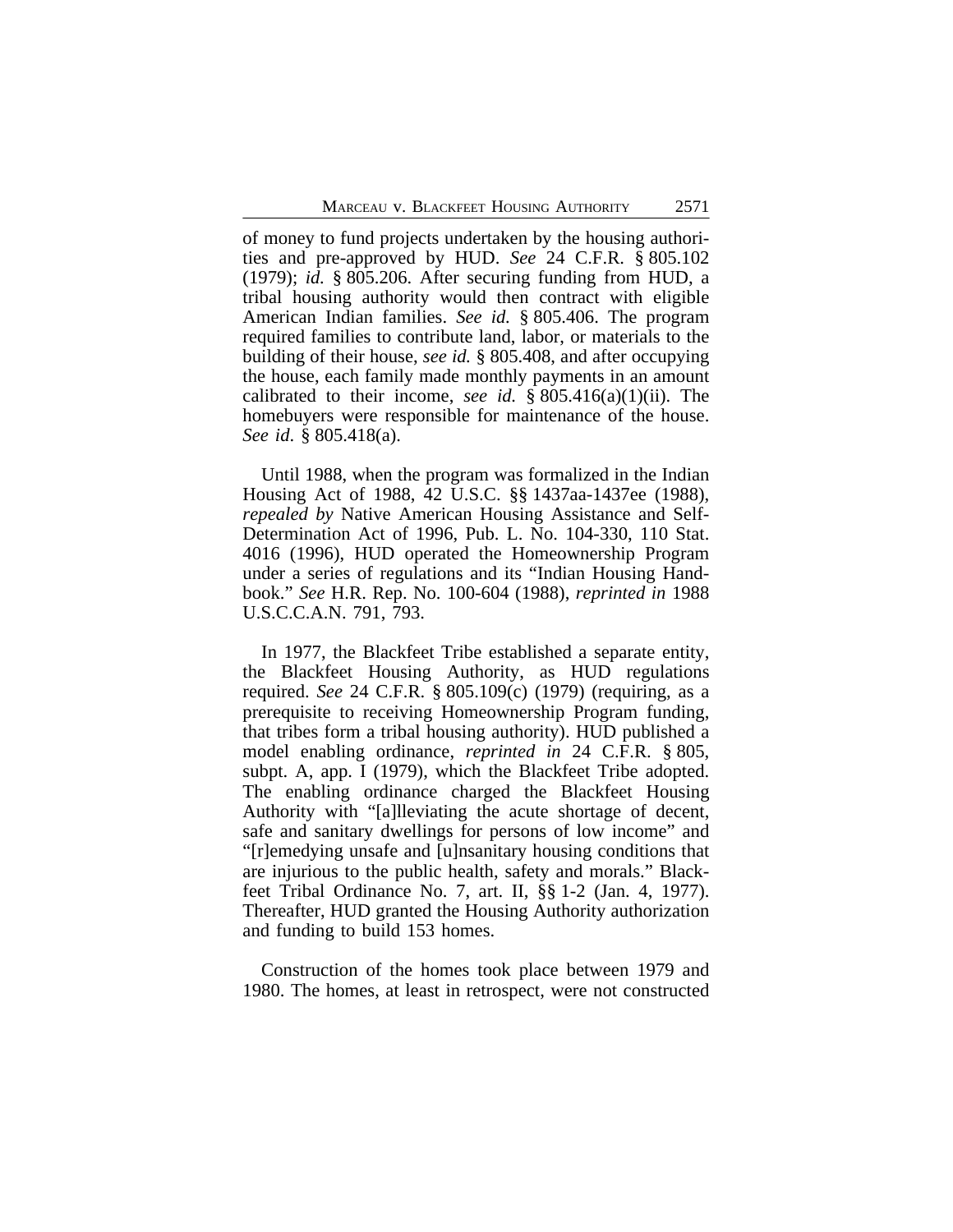well. The homes were built with wood foundations, and the wood products used to build the foundations were chemically treated with arsenic and other toxic chemicals. Plaintiffs allege, as the crux of their claim, that HUD *required* the use of wood foundations over the objection of tribal members, and that the Housing Authority acceded to that directive.

In the ensuing years, the foundations were, predictably, vulnerable to moisture accumulation and structural instability. Today, some of the houses are uninhabitable due to toxic mold and dried sewage residues. There has been a high incidence of cancer, asthma, kidney failure, respiratory problems, and other serious health problems among residents of the homes. Many residents have been advised to leave their houses for health reasons. Some residents, however, cannot leave because there are, quite simply, no affordable housing options in the area.

Plaintiffs purchased or leased these Homeownership Program homes either directly or indirectly from the Housing Authority. They made significant monthly payments and investments of their own time and/or resources, as required under the Homeownership Program. After it became clear that the houses were substandard and hazardous, Plaintiffs sought assistance from the Blackfeet Housing Authority and from HUD in remedying the construction defects. When they received no assistance from either entity, Plaintiffs filed this class action complaint.

# **II. Analysis**

# **A.**

Plaintiffs allege that HUD has violated its trust responsibility to tribal members.**<sup>2</sup>** The federal government has substantial

**<sup>2</sup>**Count Three of Plaintiffs' original complaint alleged that HUD has violated: (a) the United States Housing Act of 1937, 42 U.S.C. §§ 1437-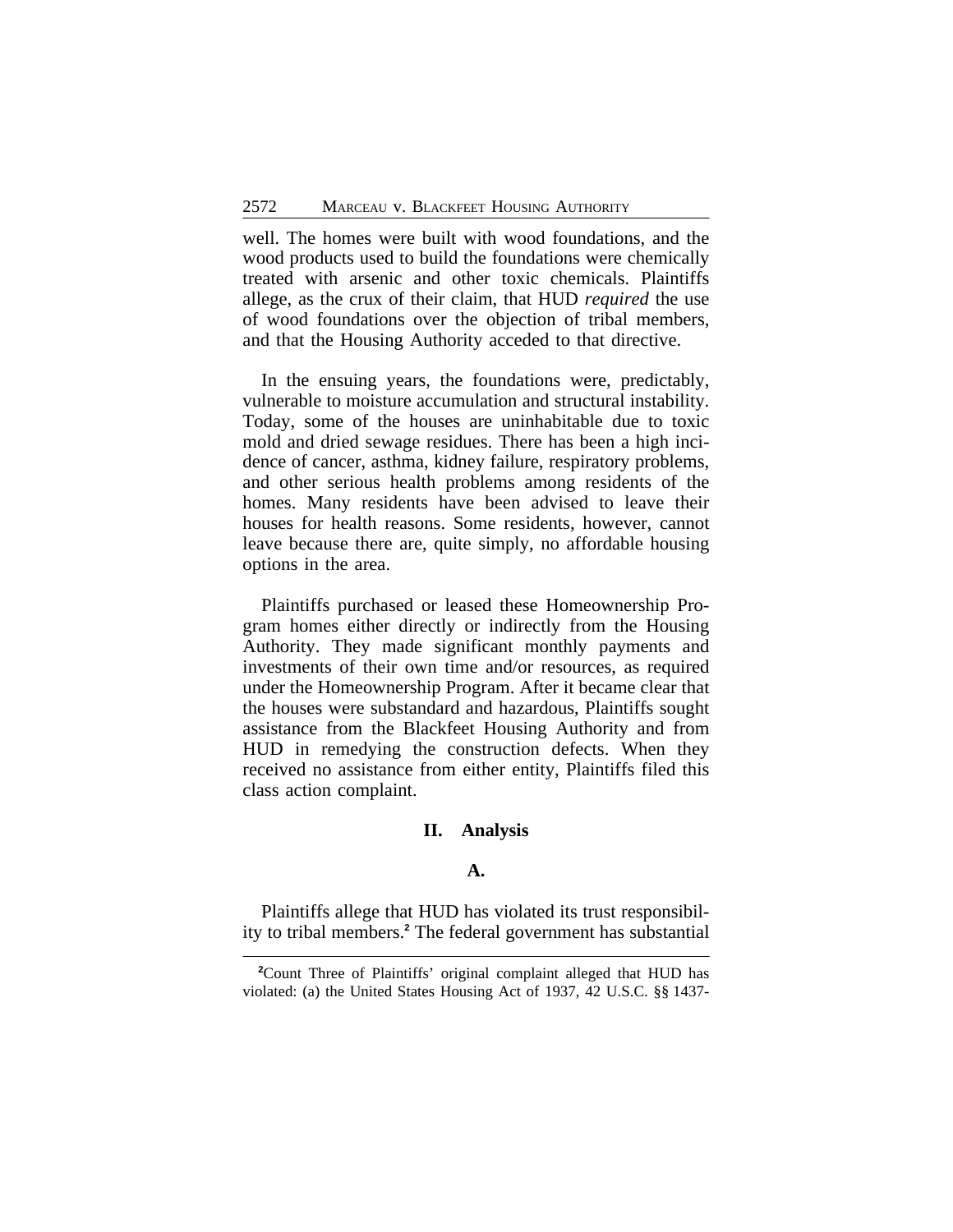trust responsibilities toward Indians. These duties are part of the nature of the government-Indian relationship. "[A] fiduciary relationship necessarily arises when the Government assumes . . . elaborate control over forests and property belonging to Indians." *United States v. Mitchell*, ("*Mitchell* II"), 463 U.S. 206, 225 (1983).

# *1. Historical Framework*

The federal government-Indian trust relationship dates back over a century. To appreciate the nature and extent of the government's responsibilities, and its failure to discharge them, I review the history of the government-Indian trust relationship.

The United States' relationship with the Indian tribes has almost always been "contentious and tragic." *Cobell v. Norton*, 240 F.3d 1081, 1087 (D.C. Cir. 2001). In the early days of this nation, the federal government sought to put an end to the communal living and nomadic life common to so many tribes. The government (by treaty and/or by force) moved Indians onto reservations. *See, e.g., Cherokee Nation v. Georgia*, 30 U.S. (5 Pet.) 1 (1831).

In the second half of the nineteenth century, the government replaced its policy of relocation with one of assimilation. This assimilationist policy began with treaties negotiated with individual tribes, and was eventually enacted into federal law with passage of the General Allotment Act of 1887, also known as the "Dawes Act," ch. 119, 24 Stat. 388 (as amended at 25 U.S.C. § 331 et seq.). Under the General Allotment Act,

<sup>1437</sup>x; (b) the Indian Housing Act, 42 U.S.C. §§ 1437aa-1437ee; (c) the Native American Housing Assistance and Self-Determination Act of 1996, 25 U.S.C. §§ 4101-4243; and (d) the Housing Act of 1949, 42 U.S.C. §§ 1441-1490. On appeal, Plaintiffs did not challenge the district court's holding that no express or implied right of action existed under those statutes. Accordingly, I do not consider those statutes here.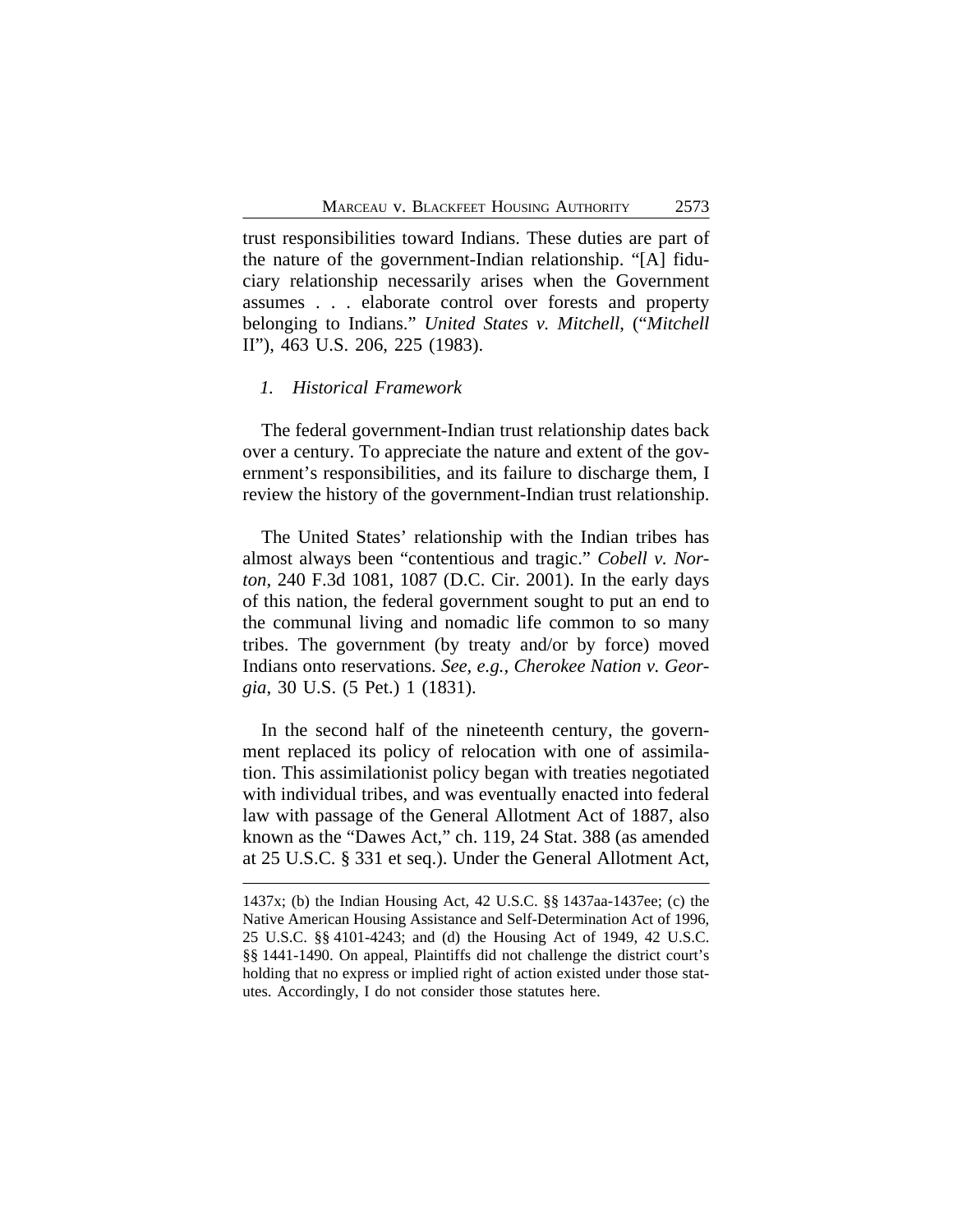beneficial title of the lands allotted to tribes vested in the United States as trustee for individual Indians.**<sup>3</sup>**

The government then began to divide reservations and other Indian lands into individual parcels. The government essentially took the land it had earlier set aside for Indian tribes and re-allotted the land to individual tribe members. *See* Felix S. Cohen, Handbook of Federal Indian Law § 1.04 (2005 ed.). "The objectives of allotment were simple and clear cut: to extinguish tribal sovereignty, erase reservation boundaries, and force assimilation of Indians into the society at large." *Yakima v. Yakima Indian Nation*, 502 U.S. 251, 254,(1992). Once tribal lands were allotted in fee to individual tribal members, white settlers could purchase the lands from tribe members.

The federal government ceased allotting tribal lands to individuals with the enactment of the Indian Reorganization Act of 1934 ("IRA"), 48 Stat. 984 (codified as amended at 25 U.S.C. § 461 et seq.). Lands already allotted remained so, but the IRA provided that unallotted Indian lands would be returned to tribal ownership. 25 U.S.C. § 463.

In the 1950s, federal Indian policy shifted yet again as Congress adopted a "termination policy." Under termination, Congress sought to release tribes from federal supervision and to terminate the government-Indian relationship. The purpose of this policy shift was specifically to sever the trust relationship. *Cobell*, 240 F.3d at 1088. During this period, Congress terminated numbers of tribes and withdrew its recognition of those tribes.

The termination policy was no more successful than earlier assimilation efforts, and was soon replaced with the current policy of self-determination and self-governance. In 1975

**<sup>3</sup>**Where tribes resisted allotment, it could be imposed. *See* Act of June 28, 1898, ch. 517, 30 Stat. 495 ("Curtis Act").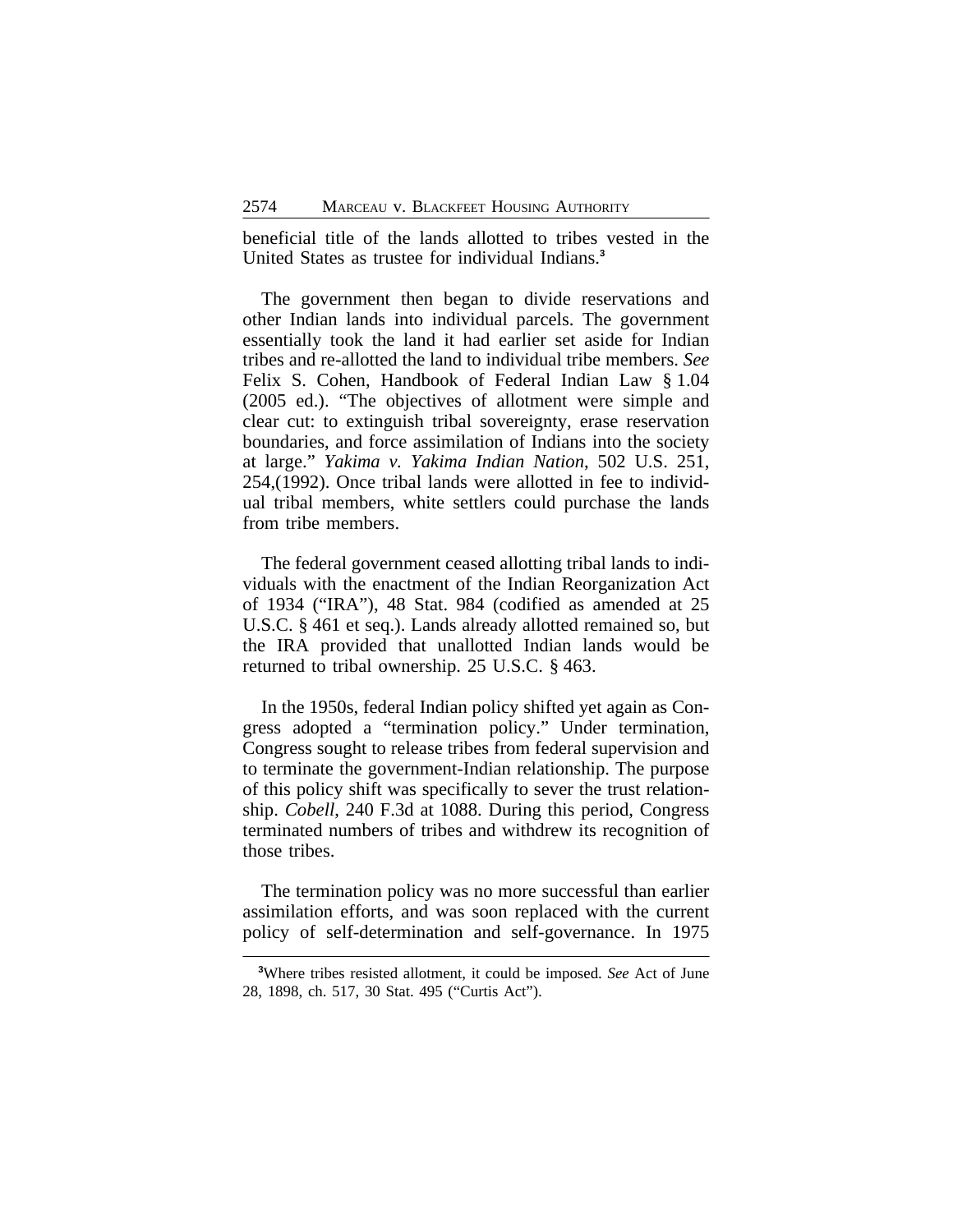Congress enacted the Indian Self-Determination and Education Assistance Act, Pub. L. No. 93-638, 88 Stat. 2203 (1975). Today, much tribally owned land is held in trust "indefinitely." 25 U.S.C. § 462.

#### *2. The Mitchell Doctrine*

Here, Plaintiffs argue that, as tribal members, HUD owed them a trust duty and it breached that duty. Claims based on the tribal trust duty are enforceable via the Tucker Act. In 1980, the Supreme Court held that the General Allotment Act, on its own, did not provide a substantive damage remedy enforceable through the Tucker Act. *United States v. Mitchell* (*Mitchell I*), 445 U.S. 535, 541-46 (1980).

The tribe in *Mitchell I* protested federal mismanagement of its timber resources. Although acknowledging that the General Allotment Act did indeed establish a trust relationship on behalf of the Indians, the Court found the relationship to be a "limited" one that did not impose a duty to manage timber resources. *Id.* at 542. Under the Court's reading of the General Allotment Act, the trust responsibilities of the federal government under the statute were merely to prevent alienation of the land and to hold the land "immune from . . . state taxation." *Id.* at 544.

Although the *Mitchell I* Court rejected the tribe's claim as premised solely on the General Allotment Act, it remanded to the Court of Claims for consideration of whether other statutes might provide a basis for liability. *Id.* at 546. Thus, the Court left the door open to continued pursuit of the claim against the federal government under alternative sources of law.

When the case returned to it, the Supreme Court permitted the Tucker Act suit to proceed. *Mitchell II*, 463 U.S. 206. The Court examined various timber management statutes enacted subsequent to the General Allotment Act, which directed the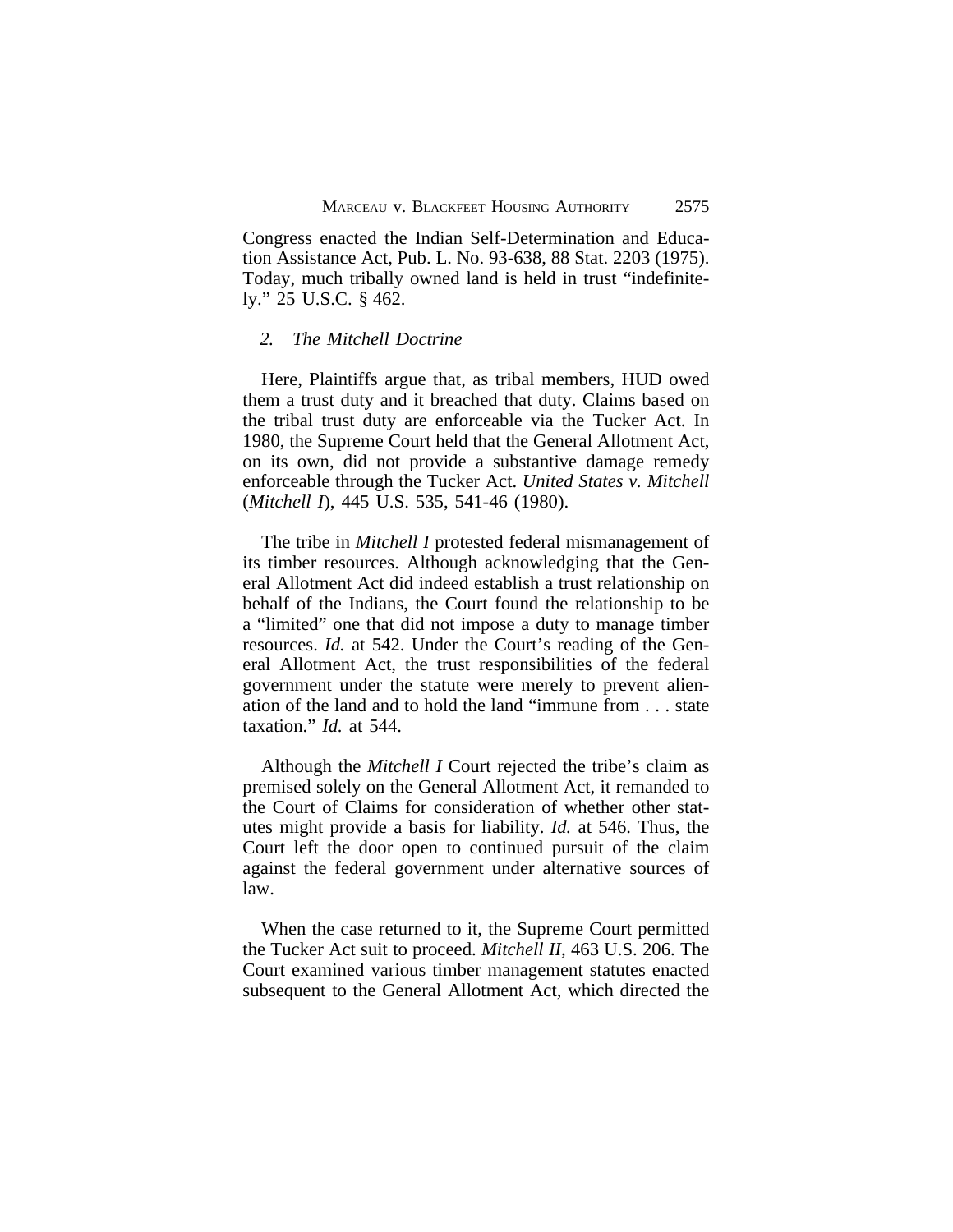government to manage Indian forest resources, obtain revenue thereby, and pay proceeds to the landowners. *Id.* at 219-24. The Court held that these statutes imposed strict duties upon the government to manage forestlands and specifically required the government to take into account the maintenance of the productive use of the land, the highest and best use of the land, and the financial needs of the owner and the owner's heirs. *Id.* The Court held that the statutes confirmed the existence of a fiduciary relationship, especially given the pervasive and complete control exercised by the government over these lands. *Id.*

Finally, in *Mitchell II* the Court concluded that because this fiduciary relationship specifically prescribed management of Indian timber resources, these statutes could fairly be interpreted as mandating the payment of money — thereby satisfying the standard for a Tucker Act action. *Id.* at 224-27. Moreover, the Court stated, absent a damages remedy, the fiduciary obligations of the United States would be largely unenforceable, because prospective relief would be inadequate and fail to deter federal officials from defaulting in their trust duties. *Id.* at 227-28.

Together, *Mitchell I* and *II* form the *Mitchell* doctrine, which outlines the circumstances under which the federal government owes a fiduciary duty to tribes. These cases indicate that the government's obligation must go beyond the mere general obligation that it owes to domestic dependent sovereigns. A tribe must demonstrate specific statutory language indicating that the federal government has pervasive control over the resource at issue. Two decisions from 2003 clarify the *Mitchell* doctrine: *United States v. Navajo Nation*, 537 U.S. 488 (2003), and *United States v. White Mountain Apache Tribe*, 537 U.S. 465 (2003).

In 1964, the Navajo Nation, with the approval of the Secretary of the Interior, entered into a lease with the corporate predecessor of the Peabody Coal Company for coal mining on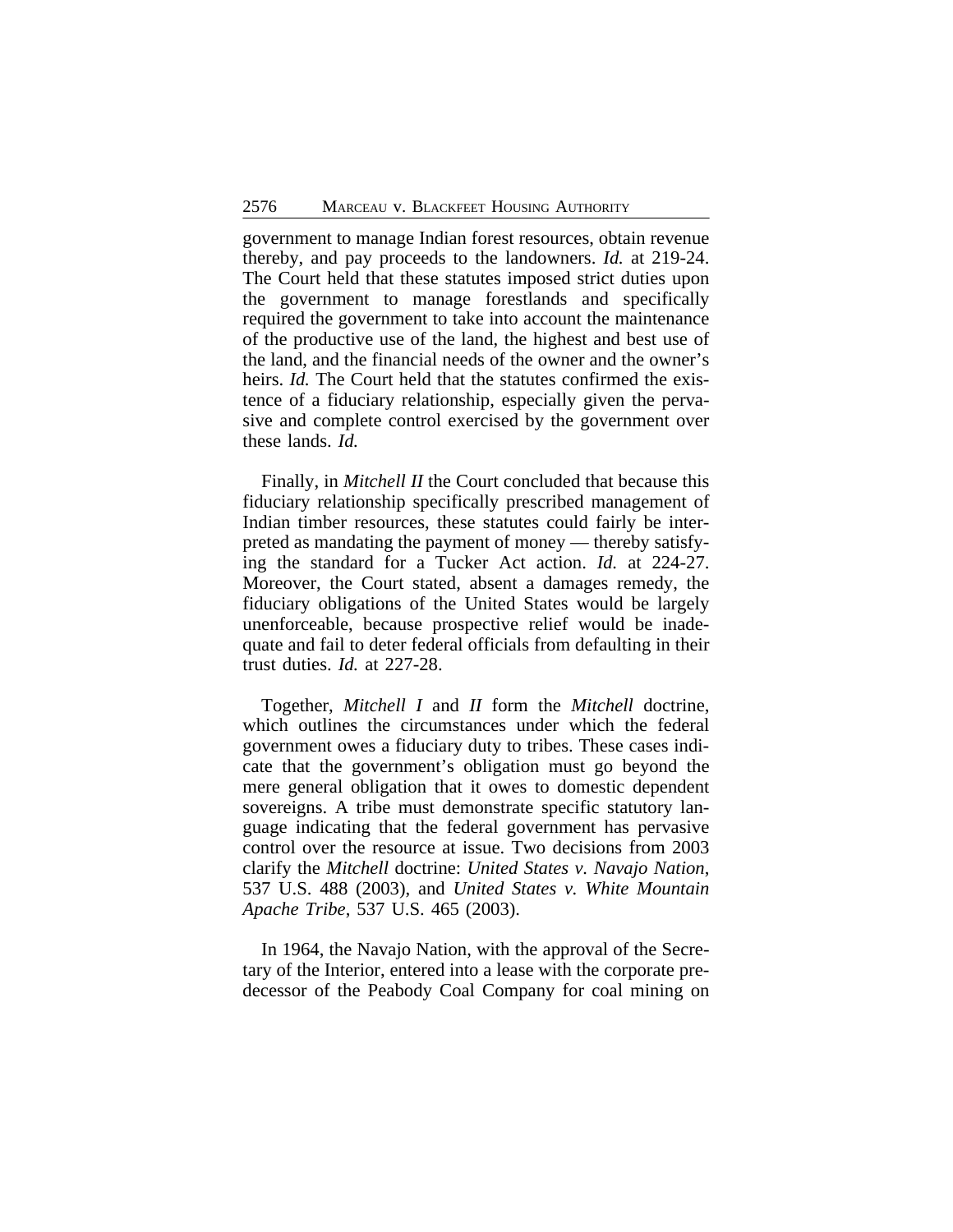tribal lands. *Navajo Nation v. United States*, 46 Fed. Cl. 217, 221 (Ct. Cl. 2000). The lease provided for low initial royalty payments to the tribe. *Id.* Pursuant to the terms of the lease, the tribe and the mining company agreed to delegate power to the Secretary of the Interior to adjust the royalty rate to a "reasonable" level on the twentieth anniversary of the lease. *Id.* By the 1980s, the royalty payments to the Navajo Nation were only about two percent of gross proceeds on the coal, well below the twelve-and-a-half percent Congress had established for coal mined on federal lands. *Navajo Nation*, 537 U.S. at 496.

Subsequently, the Navajo Nation and the Peabody Mining Company negotiated a change in the royalty rate to twelveand-a-half percent, retroactive to 1984, and included other concessions such as coal company acceptance of tribal taxation of coal production. *Id.* at 498. In 1987, after the Navajo Tribal Council approved the lease amendments and a final agreement was signed, Interior Secretary Hodel approved the negotiated agreement. *Id.* at 500. The tribe later learned that Secretary Hodel had engaged in backroom ex parte dealings with the coal company, without which the royalty rate would likely have been closer to twenty percent (not the twelve-anda-half percent negotiated).

In 1993, the Navajo Nation filed suit in the Court of Federal Claims under both the Tucker Act and the Indian Tucker Act, claiming that the Secretary of the Interior breached the government's trust obligations by approving the 1987 amendments to the lease. *Navajo Nation*, 46 Fed. Cl. at 220-21. The tribe contended that the Indian Mineral Leasing Act imposed a fiduciary obligation on the Secretary of the Interior to maximize the financial returns from coal leases and that the twelve-and-a-half percent royalty rate approved in 1987 was manifestly inadequate. *Id.* at 219-21.

In *Navajo Nation*, the Supreme Court confirmed the continued primacy of *Mitchell I* and *Mitchell II* as "the pathmarking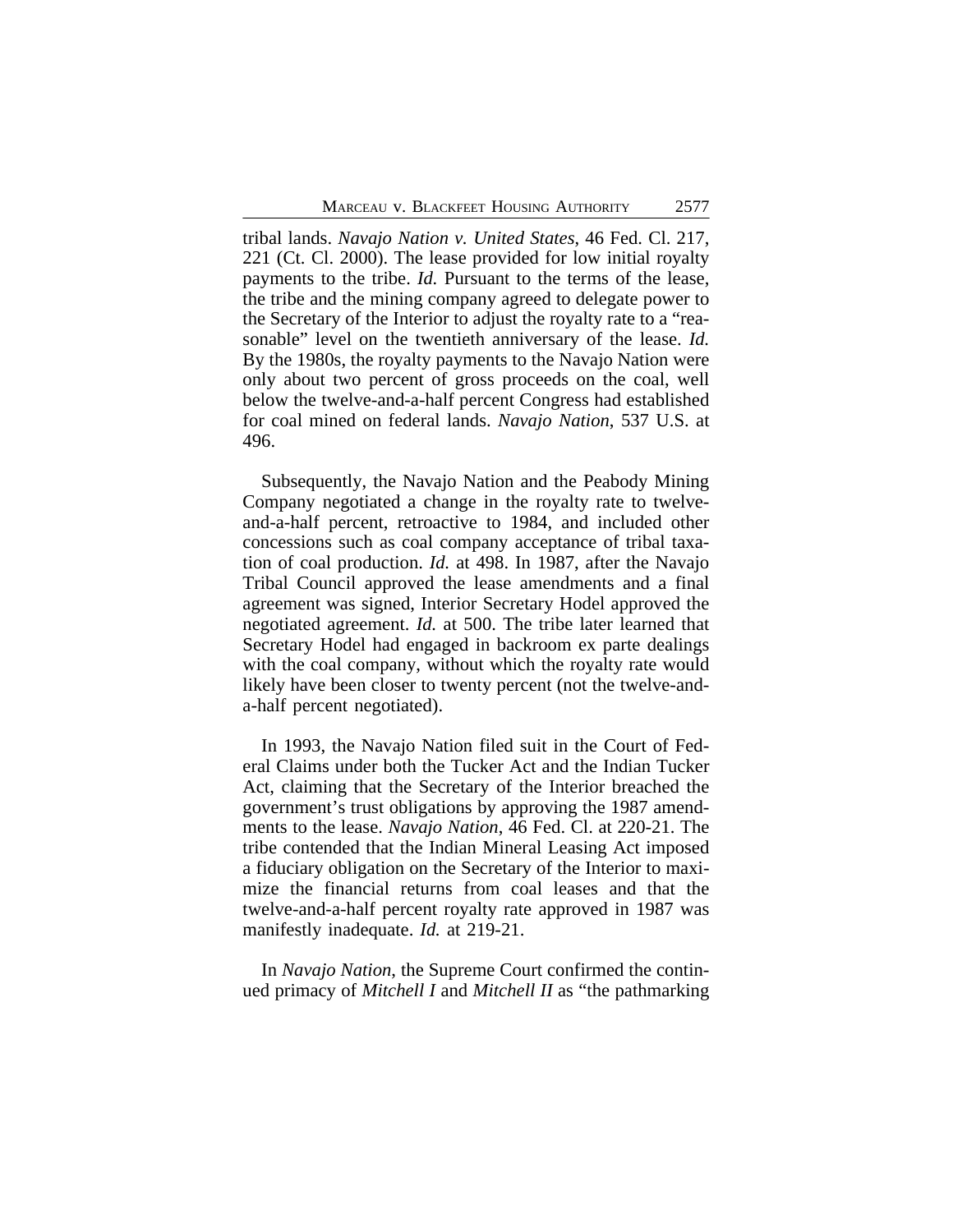precedents on the question whether a statute or regulation (or combination thereof) 'can fairly be interpreted as mandating compensation by the Federal Government.' " 537 U.S. at 503 (quoting *Mitchell II*, 463 U.S. at 218). The Court explained the contrast between *Mitchell I* and *Mitchell II* as that between a "bare trust" for limited purposes and "full responsibility" by the government for management of Indian resources. *Id.* at 505 (quoting *Mitchell II*, 463 U.S. at 224). The Court held that the statutory "analysis must train on specific rightscreating or duty-imposing statutory or regulatory prescriptions." *Id.* at 506. However, once such a full fiduciary duty has been identified in the pertinent statute, the Court said that the availability of damages as a remedy "may be inferred," even if not expressly referred to in the statute. *Id.*

Turning to the Indian Mineral Leasing Act, the *Navajo Nation* Court ruled, "[t]he IMLA simply requires Secretarial approval before coal mining leases negotiated between Tribes and third parties become effective and [further] authorizes the Secretary generally to promulgate regulations governing mining operations." *Id.* at 507. The statute, by failing to include a federal managerial role, did not establish the "limited trust relationship" needed to support a claim for relief. *Id.* at 507- 08.

Further, the Court explained that "imposing fiduciary duties on the Government here would be out of line with one of the statute's principal purposes." *Id.* at 508. Because "[t]he IMLA aims to enhance tribal self-determination by giving Tribes, not the Government, the lead role in negotiating mining leases with third parties," the congressional purpose would be defeated by "[i]mposing upon the Government a fiduciary duty to oversee the management of allotted lands." *Id.*

In an opinion issued the same day as *Navajo Nation*, the Supreme Court examined the trust doctrine in the context of overseeing the maintenance of buildings on land of the White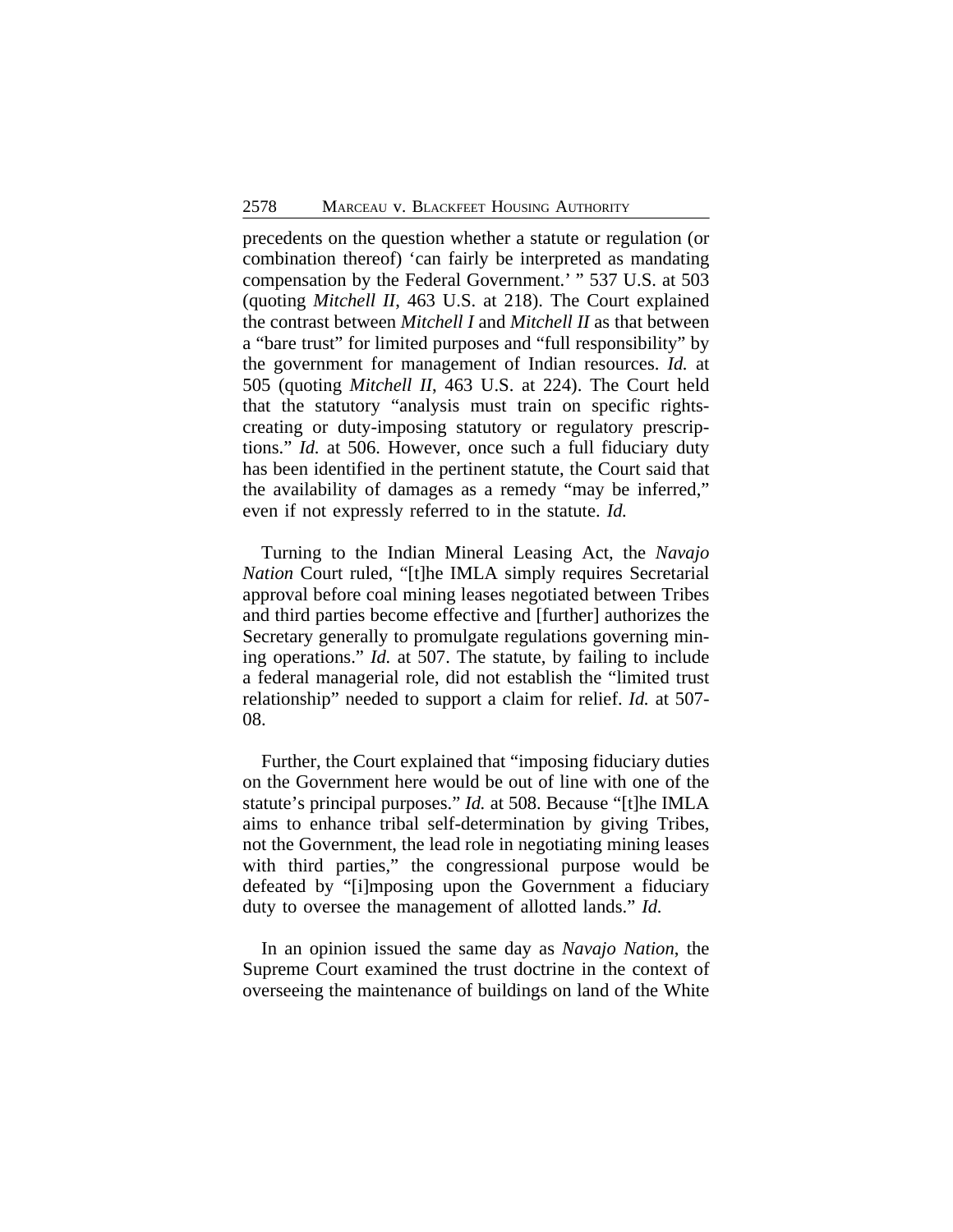Mountain Apache Tribe. *United States v. White Mountain Apache Tribe*, 537 U.S. 465 (2003).

In 1870, the United States Army established Fort Apache in the White Mountains of east-central Arizona. *White Mountain Apache Tribe v. United States*, 46 Fed. Cl. 20, 22 (1999). In the 1920s, control of the fort was transferred to the Department of the Interior, and part of the property was used as a school. *Id.* In 1960, Congress declared that Fort Apache "be held by the United States in trust for the White Mountain Apache Tribe, subject to the right of the Secretary of the Interior to use any part of the land and improvements for administrative or school purposes for as long as they are needed for that purpose." Pub. L. No. 86-392, 74 Stat. 8, 8 (1960). In 1976, the National Park Service designated Fort Apache as a National Historic Site. *White Mountain Apache Tribe*, 46 Fed. Cl. at 22.

As alleged by the tribe, the Secretary of the Interior exercised the statutory prerogative to use the property, but then allowed Fort Apache to fall into disrepair and failed to perform necessary maintenance. *Id.* The tribe commissioned an engineering assessment of the property. The assessment reported that it would cost roughly \$14 million to rehabilitate the property in accordance with standards for historic preservation. *White Mountain Apache Tribe*, 537 U.S. at 469. The tribe brought suit in the Court of Claims arguing that the government had breached its fiduciary duty.

The Supreme Court held there to be an actionable fiduciary relationship. *Id*. at 468. In light of the *Mitchell* cases, the Court concluded that the Fort Apache trust statute "goes beyond a bare trust and permits a fair inference that the Government is subject to duties as a trustee and liable in damages for breach." *Id.* at 474. First, the 1960 Act "expressly defines a fiduciary relationship" by providing that Fort Apache be "held by the United States in trust for the White Mountain Apache Tribe." *Id.* (citing statute). Second, the United States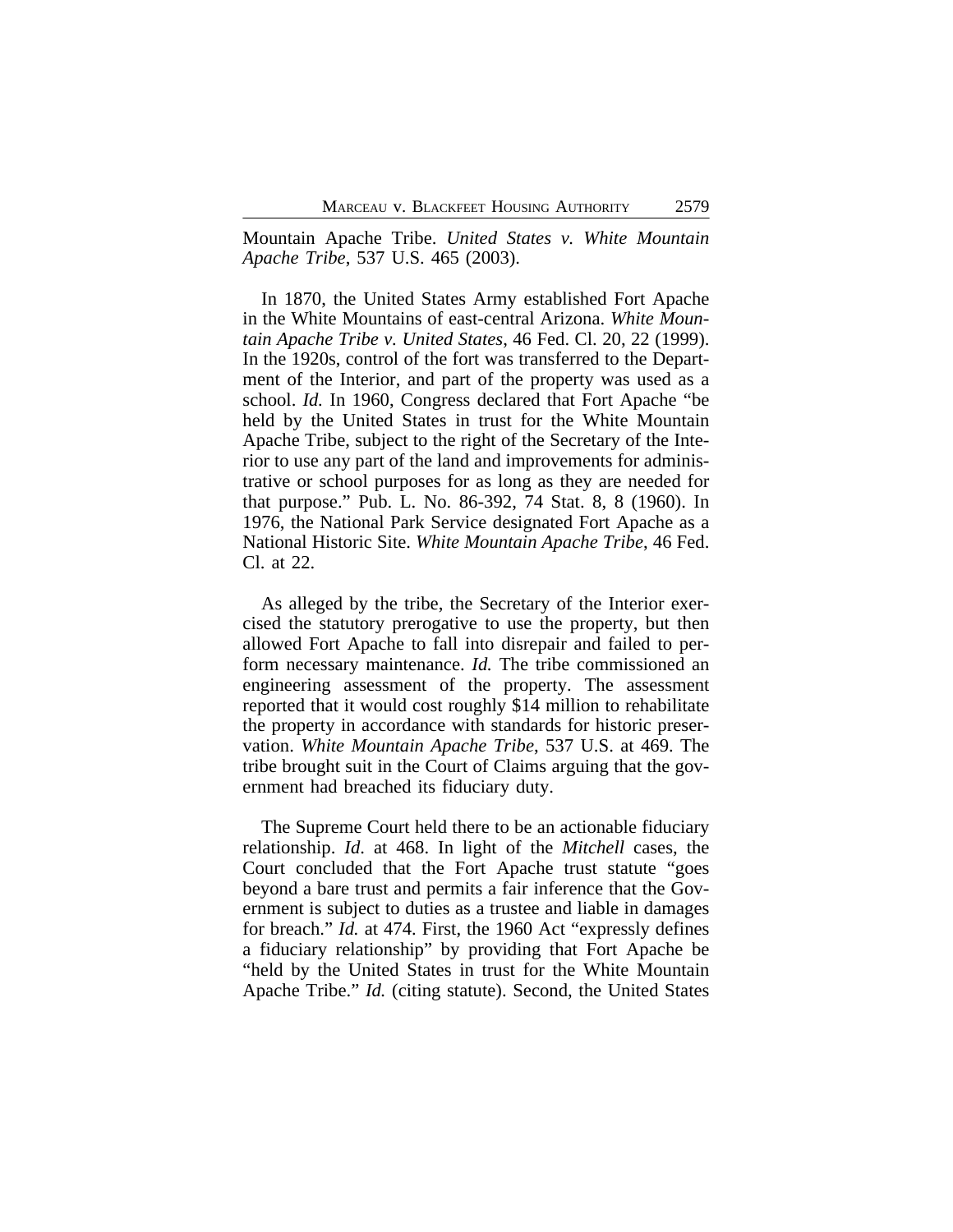exercised its discretionary authority to make actual use of the property, thus "not merely exercis[ing] daily supervision but . . . enjoy[ing] daily occupation." *Id.* at 475.

Accordingly, the Court held when the government assumes plenary control over assets held in trust, the government likewise assumes an obligation as trustee to preserve those assets, even absent express statutory delineation of duties of management and conservation. *Id.* As the Court observed, "elementary trust law, after all, confirms the commonsense assumption that a fiduciary actually administering trust property may not allow it to fall into ruin on his watch." *Id.* The Court explained that a trust relationship between the United States and Native Americans alone is not enough to imply a remedy in damages, and thus "a further source of law [is] needed to provide focus for the trust relationship." *Id.* at 477. But "once that focus [is] provided, general trust law [is to be] considered in drawing the inference that Congress intended damages to remedy a breach of obligation." *Id.*

The *Mitchell* cases, *Navajo Nation*, and *White Mountain Apache* together define the state of law with respect to the Indian trust doctrine. These cases stand for the proposition that tribes may successfully bring cases before the Court of Federal Claims seeking money damages based on the government's breach of a fiduciary duty. Hence, the trust doctrine gives rise to a viable Tucker Act claim. *See* George C. Sisk*, Yesterday and Today: Of Indians, Breach of Trust, Money and Sovereign Immunity* 29 Tulsa L. Rev. 313, 317 (2003) (summarizing these important cases and discussing their interplay with the Tucker Act and the Indian Tucker Act).

Before the Court decided these cases, tribes and tribal members had to identify specific statutes stating a right to monetary relief from the government. *Id.* at 337. With these four cases, the Court has clarified that the trust relationship itself can establish a right to monetary relief. However, plaintiffs must go beyond asserting the general trust relationship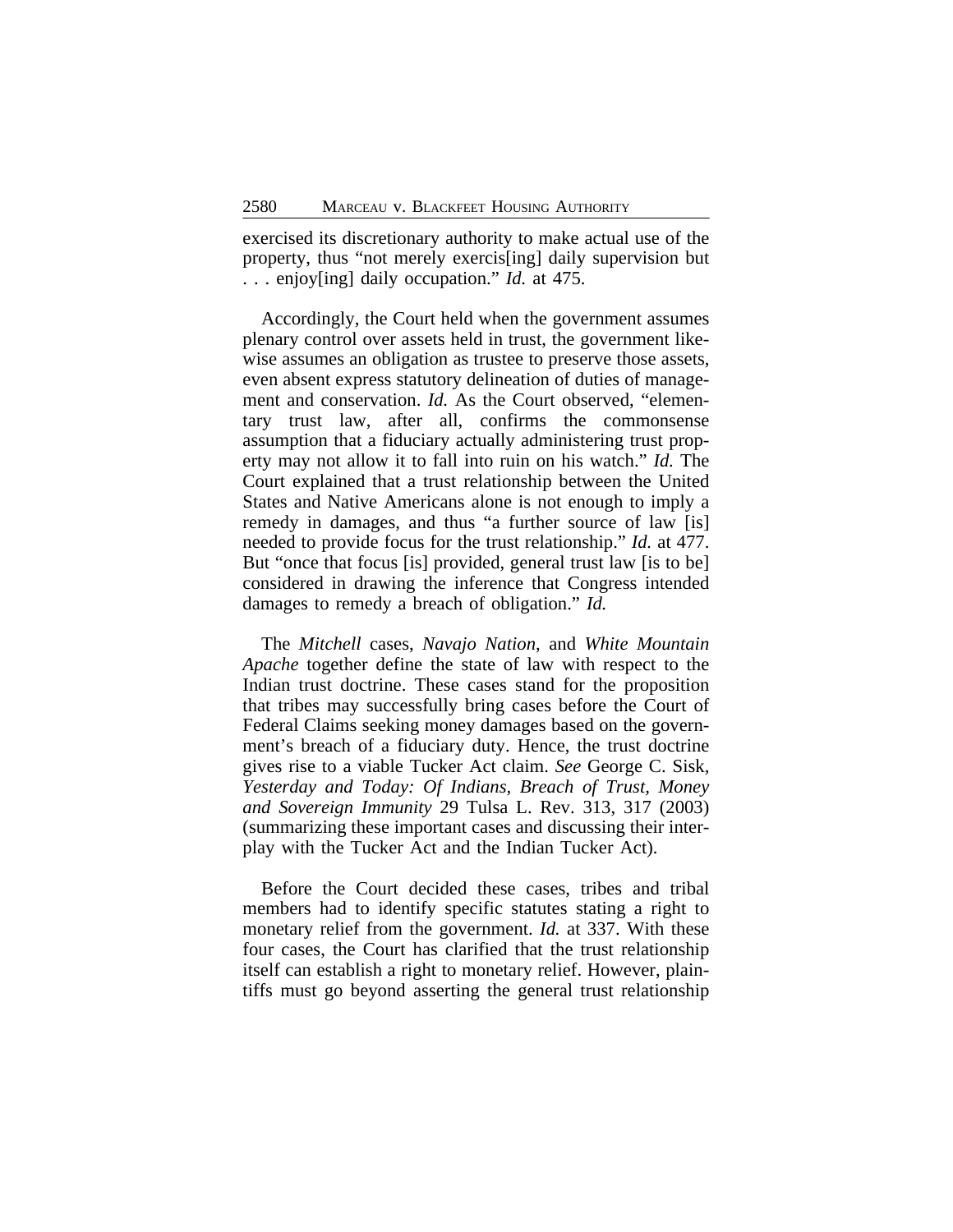between tribes and the government, and must allege a specific trust obligation tied to the resource at stake. In *Mitchell II*, the Court recognized that statutes established a pervasive federal regulation over timber resources adequate to demonstrate a trust relationship. In *White Mountain Apache*, the Court held that the federal government's occupation and management of land and buildings established a trust relationship. These cases demonstrate that where statutes and behavior create pervasive governmental control over a tribal resource, a specific trust relationship and concomitant fiduciary duty are created.

In *Navajo Nation*, the Court examined the Interior Department's control over mining resources and found no pervasive control. There, the Court held that the statutory framework only established a minor role for the federal government signing and approving mining leases that were negotiated and managed by the tribes. The Court found it particularly significant that the statute regarding the leases was designed to keep control of the resource in the hands of the tribe. In the wake of these cases, determining whether there is a trust relationship sufficiently detailed to create a viable claim under the Tucker Act requires a tailored inquiry into the resource at stake, the role of the federal agency involved, and the attendant statutory structure.

#### *3. Housing on the Blackfeet Reservation*

In assessing whether plaintiffs have a potential claim under the tribal trust doctrine, we examine the level of control the federal government exercises over the tribal asset at issue. Here, the asset is housing. The federal government's pervasive control of housing on the Blackfeet reservation relates directly to the trust obligations the government owed the tribe.

Congress's decision to hold tribal land in trust has the practical result of eliminating the private housing market on tribal land because neither individual members of the tribe nor the tribe itself has an ownership interest that can be used as secur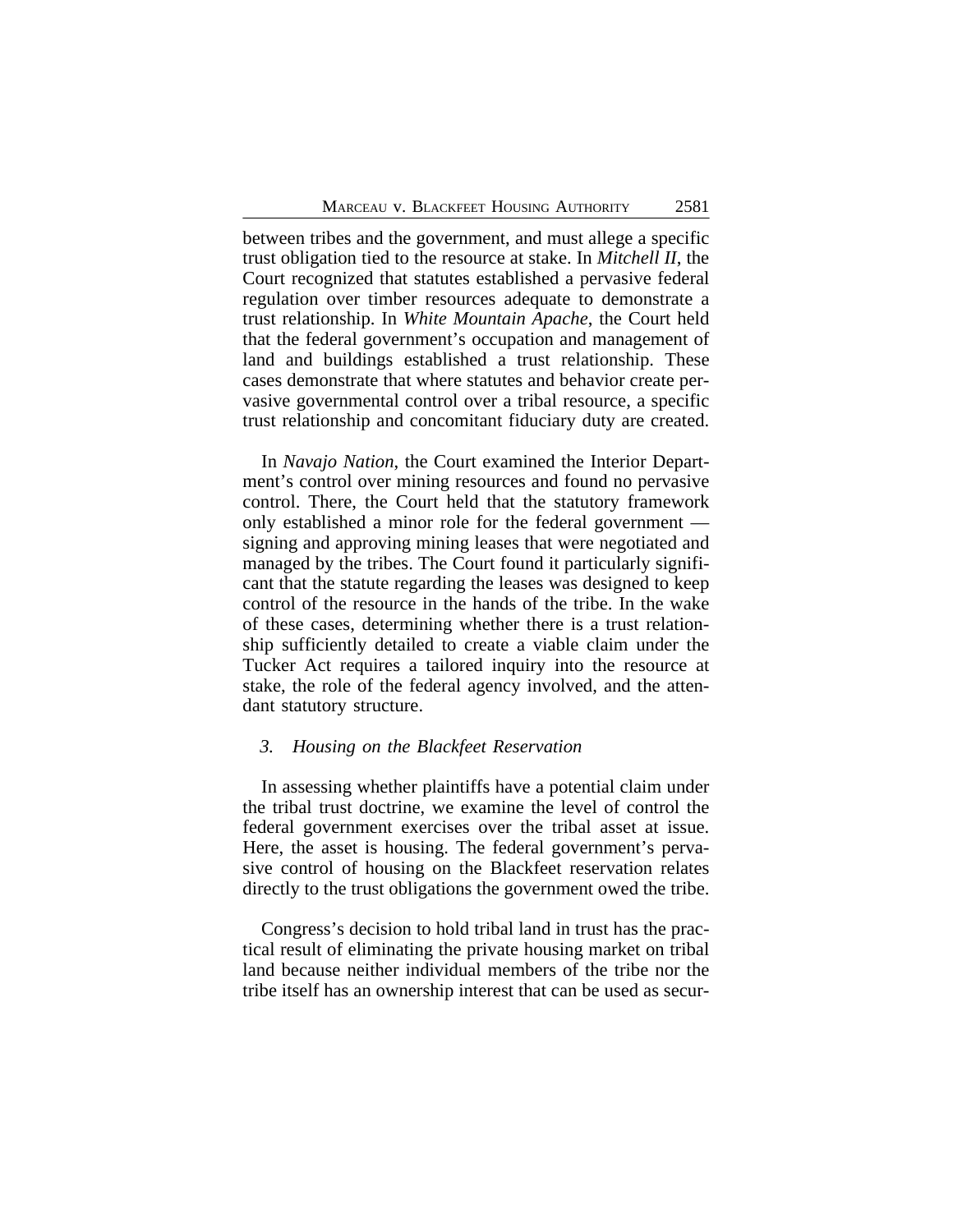ity. The government's decision to hold tribal land in trust shows Congress' intent to maintain pervasive control over the resource at stake and gives rise to a fiduciary duty in the government-created tribal housing market. However admirable the government's motivations, the decision to take tribal land in trust has had adverse consequences: by holding tribal land in trust and preventing alienation, the federal government foreclosed many options that exist in most private housing markets. In a recent publication, the United States Commission on Civil Rights reported that American Indians have consistently found it difficult to obtain mortgages on their land because the land is held in trust and therefore cannot be used as collateral. *See* United States Comm. on Civil Rights, A Quiet Crisis: Federal Funding and Unmet Needs in Indian Country at 64, *available at* http://www.usccr.gov/pubs/ na0703/na0731.pdf; *see also* H.R. Rep. 100-604, reprinted in 1988 U.S.C.C.A.N. 791, 795.

Similarly, private housing developers have been deterred from entering tribal housing markets because the property cannot be alienated. *Id.* at 64. The federal government exercises pervasive control over tribal land, and in so doing, severely limits the tribe's ability to control its own economic development in the area of housing. In fact, according to one House Report relating to the passage of the Indian Housing Act, HUD's Homeownership Program was the "only reasonable source of housing in many reservations," see H.R. Rep. 100-604, reprinted in 1988 U.S.C.C.A.N. 791, 795, in part because the land was held in trust.

Thus, while the goal of the General Allotment Act was to prevent unwise tribal alienation of the land, the result was to prevent building and improving housing. Restrictions operating on Indian lands prevent developers from entering the private tribal housing market, and leave tribes with no option but to wait for the federal government to provide decent, safe, and sanitary housing.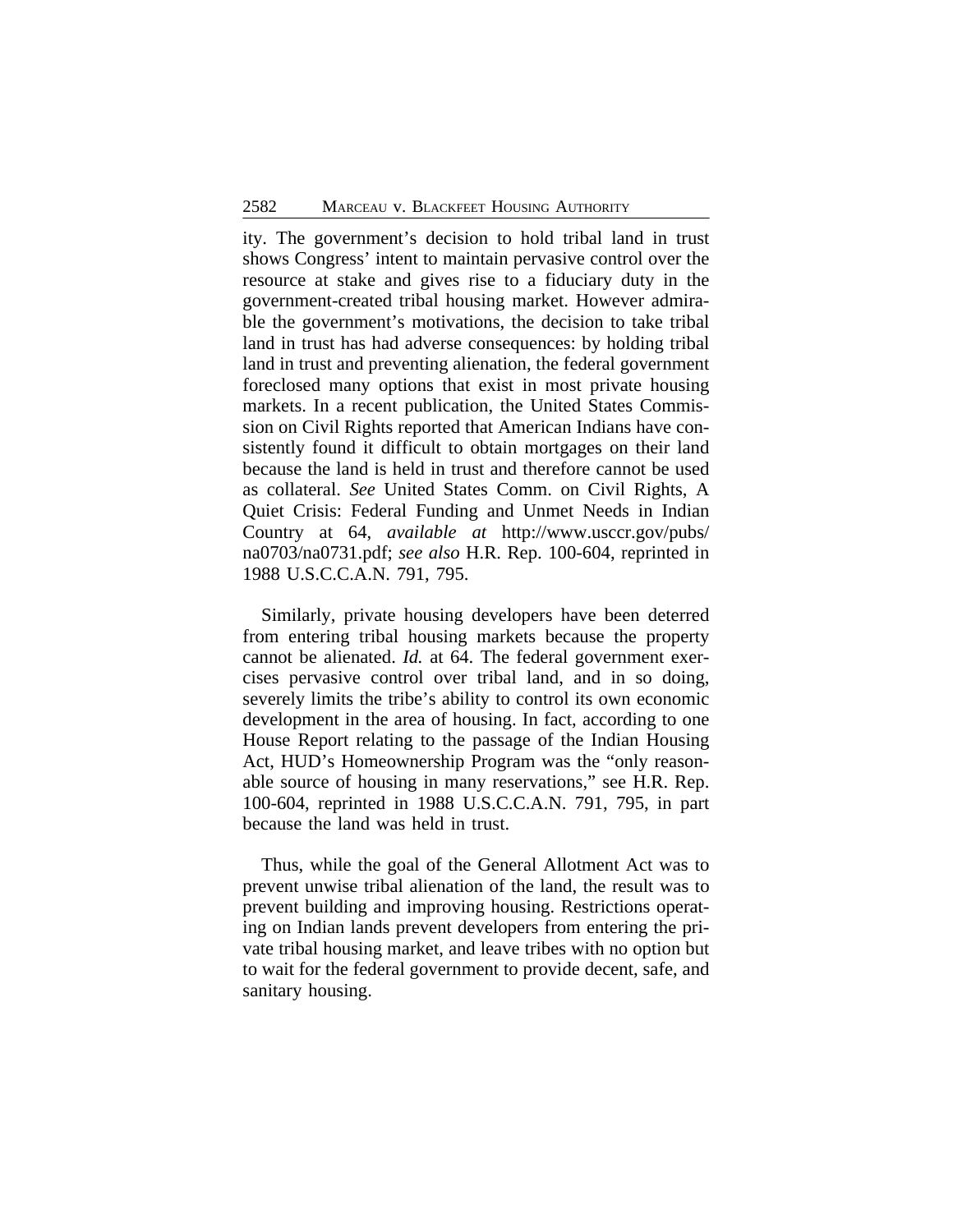The government has often undertaken to provide tribal housing as an exercise of its special responsibility to the tribes. Congress has acknowledged federal control over tribal land and the government's attendant obligations. Congress has specifically noted that the federal government's general trust relationship with the tribes creates a responsibility for the federal government to remedy the deplorable housing conditions on reservations. *See* Native American Housing Assistance and Self-Determination Act ("NAHASDA"), 25 U.S.C. § 4101(2)-(5). NAHASDA recognizes that:

Congress, through treaties, statutes, and the general course of dealing with Indian tribes, has assumed a trust responsibility for the protection and preservation of Indian tribes and for working with tribes and their members to improve their housing conditions and socioeconomic status so that they are able to take greater responsibility for their own economic condition; . . . [Moreover,] *providing affordable homes in safe and healthy environments is an essential element in the special role of the United States* in helping tribes and their members to improve their housing conditions and socioeconomic status.

# 25 U.S.C. § 4101(4)-(5) (emphasis added).

As indicated in the findings under NAHASDA, the federal government's duty to remedy tribal housing conditions existed even before NAHASDA — it derives from treaties and the "general course of dealing" with tribes. During the process of forcing the tribes onto reservations, many tribes were explicitly promised housing in exchange for land cession. *See* Virginia Davis, *A Discovery of Sorts: Reexamining the Origins of the Federal Indian Housing Obligation*, 18 Harv. BlackLetter L.J. 211, 215-23 (2002). Others were promised money to "promote their civilization." *Id.* at 218-19; *see, e.g., White Mountain Apache Tribe v. United States*, 26 Cl.Ct. 446, 465, 466-67 (1992). The Blackfeet Tribe signed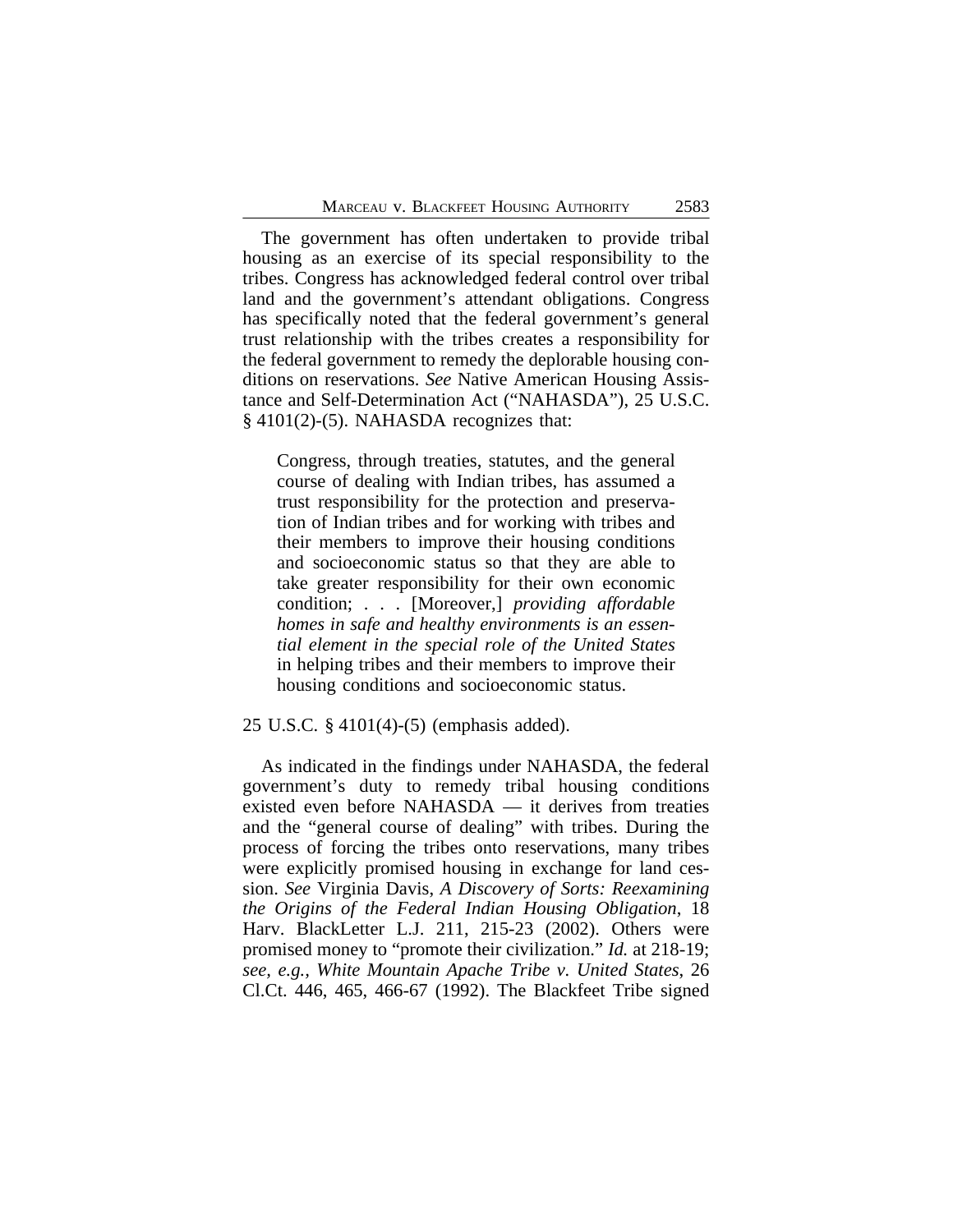such a treaty. The Court of Claims has held that treaty language such as the "requisites to 'promote civilization' " includes housing. *White Mountain Apache*, 26 Cl. Ct. at 466- 67. Treaty language and the relationship between the tribes and the federal government demonstrate that the federal government has long promised that it would assist American Indian tribes in providing housing.

When tribal land was taken into trust under the General Allotment Act, it was done to ensure that every Indian could have a "homestead of his own with assistance by the government to build houses and fences, and open farms." *See* Davis, 18 Harv. BlackLetter L.J. at 224 (quoting Comm'r of Indian Affairs, Annual Report iv-v (1885)). Henry Dawes, proponent of the General Allotment Act, stated that housing was a central element of the Act. *Id.* at 224. When the government took the land in trust, it committed itself to play a major role in housing the trust land's occupants.

*Navajo Nation* and *White Mountain Apache* delineate the ends of a continuum along which courts examine the *Mitchell* doctrine. In *White Mountain Apache*, the federal government's involvement was pervasive. The federal government occupied the land, built and maintained structures on the land, and managed the land. Additionally, federal legislation explicitly recognized a trust relationship between the government and the tribe with respect to management of the land. When the federal agency allowed the buildings on the land to fall into dangerous disrepair, the Court held that it had a fiduciary obligation regarding the buildings and the land. The obligations surrounding the buildings had also been heightened by the National Park Service's designation of the area as a National Historic Site. Thus, the case demonstrates on-site involvement, oversight of the building and management of the structure, funding, and a statutory framework explicitly recognizing the trust relationship.

The present case is similar in several respects. The federal government controlled the design of the houses, set the build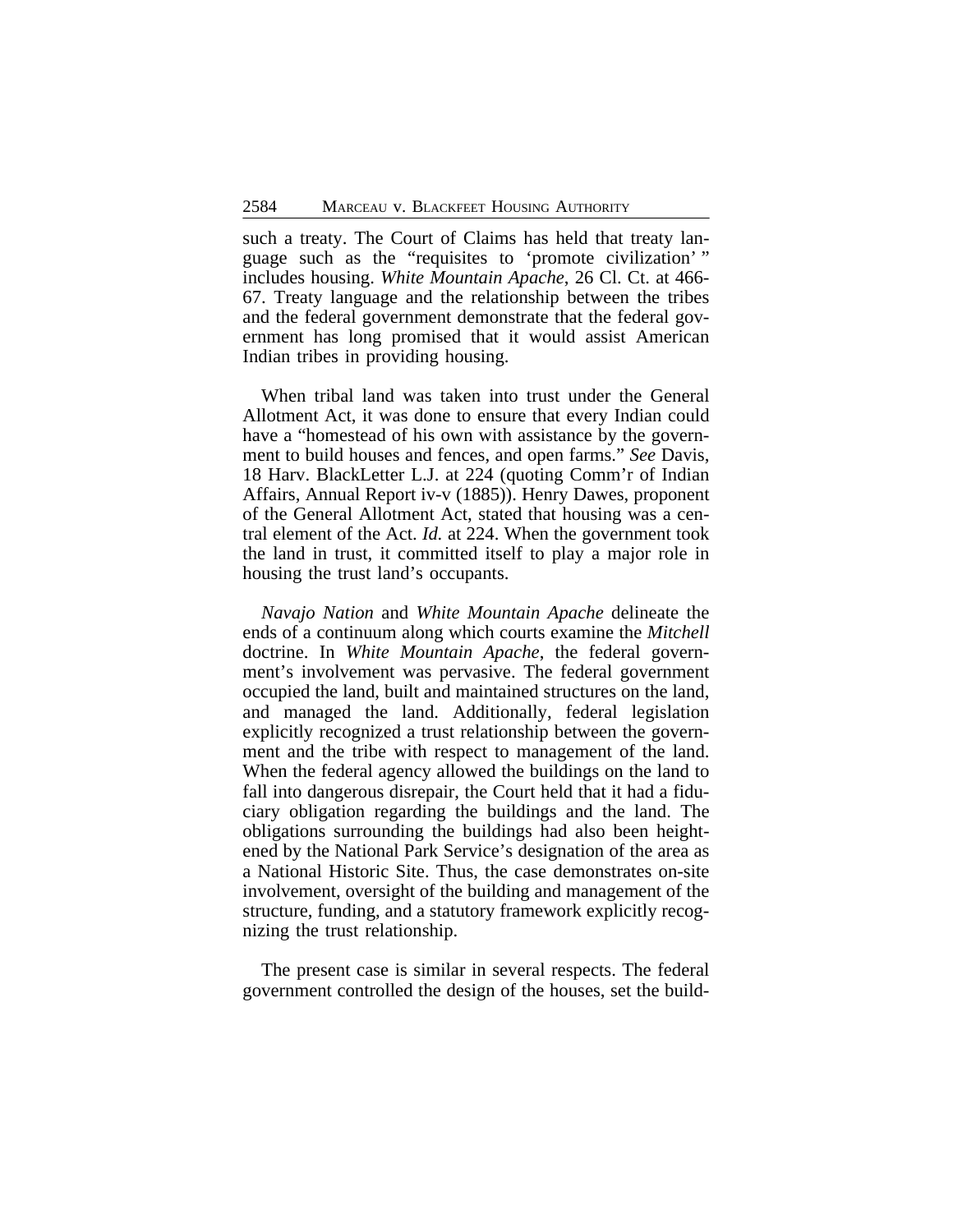ing standards, approved all the designs and contracts, and provided funding. HUD's control of housing on tribal land and the Homeownership Program was pervasive.

HUD set the "prototype costs" for each locality, and required that the cost of construction and equipment could not exceed the prototype cost by more than ten percent. *See* Department of Housing and Urban Development, Manual 7440.1: Indian Housing Handbook 3-29 (March 1976). These prototype costs were based on the minimum property standards, standards that permitted the use of the wood foundations at issue here. Housing authorities proposed projects within the prototype cost, "carefully consider[ing] costs . . . to be sure that the project is completed at the lowest possible cost." Indian Housing Handbook 3-40. Even then, however, HUD approved the "development cost" allocated for each project. Indian Housing Handbook 3-40; 5-25. Any variation from the minimum property standards had to be HUDapproved. Indian Housing Handbook 5-25. HUD also had final say over design of the houses and the authority to alter tribally proposed designs in any way. The Indian Housing Handbook has a sample of every form, every contract, every checklist to be used from the first step to the last.

Thus, the only autonomy permitted to tribal housing authorities was the right to design a home within the price range set by HUD, a price range based on HUD's minimum property standards. Even then HUD could change the plans. This is hardly "maximum responsibility for project administration" promised to the Housing Authority by HUD. *See* HUD Housing Manual 2-1.

The facts of this case confirm that the tribe had little control over how HUD housing would be built. Although the Blackfeet Housing Authority and occupants of the housing vigorously opposed use of wood foundations, it appears that they had no power to control the materials used. Thus, not only was HUD funding the only viable lending option on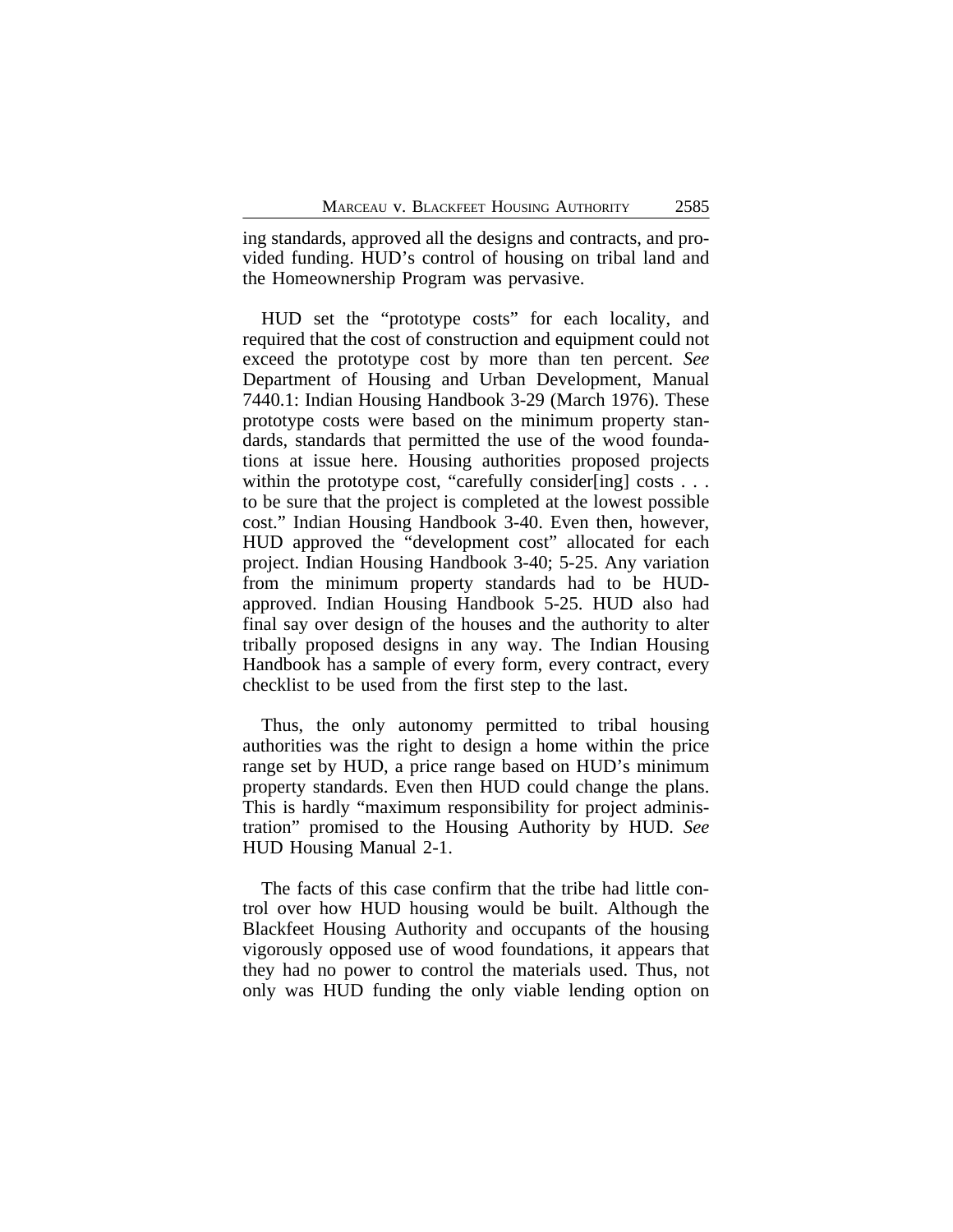most tribal property, but it exerted almost total control over how the tribes would use the housing money they received to construct homes on land the government held in trust.

Thus, as with *Mitchell II*, there is pervasive management of a tribally owned resource to the exclusion of control by the tribal landholders. And, unlike *Mitchell I*, the very purpose for which the land was taken in trust — to prevent alienation caused the injury at issue. Just as in *Mitchell II*, tribes were squeezed out of any role in their own tribal housing market.

The current case contrasts with the minimal federal control at issue in *Navajo Nation*. There, the Interior Department's only role was to approve leases. It did not manage the leases, negotiate the leases, or dictate their terms. The Interior Department did not provide any funding or oversight beyond lease approval. Although the Interior Secretary appeared to have conducted himself improperly by revealing confidential information to the mineral lessee, the Court held that there was no fiduciary duty and no trust asset in connection with the mineral leases. *Navajo Nation* represents minimal involvement, and it stands in sharp contrast to the pervasive regulation of housing on the Blackfeet reservation. The framework in this case is more akin to the system in *White Mountain Apache*.

An important element in both *Navajo Nation* and *White Mountain Apache* (and in the *Mitchell* cases) was the statutory framework regarding the resource in question. In *White Mountain Apache*, statutory language used the word "trust" when acknowledging the obligation the government owed the tribe in relation to management of tribal land. In *Navajo Nation*, the statutory framework gave the tribe management of the resource. In *Mitchell II*, the Court examined several timber management statutes and noted that the statutory framework showed evidence of an intent by the federal government to pervasively control the tribe's timber resources. Based on the importance of statutory framework in a tribal trust analy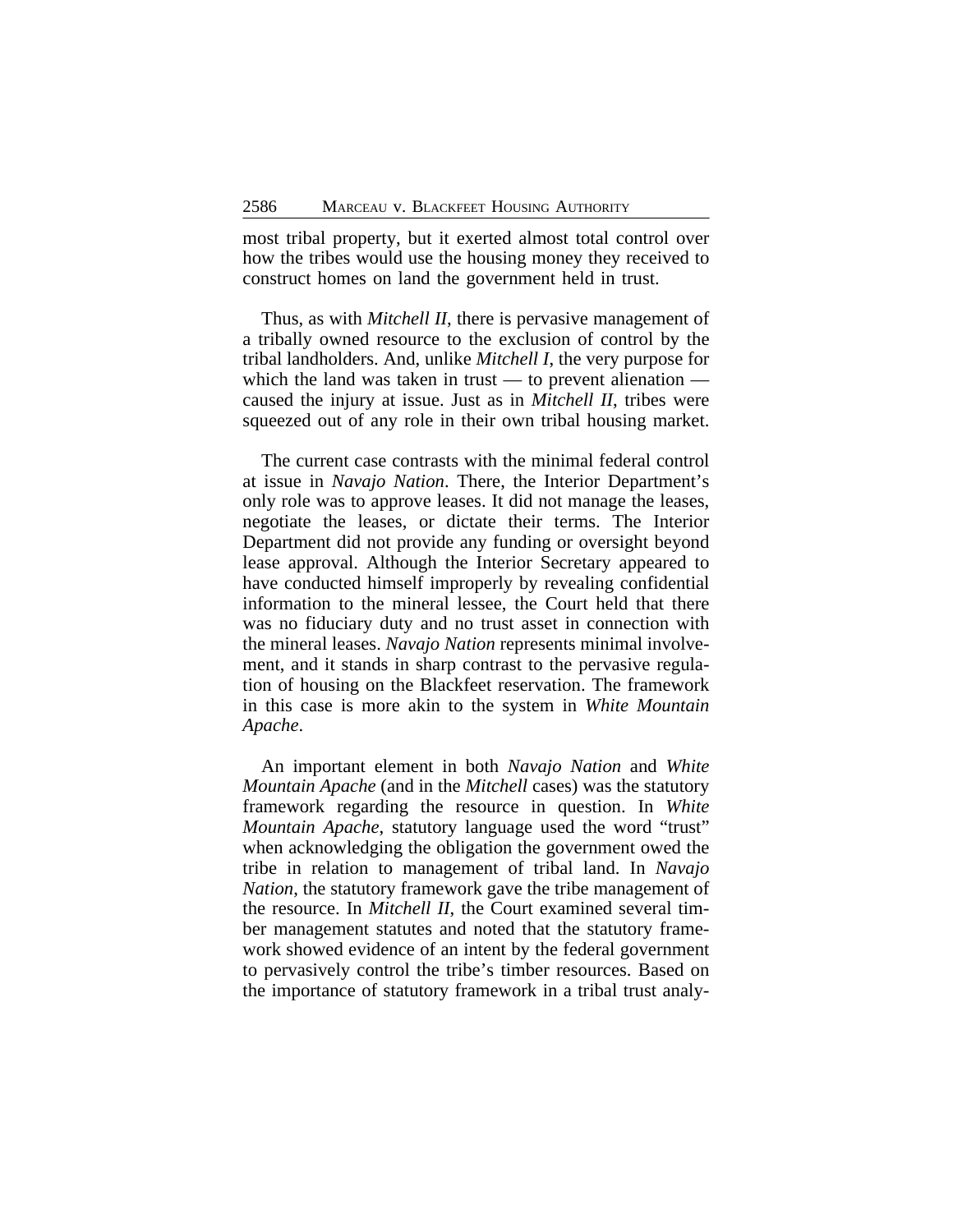sis, the determining factor in the present analysis lies in the housing statutes that resulted in the construction of the substandard homes.

The homeowners base their trust claims on five statutes: the United States Housing Act of 1937 and 1949, 42 U.S.C. § 1437-1437x; the National Housing Act, 12 U.S.C. §§ 1715l(a), 1738(a); the Indian Housing Act of 1988, 42 U.S.C. § 1437aa-ff; and the Native American Housing and Self-Determination Act of 1996 ("NAHASDA"), 25 U.S.C. §§ 1702-1750.

At the time the houses were constructed for low-income families on the Blackfeet Indian Reservation in the 1970s, there was no specific statutory enactment applicable only to public housing on Indian lands. Federal low-income housing legislation was generally found in the U.S. Housing Act. *See* 42 U.S.C. §§ 1437-1437j (1976). The provisions in the U.S. Housing Act applied to all public housing, including housing on Indian reservations. *See* 42 U.S.C. § 1437a(6)-(7) (1976) (defining "public housing agency" to include entities "authorized" by, among other governmental agencies, "Indian tribes" to "engage in or assist in the development or operation of low-income housing").

Through the Housing Act, Congress appropriated money for low-income housing purposes, *see* 42 U.S.C. § 1437g(c), and authorized and directed the Secretary of HUD to award, or lend, any appropriated funds to eligible grantees, *see* 42 U.S.C. §§ 1437b, 1437c, 1437f, 1437g(a), & 1439(d). Local housing authorities could apply for loans and grants for the "development, acquisition, or operation of low-income housing projects." *See* 42 U.S.C. §§ 1437b, 1437c, 1437d(a), 1437g. Under the Housing Act, HUD could award funding and other benefits to tribal housing authorities. *See, e.g.*, 24 C.F.R. §§ 805.108-805.109 (1976) (relating to Indian housing authorities).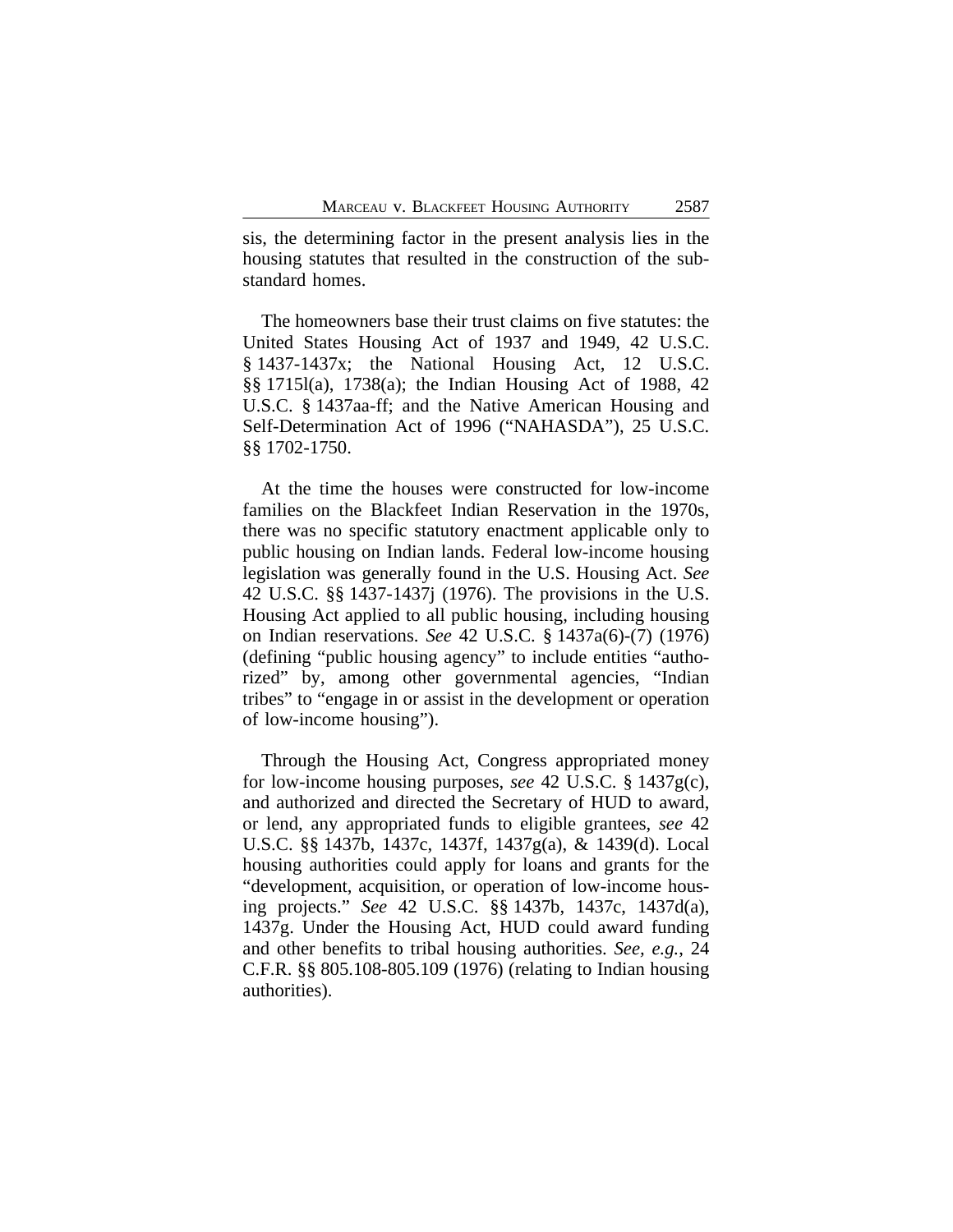HUD implemented, by regulation, a "Mutual Help Homeownership Opportunity Program" on Indian lands to help meet the needs of low-income Indian families. The homes currently at issue were built under this regulatory program. Housing authorities could sell public housing to low-income families under "such terms and conditions as [HUD] may determine by regulation." 42 U.S.C. § 1437c(h) (1976). Under the Homeownership Program, an Indian housing authority could apply to HUD for loans to enable the housing authority to develop public housing designed for sale to eligible tribal members. *See* 24 C.F.R. §§ 805.404(a), 805.415, 805.416, 805.421, 805.422 (1976).

In 1988, nearly ten years after the Blackfeet low-income homes were completed, Congress enacted the Indian Housing Act. The Indian Housing Act was specific Indian housing legislation that moved all Indian public housing programs to a separate title of the U.S. Housing Act and provided express statutory authority for the Homeownership Program under 42 U.S.C. § 1437bb (1988). With the subsequent adoption of the NAHASDA in 1996, Congress moved Indian housing programs out of the U.S. Housing Act consolidating the programs under NAHASDA. HUD's involvement with Indian public housing programs is now controlled exclusively by the NAHASDA and its implementing regulations. Housing Authorities receive block grants under the NAHASDA, and HUD administers the grants. *See Solomon v. Interior Reg'l Hous. Auth.*, 313 F.3d 1194, 1195 (2002).

On their face, these statutes only establish a mechanism for lending money to tribal housing authorities. However, a review of the statutory framework and the Homeownership Program reveals a much more pervasive and controlling framework, as detailed above. The Homeownership Program details the requirements for the housing and connected contracts. There is no language indicating that the goal of the Homeownership Program is merely to help Indian tribes in managing their land and resources. The regulations do not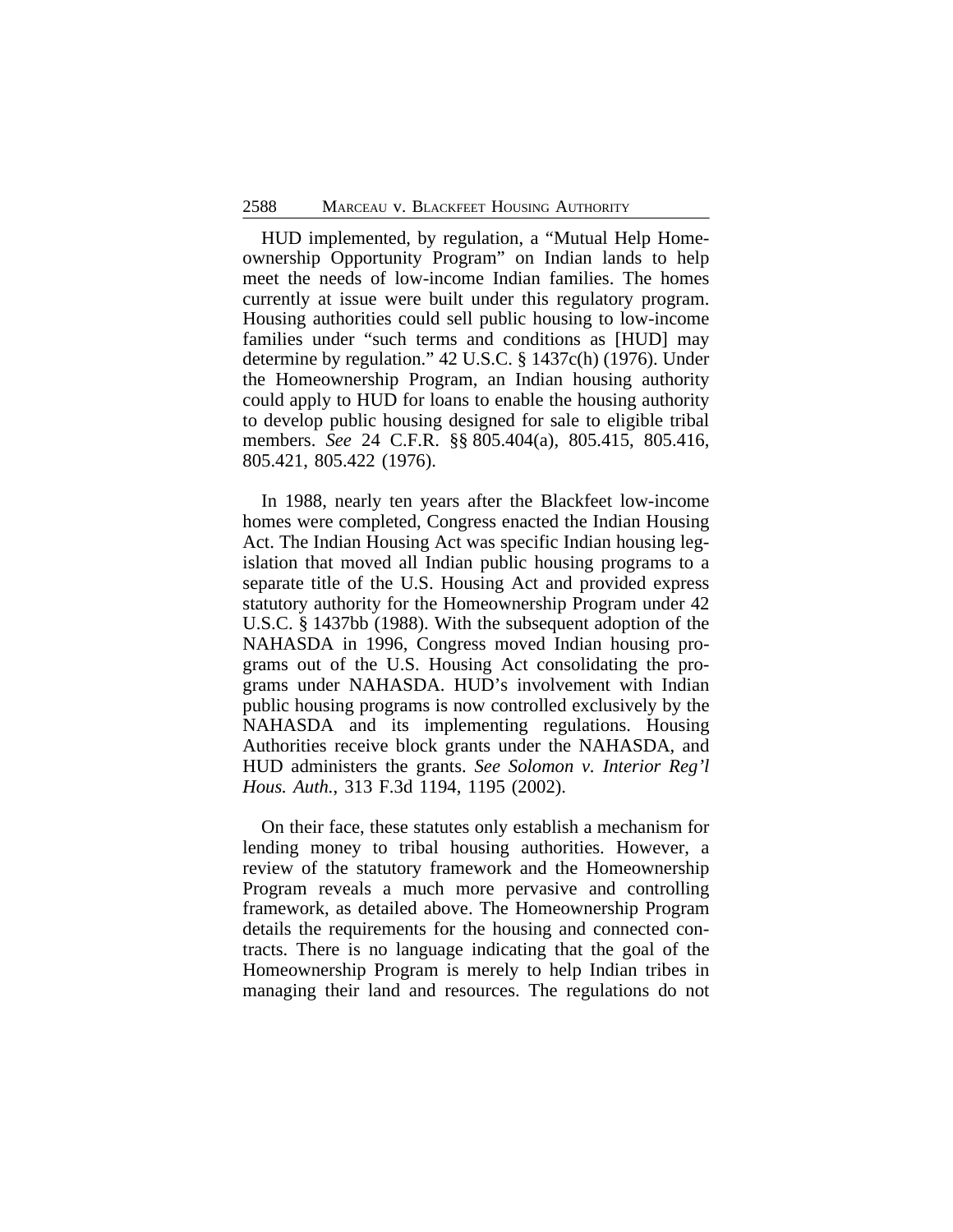defer to tribal authorities or tribal decision making, but instead explicitly detail what the tribal authorities are to do each step of the way. Federal control over the funds and the program is pervasive.

But pervasive control over a tribal housing program is not necessarily the same as federal control over the tribal resource. If the tribe chooses not to participate in this program (and therefore not receive the funding for housing), HUD has no input into the housing contracts, house designs, or materials used. Such a view, however, ignores the overarching housing issue. The federal government undertook, as part of its treaty and general trust relationship, to assist the Blackfeet tribe to acquire decent, safe, and sanitary housing for lowincome families. The tribe had little choice but to accept the government housing program. HUD's Homeownership Program was the "only reasonable source of housing in many reservations," *see* H.R. Rep. 100-604, *reprinted in* 1988 U.S.C.C.A.N. 791, 795, and this was the case on the Blackfeet Reservation. Here, the federal government actively undertook to assist the Blackfeet to obtain desperately needed decent, safe, and sanitary housing. Labeling the housing program as simply one of "financing" ignores the fact that private lenders would not finance the construction of homes on reservation land held by the federal government, which actively undertook to assist the Blackfeet to obtain desperately needed decent, safe, and sanitary housing.

Because the government undertook to fulfill its trust responsibility to provide housing for the tribe and did so through a pervasive regulatory structure, I would hold that the federal government, having undertaken this task, had an obligation to perform it in a manner consistent with its fiduciary duty to the tribe. Based on the facts set forth in the Complaint, I believe that the government breached that duty by requiring the tribes to use substandard, hazardous building materials during the construction of the homes and then refusing to